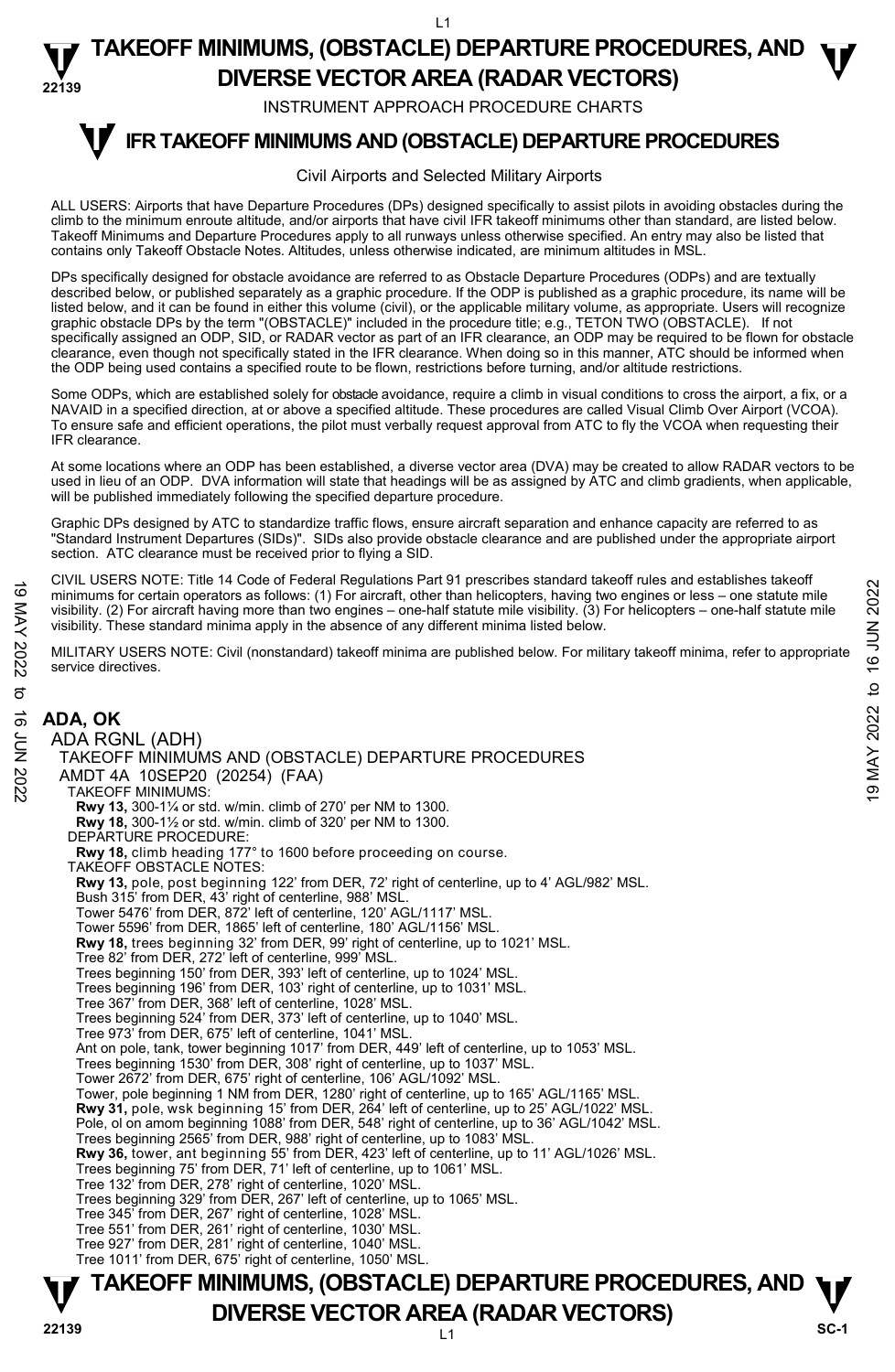### **ALMYRA, AR**

ALMYRA MUNI (M73) TAKEOFF MINIMUMS AND (OBSTACLE) DEPARTURE PROCEDURES ORIG 20OCT11 (11293) (FAA) TAKEOFF OBSTACLE NOTES: **Rwy 10,** trees beginning 735 ' from DER, 561' left of centerline, up to 50' AGL/248' MSL. Trees beginning 645' from DER, 208' right of centerline, up to 50' AGL/255' MSL. **Rwy 18,** trees beginning 1234' from DER, 294' right of centerline, up to 50' AGL/255' MSL. **Rwy 28,** vehicle on road 142' from DER, 527' right of centerline, 15' AGL/220' MSL.<br>**Rwy 36,** vehicle on road 453' from DER, 41' left of centerline, 15' AGL/220' MSL. Tree 144' from DER, 487' right of centerline, 50' AGL/259' MSL.

### **ALTUS, OK**

#### ALTUS/QUARTZ MOUNTAIN RGNL (AXS)

TAKEOFF MINIMUMS AND (OBSTACLE) DEPARTURE PROCEDURES

ORIG 24SEP09 (09267) (FAA) TAKEOFF OBSTACLE NOTES:

**Rwy 35,** terrain 51' from DER, 410' right of centerline, 1435' MSL.

Trees beginning 1215' from DER, 765' left of centerline, up to 40' AGL/1470' MSL.

### **ALTUS AFB (KLTS)**

#### ALTUS, OK TAKEOFF MINIMUMS AND (OBSTACLE) DEPARTURE PROCEDURES AMDT 3 07OCT21 (21280) (USAF) TAKEOFF OBSTACLE NOTES: 176° assault strip, aircraft taxiing between 1108' and 2339' from DER, 715' left of cntrln, 65' AGL/1424' MSL.

### **ALVA, OK**

ALVA RGNL (AVK) TAKEOFF MINIMUMS AND (OBSTACLE) DEPARTURE PROCEDURES AMDT 3 24MAR22 (22083) (FAA) TAKEOFF MINIMUMS:  **Rwys 9, 27,** NA-Environmental. TAKEOFF OBSTACLE NOTES: **Rwy 18,** sign 24' from DER, 252' left of centerline, 3' AGL/1471' MSL. **Rwy 36,** bldg 2523' from DER, 327' left of centerline, 74' AGL/1549' MSL. **ANTLERS, OK**  ANTLERS MUNI (80F) TAKEOFF MINIMUMS AND (OBSTACLE) DEPARTURE PROCEDURES AMDT 1 30JAN20 (20030) (FAA) TAKEOFF OBSTACLE NOTES: **Rwy 17,** vehicles on road, terrain beginning 6' from DER, 143' left of centerline, up to 579' MSL. Tree 16' from DER, 498' left of centerline, 49' AGL/610' MSL. Tree 48' from DER, 352' right of centerline, 62' AGL/612' MSL. Trees, electrical system beginning 53' from DER, 318' right of centerline, up to 615' MSL. Tree 67' from DER, 473' left of centerline, 618' MSL. Trees, vehicles on road beginning 96' from DER, 286' left of centerline, up to 67' AGL/624' MSL. Trees beginning 325' from DER, 201' right of centerline, up to 88' AGL/623' MSL. **Rwy 35,** vehicles on road, terrain beginning 4' from DER, 197' right of centerline, up to 586' MSL. Trees, vehicles on road beginning 49' from DER, 262' left of centerline, up to 22' AGL/589' MSL. Trees beginning 70' from DER, 324' right of centerline, up to 51' AGL/627' MSL. Trees beginning 147' from DER, 318' right of centerline, up to 52' AGL/630' MSL. Tree, building beginning 223' from DER, 401' left of centerline, up to 25' AGL/591' MSL. Electrical system 321' from DER, 372' left of centerline, 31' AGL/595' MSL. Trees beginning 362' from DER, 419' right of centerline, up to 60' AGL/639' MSL. Tree 390' from DER, 327' left of centerline, 36' AGL/596' MSL. Trees, vehicles on road, electrical system beginning 401' from DER, 35' right of centerline, up to 65' AGL/640' MSL. Trees, pole, electrical system beginning 405' from DER, 315' left of centerline, up to 45' AGL/606' MSL. Tree 495' from DER, 224' left of centerline, 63' AGL/618' MSL. Trees beginning 495' from DER, 259' left of centerline, up to 623' MSL. Trees beginning 563' from DER, 25' left of centerline, up to 89' AGL/642' MSL. Trees beginning 1168' from DER, 8' right of centerline, up to 69' AGL/642' MSL. Trees beginning 2057' from DER, 122' right of centerline, up to 73' AGL/646' MSL. Tree 2466' from DER, 246' right of centerline, 74' AGL/650' MSL. **ALVA, UK<br>
ALVA, ONL** (AVK)<br>
TAKEOFF MINIMUMS AND (OBSTACLE) DEPARTURE PROCEDURES<br>
TAKEOFF MINIMUMS:<br>
NO TAKEOFF MINIMUMS:<br>
RWY 30, 27, NA-Environmental.<br>
TAKEOFF OBSTACLE NOTES:<br>
TAKEOFF OBSTACLE NOTES:<br>
RWY 18, sign 24'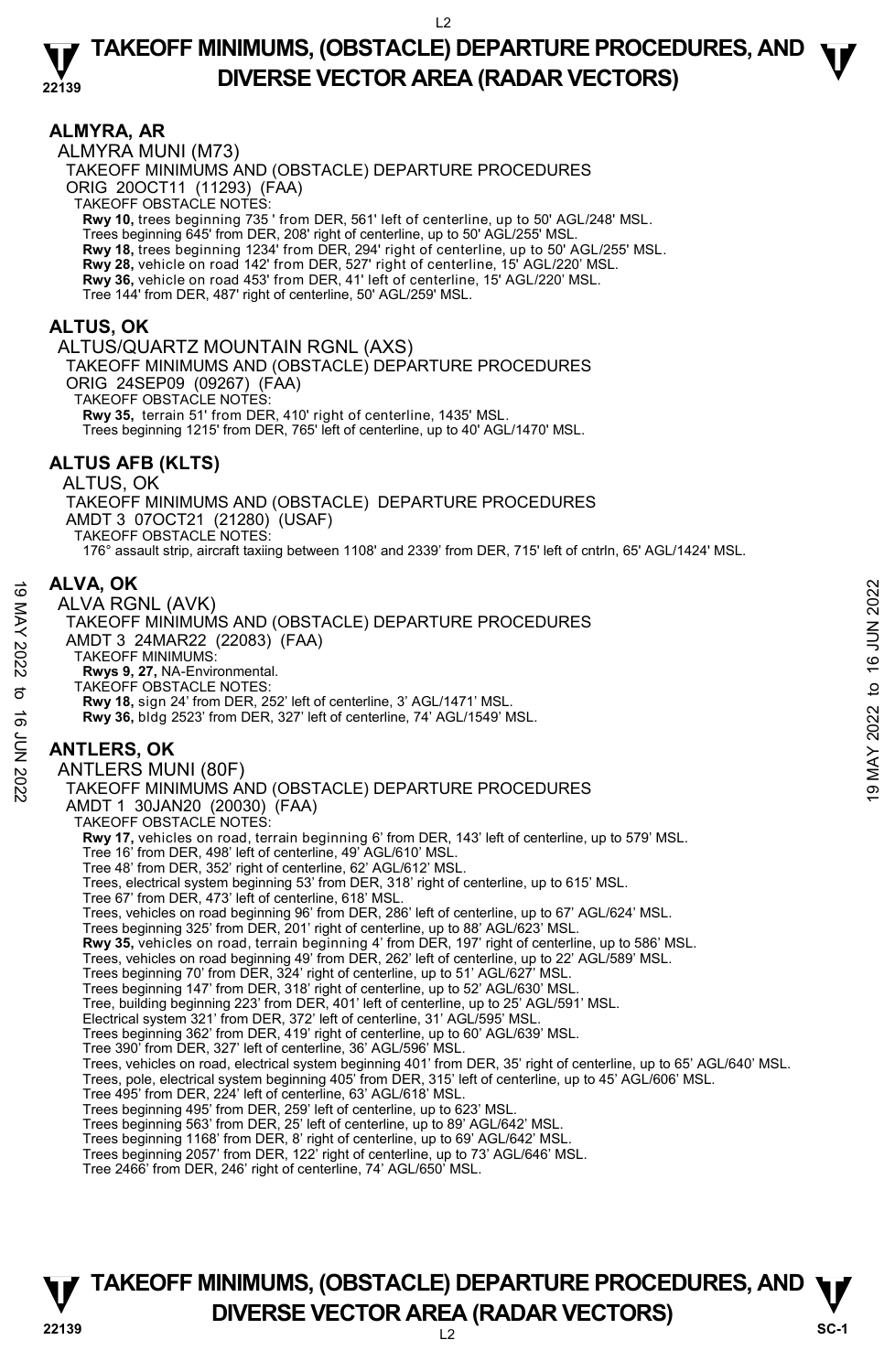## **ARDMORE, OK**

ARDMORE DOWNTOWN EXEC (1F0) TAKEOFF MINIMUMS AND (OBSTACLE) DEPARTURE PROCEDURES AMDT 3 10MAR11 (21336) (FAA) TAKEOFF MINIMUMS: **Rwy 35**, 300-1¼ or std. w/min. climb of 344' per NM to 1200. TAKEOFF OBSTACLE NOTES: **Rwy 17,** ground abeam DER, 110' right of centerline, up to 858' MSL. Vehicles 535' from DER, 288' right of centerline, up to 15' AGL/863' MSL. Pole 467' from DER, 366' right of centerline, 29' AGL/886' MSL. Trees beginning 239' from DER, 180' right of centerline, up to 40' AGL/880' MSL. Trees beginning 25' from DER, 449' left of centerline, up to 40' AGL/880' MSL. Vehicles 658' from DER, 311' left of centerline, up to 15' AGL/862' MSL. **Rwy 35,** trees beginning 256' from DER, 358' right of centerline, up to 52' AGL/938' MSL. Pole 671' from DER, 261' right of centerline, 28' AGL/862' MSL. Trees beginning 82' from DER, 318' left of centerline, up to 78' AGL/942' MSL. Pole 332' from DER, 198' left of centerline, 11' AGL/855' MSL. Antenna 496' from DER, 243' left of centerline, 44' AGL/894' MSL. Hopper 5781' from DER, 1444' left of centerline, 214' AGL/1091' MSL. ARDMORE MUNI (ADM) TAKEOFF MINIMUMS AND (OBSTACLE) DEPARTURE PROCEDURES AMDT 2 20OCT11 (11293) (FAA) TAKEOFF MINIMUMS: **Rwy 13,** 300-1 or std. w/min. climb of 330' per NM to 1000. **Rwy 31,** std. w/min. climb of 330' per NM to 1200. **Rwy 35,** 400-2½ or std. w/min. climb of 250' per NM to 1300. DEPARTURE PROCEDURE:

**Rwy 35,** climb heading 354° to 1400 before proceeding on course.

TAKEOFF OBSTACLE NOTES:

**Rwy 13,** vehicles on road beginning 570' from DER, 626' right of centerline, up to 15' AGL/744' MSL. 19 May 13, vehicles on road beginning 570' from DER, 626' right of centerline, up to 15' AGL/744' MSL.<br>
Trees beginning 764' from DER, 61' right of centerline, up to 16' AGL/776' MSL.<br>
Trees beginning 342' from DER, 876'

Trees beginning 764' from DER, 611' right of centerline, up to 75' AGL/786' MSL.

Trees beginning 810' from DER, 566' left of centerline, up to 66' AGL/776' MSL.

Trees beginning 3342' from DER, 876' left of centerline, up to 100' AGL/899' MSL.

**Rwy 17,** tree 536' from DER, 359' right of centerline, 28' AGL/748' MSL.

Trees beginning 1701' from DER, left and right of centerline, up to 100' AGL/819' MSL.<br>**Rwy 31,** tree 292' from DER, 192' right of centerline, 72' AGL/862' MSL.

Vehicles on road beginning 1281' from DER, left and right of centerline, up to 15' AGL/842' MSL.

Trees beginning 1662' from DER, left and right of centerline. up to 67' AGL/890' MSL.

Trees beginning 1.07 NM from DER, 612' right of centerline, up to 42' AGL/1028' MSL.

Rising terrain beginning 3.22 NM from DER, left and right of centerline, up to 1199' MSL.

**Rwy 35,** tree 336' from DER, 523' right of centerline, 32' AGL/782' MSL.

Trees beginning 1554' from DER, left and right of centerline, up to 70' AGL/838' MSL. Trees beginning 1.72 NM from DER, 242' right of centerline, up to 38' AGL/1118' MSL.

## **ARKADELPHIA, AR**

DEXTER B FLORENCE MEML FLD (ADF)

TAKEOFF MINIMUMS AND (OBSTACLE) DEPARTURE PROCEDURES

AMDT 3 13NOV14 (22139) (FAA)

TAKEOFF MINIMUMS:

**Rwy 4,** 300-1¼ or std. w/min. climb of 237' per NM to 400, or alternatively, with std. takeoff minimums and a normal 200' per NM climb gradient, takeoff must occur no later than 1900' prior to DER. TAKEOFF OBSTACLE NOTES:

**Rwy 4,** trees abeam DER, 471' left of centerline, up to 42' AGL/241' MSL.

Buildings, fences, and vehicles in parking lots 8' from DER, 273' left of centerline, up to 19' AGL/201' MSL.

Trees beginning 14' from DER, 257' right of centerline, up to 68' AGL/269' MSL.

Sign and lights beginning 23' from DER, left and right of centerline, up to 3' AGL/183' MSL.

Trees 1001' from DER, 10' left of centerline, up to 69' AGL/268' MSL.

Trees beginning 1032' from DER, 3' right of centerline, up to 64' AGL/263' MSL. Trees 2018' from DER, 8' left of centerline, up to 68' AGL/267' MSL.

Trees beginning 2018' from DER, 93' right of centerline, up to 74' AGL/293' MSL.

Building 5532' from DER, 1298' left of centerline, 104' AGL/346' MSL.

**Rwy 22,** lights beginning 38' from DER, 110' right of centerline, up to 2' AGL/182' MSL.<br>Railroad beginning 401' from DER, 578' right of centerline, up to 23' AGL/210' MSL.

Trees beginning 1810' from DER, 368' right of centerline, up to 74' AGL/275' MSL.

## **TAKEOFF MINIMUMS, (OBSTACLE) DEPARTURE PROCEDURES, AND**  $\Psi$ **P DIVERSE VECTOR AREA (RADAR VECTORS) P P SC-1 SC-1**

 $\overline{3}$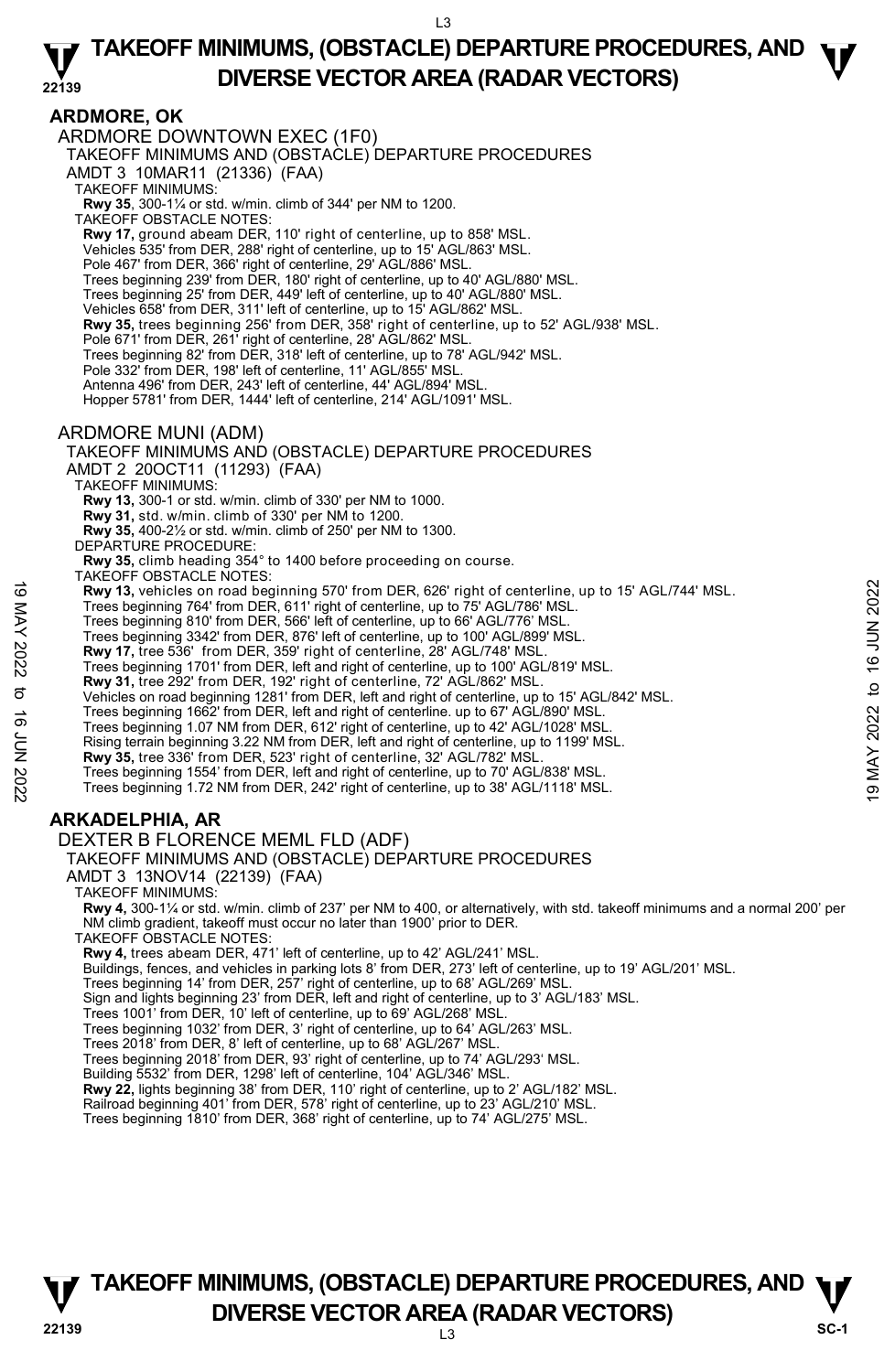### **ASH FLAT, AR**

SHARP COUNTY RGNL (CVK) TAKEOFF MINIMUMS AND (OBSTACLE) DEPARTURE PROCEDURES ORIG 05JUL07 (07186) (FAA) TAKEOFF OBSTACLE NOTES: **Rwy 4,** numerous trees beginning 1151' from DER, 576' right of centerline, up to 100' AGL/839' MSL. **Rwy 22,** numerous trees beginning 548' from DER, 83' left of centerline, up to 100' AGL/759' MSL. **AUGUSTA, AR** 

### WOODRUFF COUNTY (M60) TAKEOFF MINIMUMS AND (OBSTACLE) DEPARTURE PROCEDURES ORIG 07DEC17 (17341) (FAA) TAKEOFF OBSTACLE NOTES: **Rwy 9,** trees beginning 714' from DER, 686' right of centerline, up to 324' MSL/125' AGL. Trees beginning 915' from DER, 230' right of centerline, up to 324' MSL/125' AGL. Trees beginning 1094' from DER, 348' left of centerline, up to 324' MSL/125' AGL. **Rwy 27,** vehicle on road 285' from DER, crossing centerline, 214' MSL/15' AGL.

### **BARTLESVILLE, OK**

BARTLESVILLE MUNI (BVO) TAKEOFF MINIMUMS AND (OBSTACLE) DEPARTURE PROCEDURES ORIG-A 30JAN20 (20030) (FAA) TAKEOFF MINIMUMS: **Rwy 17**, 200-1 or std. w/min. climb of 257' per NM to 1000, or alternatively, with std. takeoff minimums and normal 200' per NM climb gradient, takeoff must occur no later than 2200' prior to DER. **Rwy 35,** 400-2¾ or std. w/min. climb of 300' per NM to 1200. TAKEOFF OBSTACLE NOTES: **Rwy 17,** fence beginning 122' from DER, 464' right of centerline, up to 9' AGL/723' MSL.<br>Vehicles on road 209' from DER, 500' right of centerline, 731' MSL. Tree 217' from DER, 542' right of centerline, 24' AGL/740' MSL. Tree, fence, vehicles on road, pole beginning 250' from DER, 168' right of centerline, up to 34' AGL/749' MSL. Tree 1202' from DER, 813' right of centerline, 47' AGL/753' MSL. Tree 1254' from DER, 496' right of centerline, 55' AGL/761' MSL. Trees beginning 1410' from DER, 749' right of centerline, up to 67' AGL/769' MSL. Trees beginning 1664' from DER, 440' right of centerline, up to 70' AGL/771' MSL. Trees beginning 1706' from DER, 42' left of centerline, up to 68' AGL/770' MSL. Tree 1865' from DER, 409' left of centerline, 81' AGL/780' MSL. **Rwy 35,** fence 2' from DER, 385' left of centerline, 10' AGL/686' MSL. NAVAID, fence, wall beginning 10' from DER, 4' left of centerline, up to 3' AGL/687' MSL. NAVAID beginning 10' from DER, 5' right of centerline, up to 2' AGL/686' MSL. Trees beginning 45' from DER, 458' left of centerline, up to 43' AGL/704' MSL. Trees beginning 140' from DER, 507' left of centerline, up to 82' AGL/745' MSL. Trees beginning 1357' from DER, 281' left of centerline, up to 71' AGL/758' MSL. Tree 2927' from DER, 1041' right of centerline, 59' AGL/767' MSL. Tree 3410' from DER, 951' right of centerline, 81' AGL/794' MSL. Trees beginning 1.1 NM from DER, 212' right of centerline, up to 20' AGL/881' MSL. Tree, pole beginning 1.1 NM from DER, 182' right of centerline, up to 34' AGL/894' MSL. Trees beginning 1.1 NM from DER, 148' right of centerline, up to 37' AGL/900' MSL. Tree, pole beginning 1.1 NM from DER, 175' right of centerline, up to 45' AGL/903' MSL. Trees beginning 1.3 NM from DER, 2313' right of centerline, up to 40' AGL/904' MSL. Vehicles on road, trees beginning 1.3 NM from DER, 2587' right of centerline, up to 905' MSL. Vehicles on road, trees beginning 1.3 NM from DER, 2336' right of centerline, up to 910' MSL. Terrain, trees beginning 1.4 NM from DER, 2399' right of centerline, up to 931' MSL. Tree 1.4 NM from DER, 2593' right of centerline, 21' AGL/936' MSL. Tree, vehicles on road beginning 1.4 NM from DER, 1426' right of centerline, up to 33' AGL/974' MSL. Tree 1.8 NM from DER, 1678' right of centerline, 28' AGL/973' MSL. Tree 217' from DER, 542' ight of center and 2022 AGL/740' MSL.<br>
Tree 217' from DER, 192' from the beginning 250' from DER, 168' right of centerline, up to 34' AGL/749' MSL.<br>
Tree 1202' from DER, 1918' right of centerline,

## **BATESVILLE, AR**

BATESVILLE RGNL (BVX)

TAKEOFF MINIMUMS AND (OBSTACLE) DEPARTURE PROCEDURES

AMDT 3B 21MAY20 (20142) (FAA)

TAKEOFF MINIMUMS:

**Rwy 8,** 300-1¾ or std. w/min. climb of 215' per NM to 800, or alternatively, with std. takeoff minimums and a normal 200' per NM climb gradient, takeoff must occur no later than 1600' prior to DER. **Rwy 26,** std. w/min. climb of 272' per NM to 2000, or 1100-2½ for VCOA.

DEPARTURE PROCEDURE:

**Rwy 18,** climb on heading 180° to 1300 before turning right.

VCOA:

**Rwy 26,** obtain ATC approval for VCOA when requesting IFR clearance. Climb in visual conditions to cross Batesville RGNL Airport at or above 1400 before proceeding on course. **CON'T** 

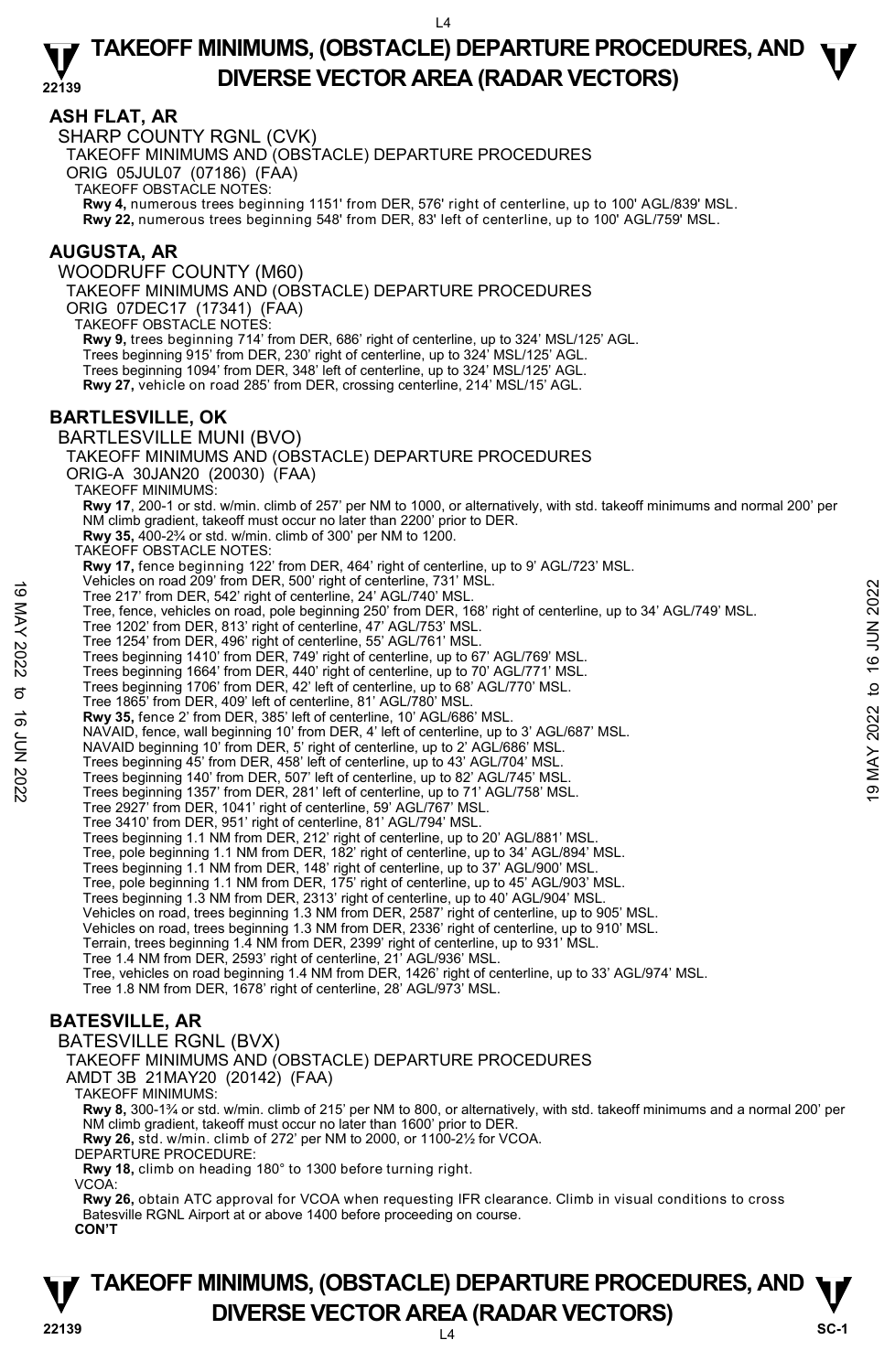$15$ 

#### **22139 TAKEOFF MINIMUMS, (OBSTACLE) DEPARTURE PROCEDURES, AND**  $\Psi$ **DIVERSE VECTOR AREA (RADAR VECTORS)**

## **BATESVILLE, AR (CON'T)**

BATESVILLE RGNL (BVX) (CON'T)<br>TAKEOFF OBSTACLE NOTES: **Rwy 8,** pole 204' from DER, 515' left of centerline, 24' AGL/483' MSL. Tower 1023' from DER, 657' right of centerline, 54' AGL/524' MSL. Pole 1091' from DER, 393' left of centerline, 34' AGL/495' MSL. Pole 1136' from DER, 434' left of centerline, 37' AGL/497' MSL. Trees beginning 1233' from DER, 632' right of centerline, up to 526' MSL. Trees beginning 1359' from DER, 22' right of centerline, up to 527' MSL. Trees beginning 1412' from DER, 465' left of centerline, up to 513' MSL. Trees beginning 1554' from DER, 575' right of centerline, up to 542' MSL. Trees beginning 1886' from DER, 89' right of centerline, up to 547' MSL. Trees beginning 2187' from DER, 284' right of centerline, up to 548' MSL. Trees beginning 2346' from DER, 155' left of centerline, up to 539' MSL. Trees beginning 2639' from DER, 172' left of centerline, up to 541' MSL. Trees beginning 2973' from DER, 25' left of centerline, up to 567' MSL. Tree 3191' from DER, 181' right of centerline, 554' MSL. Tree 3844' from DER, 448' right of centerline, 565' MSL. Tree 3963' from DER, 688' right of centerline, 575' MSL. Terrain+veg 5544' from DER, 1978' right of centerline, 100' AGL/606' MSL. Trees 1.3 NM from DER, 900' right of centerline, up to 100' AGL/679' MSL. **Rwy 18,** vehicle on road beginning 544' from DER, on centerline, 15' AGL/476' MSL. Hangars beginning 605' from DER, 12' right of centerline, up to 21' AGL/484' MSL. Tree 1244' from DER, 175' left of centerline, 48' AGL/521' MSL. Tree 1439' from DER, 409' right of centerline, 45' AGL/524' MSL. **Rwy 26,** trees beginning 494' from DER, 335' left of centerline, up to 33' AGL/472' MSL. **Rwy 36,** trees beginning 256' from DER, 107' left of centerline, up to 100' AGL/539' MSL. **BENTON, AR**  SALINE COUNTY RGNL (SUZ) TAKEOFF MINIMUMS AND (OBSTACLE) DEPARTURE PROCEDURES AMDT 1 23JUN16 (16175) (FAA) DEPARTURE PROCEDURE: **Rwy 2,** climb on heading 019° to 900 before proceeding on course. TAKEOFF OBSTACLE NOTES: **Rwy 2,** ground 69' from DER, 450' right of centerline, 394' MSL.<br>Tree 319' from DER, 441' right of centerline, 399' MSL. Tree 443' from DER, 437' right of centerline, 401' MSL. Tree 566' from DER, 485' right of centerline, 406' MSL. Tree 948' from DER, 375' right of centerline, 430' MSL. Trees beginning 1035' from DER, 246' right of centerline, up to 435' MSL. Trees beginning 1180' from DER, 408' right of centerline, up to 444' MSL. Trees beginning 1274' from DER, 284' right of centerline, up to 450' MSL. Trees beginning 1472' from DER, 417' right of centerline, up to 454' MSL. Terrain 185' from DER, 336' left of centerline, 394' MSL. Tree, terrain beginning 199' from DER, 330' left of centerline, up to 439' MSL. Tree 420' from DER, 354' left of centerline, 440' MSL. Trees beginning 445' from DER, 395' left of centerline, up to 460' MSL. Tree 640' from DER, 641' left of centerline, 463' MSL. Trees beginning 726' from DER, 444' left of centerline, up to 469' MSL. Trees beginning 930' from DER, 474' left of centerline, up to 472' MSL. Trees beginning 995' from DER, 732' left of centerline, up to 474' MSL. **Rwy 20,** tree 1314' from DER, 145' right of centerline, 431' MSL. Tree 1383' from DER, 279' right of centerline, 432' MSL. Pole 1397' from DER, 9' right of centerline, 71' AGL/436' MSL. Tree 1467' from DER, 293' right of centerline, 438' MSL. Tree 1561' from DER, 96' right of centerline, 439' MSL. Tree 1563' from DER, 245' right of centerline, 443' MSL. Tree 1795' from DER, 71' right of centerline, 445' MSL. Tree 1220' from DER, 45' left of centerline, 428' MSL. Trees beginning 1297' from DER, 15' left of centerline, up to 430' MSL. Tree 1556' from DER, 33' left of centerline, 431' MSL. TAKEOFF MINIMUMS AND (OBSTACLE) DEPARTURE PROCEDURES<br>
AMDT 1 23JUNA16 (16175) (FAA)<br>
DEPARTURE PROCEDURE:<br>
NOVE DEPARTURE PROCEDURE:<br>
NOVE DEPARTURE PROCEDURE:<br>
NOVE 2, ground 69 if for 16 Genter and the content in the st

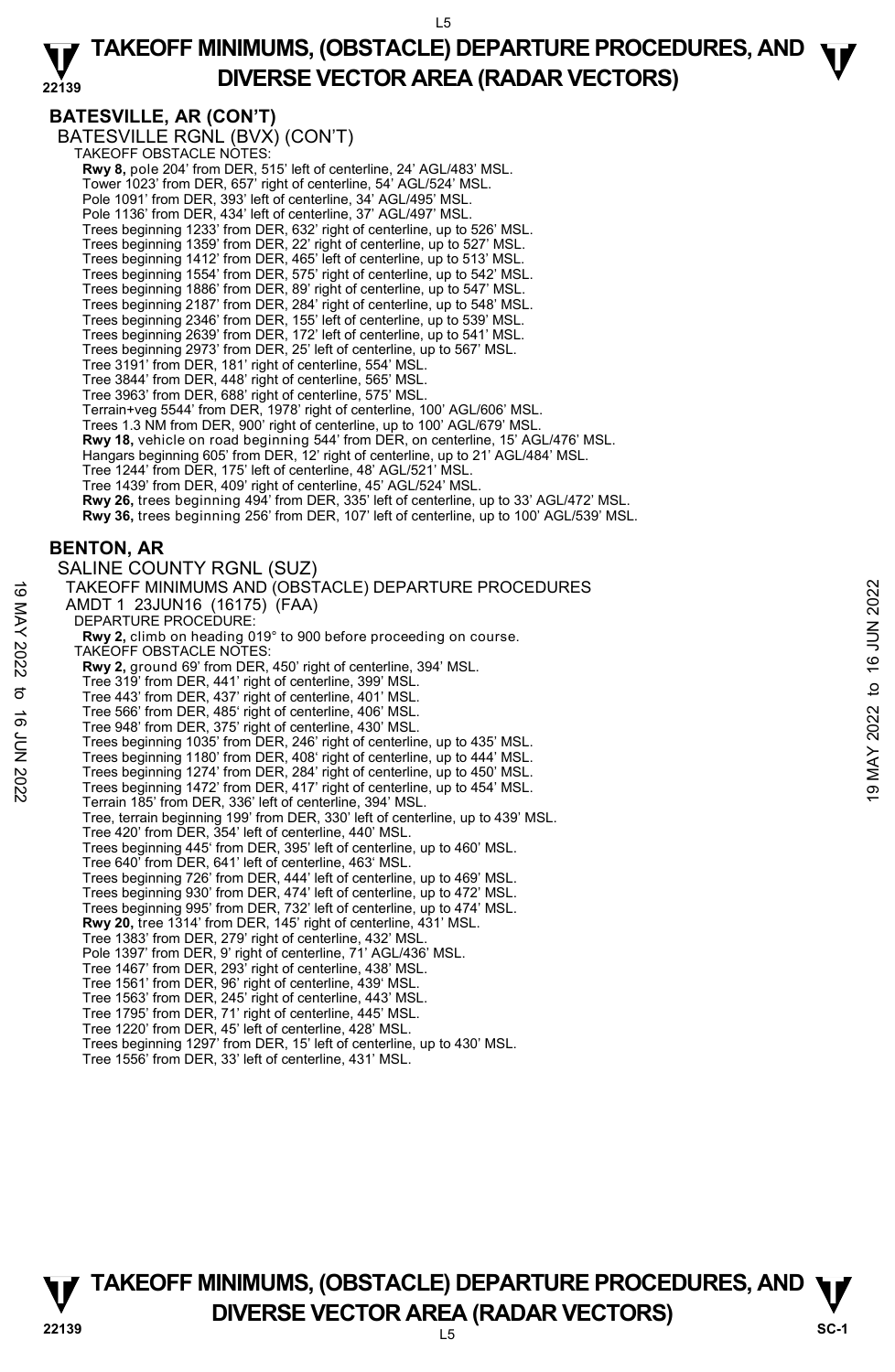### **22139 TAKEOFF MINIMUMS, (OBSTACLE) DEPARTURE PROCEDURES, AND**  $\Psi$ **DIVERSE VECTOR AREA (RADAR VECTORS)**

## **BENTONVILLE, AR**

BENTONVILLE MUNI/LOUISE M THADEN FLD (VBT) TAKEOFF MINIMUMS AND (OBSTACLE) DEPARTURE PROCEDURES AMDT 2 08NOV18 (22139) (FAA) TAKEOFF MINIMUMS: **Rwy 36,** 300-2¼ or std. w/min. climb of 204' per NM to 1700. TAKEOFF OBSTACLE NOTES: **Rwy 18,** building 109' from DER, 458' left of centerline, 11' AGL/1298' MSL. Building 222' from DER, 550' left of centerline, 19' AGL/1305' MSL. Pole 595' from DER, 302' left of centerline, 31' AGL/1320' MSL Pole beginning 599' from DER, 404' left of centerline, up to 33' AGL/1321' MSL. Building, pole beginning 797' from DER, 209' right of centerline, up to 34' AGL/1325' MSL. Building 1001' from DER, 617' left of centerline, 36' AGL/1331' MSL Pole beginning 1222' from DER, 248' left of centerline, up to 44' AGL/1342' MSL. Pole 1224' from DER, 214' right of centerline, 38' AGL/1330' MSL. Pole 1238' from DER, 237' right of centerline, 41' AGL/1332' MSL. Pole 1240' from DER, 823' right of centerline, 38' AGL/1335' MSL. Pole beginning 1342' from DER, 158' right of centerline, up to 38' AGL/1336' MSL. Pole beginning 1588' from DER, 160' right of centerline, up to 49' AGL/1341' MSL. **Rwy 36,** tree 162' from DER, 515' left of centerline, 1347' MSL. Tree, traverse way beginning 178' from DER, 229' left of centerline, up to 1348' MSL.<br>Tree, traverse way beginning 290' from DER, 184' right of centerline, up to 1319' MSL. Tree, traverse way, transmission line, pole beginning 330' from DER, 5' left of centerline, up to 1353' MSL. Tree 1799' from DER, 882' right of centerline, 1341' MSL. Tree, transmission line beginning 1991' from DER, 19' right of centerline, up to 1354' MSL. Transmission line 2049' from DER, 755' right of centerline, 81' AGL/1356' MSL. Pole 2050' from DER, 772' right of centerline, 85' AGL/1360' MSL. Pole 2181' from DER, 753' left of centerline, 106' AGL/1379' MSL. Tower 4063' from DER, 969' left of centerline, 141' AGL/1421' MSL. Building beginning 4240' from DER, 936' right of centerline, up to 133' AGL/1420' MSL. Tower 1.9 NM from DER, 1599' left of centerline, 333' AGL/1587' MSL.

## **BERRYVILLE, AR**

CARROLL COUNTY (4M1)

TAKEOFF MINIMUMS AND (OBSTACLE) DEPARTURE PROCEDURES

ORIG 13JAN11 (11013) (FAA)

TAKEOFF MINIMUMS:

**Rwy 7,** std. w/ min. climb of 355' per NM to 2700 , or 1100-2½ for climb in visual conditions.

**Rwy 25,** std. w/ min. climb of 365' per NM to 2500, or 1100-2½ for climb in visual conditions. DEPARTURE PROCEDURE:

**Rwys 7, 25,** For climb in visual conditions: cross Carroll County airport at or above 2200 before proceeding on course. 19 TOWEL 1.9 NM ITOM DER, 1999 TEIL OT CEMENTINE 353 AGL/1567 WISL.<br> **EXERCIVATELL COUNTY (4M1)**<br>
TAKEOFF MINIMUMS AND (OBSTACLE) DEPARTURE PROCEDURES<br>
ORIG 13 JAM11 (11013) (FAA)<br>
TAKEOFF MINIMUMS:<br>
TAKEOFF MINIMUMS:<br>
TA

TAKEOFF OBSTACLE NOTES:

**Rwy 7,** terrain and trees beginning 8' from DER, 118' right of centerline, up to 100' AGL/1379' MSL. Hangars beginning 141' from DER, 238' left of centerline, up to 17' AGL/1218' MSL. Terrain and trees beginning 268' from DER, 77' left of centerline, up to 100' AGL/1379' MSL.<br>**Rwy 25,** trees beginning 93' from DER, 212' right of centerline, up to 100' AGL/1419' MSL. Tree 104' from DER, 186' left of centerline, 51' AGL/1204' MSL.

## **BLACKWELL, OK**

BLACKWELL-TONKAWA MUNI (BKN) TAKEOFF MINIMUMS AND (OBSTACLE) DEPARTURE PROCEDURES ORIG 23SEP10 (10266) (FAA) TAKEOFF OBSTACLE NOTES: **Rwy 35,** trees beginning 50' from DER, 249' left of centerline, up to 30' AGL/1050' MSL. Road with vehicles beginning 214' from DER, 397' right of centerline, up to 15' AGL/1043' MSL.

## **BLYTHEVILLE, AR**

ARKANSAS INTL (BYH) TAKEOFF MINIMUMS AND (OBSTACLE) DEPARTURE PROCEDURES AMDT 1 11DEC14 (14345) (FAA) TAKEOFF OBSTACLE NOTES: **Rwy 36,** tree 3301' from DER, 1187' left of centerline, 88' AGL/337' MSL.

BLYTHEVILLE MUNI (HKA) TAKEOFF MINIMUMS AND (OBSTACLE) DEPARTURE PROCEDURES ORIG 05JUN08 (08157) (FAA) TAKEOFF OBSTACLE NOTES: **Rwy 18,** tree 487' from DER, 345' left of centerline, 100' AGL/364' MSL. Tree 1780' from DER, 748' right of centerline, 100' AGL/364' MSL. **Rwy 36,** tree 2393' from DER, 825' right of centerline, 100' AGL/359' MSL.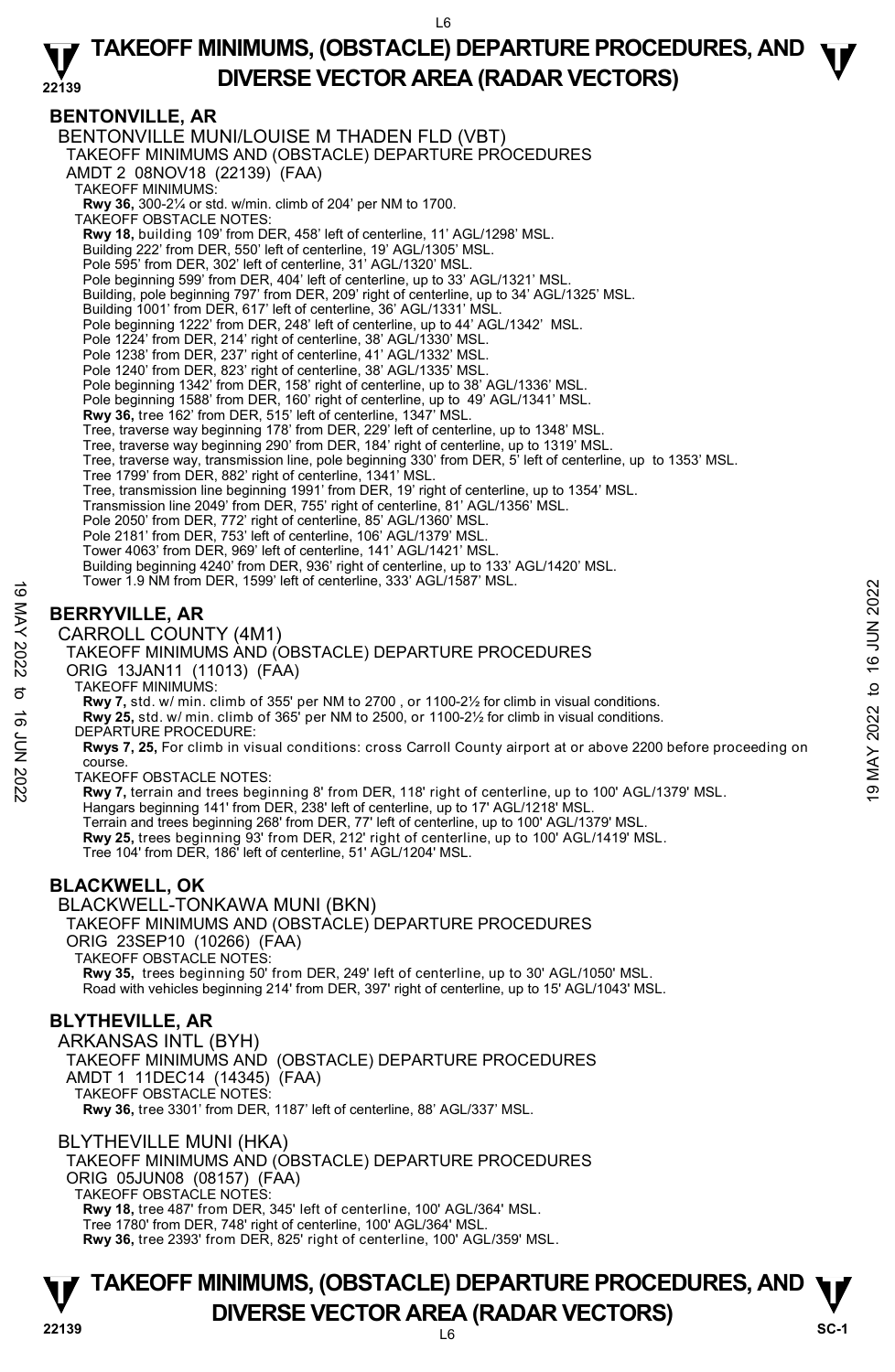### **BOISE CITY, OK**

BOISE CITY (17K)

TAKEOFF MINIMUMS AND (OBSTACLE) DEPARTURE PROCEDURES

ORIG 22OCT09 (09295) (FAA)

TAKEOFF OBSTACLE NOTES:

**Rwy 22,** hangars 243' from DER, 226' right of centerline, 35' AGL/4212' MSL. Vehicle on road 566' from DER, right and left of centerline, up to 15' AGL/4192' MSL.

### **BRINKLEY, AR**

FRANK FEDERER MEML (M36)

TAKEOFF MINIMUMS AND (OBSTACLE) DEPARTURE PROCEDURES

ORIG 20OCT11 (22139) (FAA)

DEPARTURE PROCEDURE

**Rwy 20,** climb heading 204° to 700 before proceeding on course.

TAKEOFF OBSTACLE NOTES:

**Rwy 2,** trees beginning 425' from DER, 138' right of centerline, up to 100' AGL/299' MSL.

Trees beginning 680' from DER, 262' left of centerline, up to 100' AGL/299' MSL.

**Rwy 20,** trees and terrain beginning 27' from DER, 125' right of centerline, up to 100' AGL/319' MSL.

Trees and terrain beginning 82' from DER, 100' left of centerline, up to 100' AGL/319' MSL.

### **BRISTOW, OK**

JONES MEML (3F7) TAKEOFF MINIMUMS AND (OBSTACLE) DEPARTURE PROCEDURES AMDT 5 10SEP20 (22139) (FAA) TAKEOFF OBSTACLE NOTES: **Rwy 18,** electrical system 16' from DER, 486' right of centerline, 35' AGL/887' MSL. Terrain 37' from DER, 405' left of centerline, 871' MSL. Terrain 66' from DER, 249' left of centerline, 874' MSL. Trees beginning 191' from DER, 486' left of centerline, up to 28' AGL/890' MSL. Trees beginning 232' from DER, 559' right of centerline, up to 47' AGL/903' MSL. Trees beginning 312' from DER, 339' left of centerline, up to 36' AGL/899' MSL. Trees beginning 384' from DER, 309' left of centerline, up to 41' AGL/904' MSL. Tree, electrical system beginning 391' from DER, 483' right of centerline, up to 44' AGL/907' MSL. Tree 450' from DER, 572' right of centerline, 44' AGL/909' MSL. Trees beginning 509' from DER, 560' right of centerline, up to 49' AGL/913' MSL. Trees beginning 697' from DER, 574' right of centerline, up to 42' AGL/915' MSL. Tree 725' from DER, 638' right of centerline, 43' AGL/919' MSL. Trees, electrical system, vehicles on road, buildings, pole beginning 773' from DER, 462' right of centerline, up to 42' AGL/920' MSL. Trees, electrical system beginning 807' from DER, 115' left of centerline, up to 58' AGL/905' MSL. Trees beginning 1082' from DER, 52' left of centerline, up to 46' AGL/912' MSL. Trees beginning 1911 from DER, 459' right of centerline, up to 47' AGL/903' MSL.<br>Trees beginning 342' from DER, 559' right of centerline, up to 47' AGL/903' MSL.<br>Trees beginning 344' from DER, 339' left of centerline, up t Electrical system beginning 1227' from DER, 181' left of centerline, up to 53' AGL/918' MSL. Pole 2879' from DER, 169' left of centerline, 72' AGL/951' MSL. Pole 2890' from DER, 344' right of centerline, 77' AGL/955' MSL. Transmission line 2894' from DER, 967' right of centerline, 70' AGL/960' MSL. Poles beginning 2897' from DER, 809' right of centerline, up to 78' AGL/964' MSL. **Rwy 36,** vehicles on road 35' from DER, 465' left of centerline, 807' MSL. Tree, electrical system beginning 190' from DER, 492' left of centerline, up to 46' AGL/833' MSL. Trees, electrical system beginning 238' from DER, 304' left of centerline, up to 51' AGL/839' MSL. Electrical system 311' from DER, 314' right of centerline, 28' AGL/819' MSL.<br>Electrical system beginning 411' from DER, 255' right of centerline, up to 35' AGL/834' MSL. Electrical system beginning 414' from DER, 295' right of centerline, up to 30' AGL/839' MSL. Electrical system, vehicles on road, trees beginning 421' from DER, 252' right of centerline, up to 57' AGL/847' MSL. Trees beginning 1012' from DER, 491' right of centerline, up to 72' AGL/849' MSL. Trees beginning 1068' from DER, 535' right of centerline, up to 73' AGL/851' MSL. Trees beginning 1143' from DER, 537' right of centerline, up to 75' AGL/853' MSL. Trees beginning 1338' from DER, 546' right of centerline, up to 83' AGL/860' MSL. Trees beginning 1446' from DER, 536' right of centerline, up to 85' AGL/863' MSL. Trees beginning 1500' from DER, 558' right of centerline, up to 88' AGL/865' MSL. Tree 1692' from DER, 453' left of centerline, 70' AGL/852' MSL. Trees beginning 2063' from DER, 437' right of centerline, up to 90' AGL/870' MSL. Tree 2066' from DER, 380' left of centerline, 84' AGL/861' MSL. Tree 2185' from DER, 703' right of centerline, 95' AGL/871' MSL. Trees beginning 2187' from DER, 359' left of centerline, up to 85' AGL/866' MSL. Tree 2223' from DER, 606' right of centerline, 102' AGL/880' MSL. Trees beginning 2298' from DER, 700' right of centerline, up to 106' AGL/882' MSL. Tree 2337' from DER, 1033' left of centerline, 95' AGL/874' MSL. Tree 3961' from DER, 450' left of centerline, 47' AGL/906' MSL.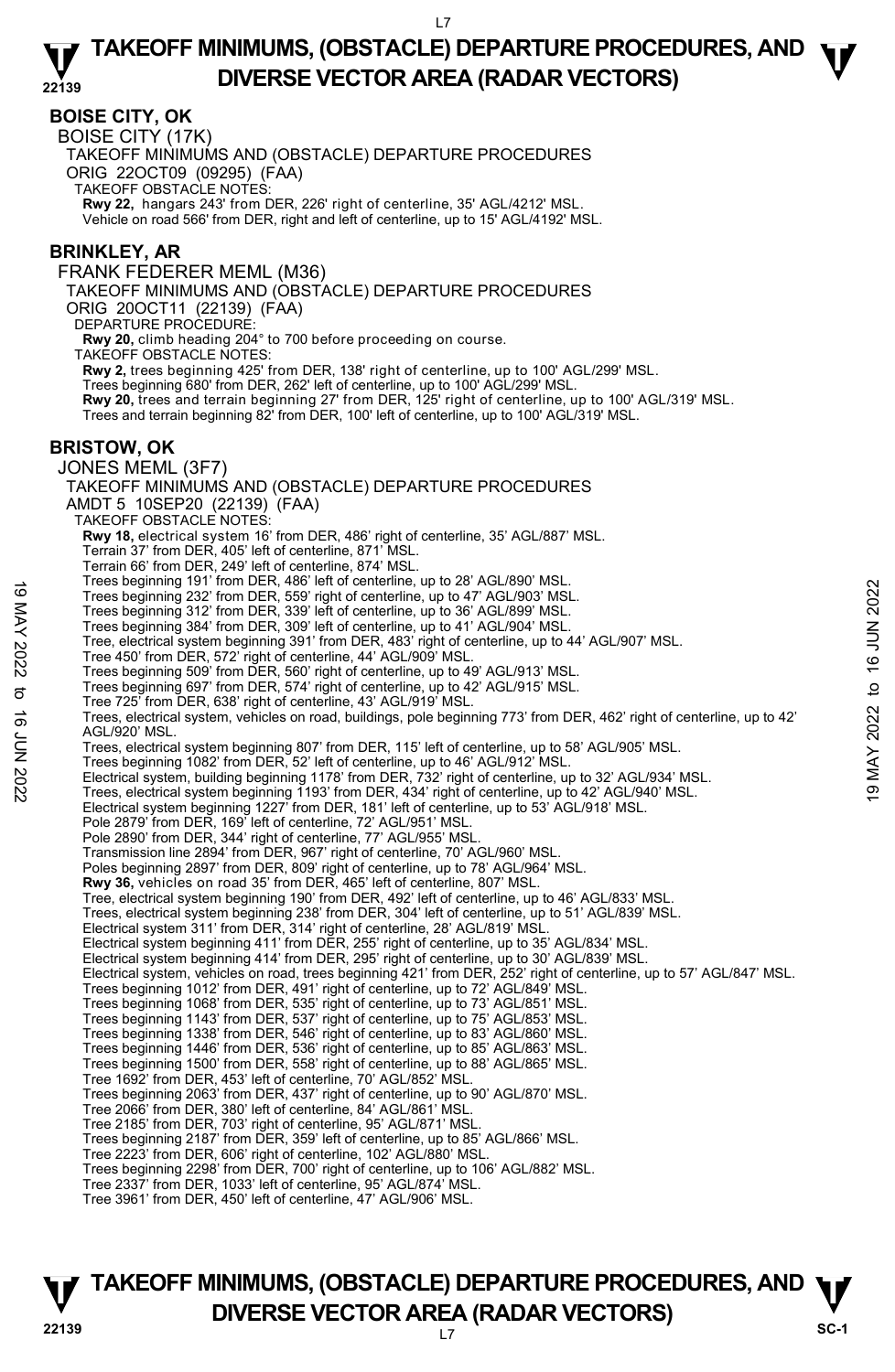### **BUFFALO, OK**

BUFFALO MUNI (BFK)

TAKEOFF MINIMUMS AND (OBSTACLE) DEPARTURE PROCEDURES

ORIG 03JUN10 (10154) (FAA)

TAKEOFF OBSTACLE NOTES:

**Rwy 17,** vehicles on roadway, at DER, 458' right of centerline, up to 17' AGL/1816' MSL.<br>Trees beginning 907' from DER, left and right of centerline, up to 40' AGL/1829' MSL. **Rwy 35,** vehicles on roadway, 30' from DER, 467' left of centerline, up to 17' AGL/1846' MSL. Vehicles on roadway, 776' from DER, left and right of centerline, up to 17' AGL/1846' MSL.

### **BURNS FLAT, OK**

CLINTON/SHERMAN (CSM)

TAKEOFF MINIMUMS AND (OBSTACLE) DEPARTURE PROCEDURES ORIG-A 27APR17 (22027) (FAA)

TAKEOFF OBSTACLE NOTES:

**Rwy 17L**, tree 655' from DER, 317' left of centerline, 23' AGL/1932' MSL. **Rwy 17R**, tree 1275' from DER, 620' right of centerline, 35' AGL/1954' MSL. **Rwy 35R**, ATCT 2797' from DER, 188' right of centerline, 66' AGL/1985' MSL. Tower 3017' from DER, 296' right of centerline, 85' AGL/1996' MSL.

### **CAMDEN, AR**

HARRELL FLD (CDH) TAKEOFF MINIMUMS AND (OBSTACLE) DEPARTURE PROCEDURES AMDT 1 31MAY12 (22139) (FAA) TAKEOFF OBSTACLE NOTES: **Rwy 1,** trees beginning 27' from DER, 6' right of centerline, up to 84' AGL/224' MSL. Trees beginning 163' from DER, 159' left of centerline, up to 85' AGL/255' MSL. Vehicle on road 327' from DER, 273' left of centerline, 15' AGL/146' MSL. **Rwy 19,** trees beginning 38' from DER, 88' left of centerline, up to 83' AGL/222' MSL. Trees beginning 797' from DER, 305' right of centerline, up to 84' AGL/213' MSL.

### **CARLISLE, AR**

CARLISLE MUNI (4M3) TAKEOFF MINIMUMS AND (OBSTACLE) DEPARTURE PROCEDURES ORIG 05JUN08 (08157) (FAA) TAKEOFF OBSTACLE NOTES: **Rwy 9,** trees 2966' from DER, 1135' right of centerline, 100' AGL/339' MSL. Building 82' from DER, 331' left of centerline, 20' AGL/264' MSL. Building 781' from DER, 565' right of centerline, 30' AGL/269' MSL. **Rwy 18,** trees 306' from DER, across centerline, up to 100' AGL/344' MSL. Road 674' from DER, across centerline, 17' AGL/262' MSL. **Rwy 27,** trees 2668' from DER, 516' right of centerline, 100' AGL/344' MSL. **Rwy 36,** road 396' from DER, across centerline, 15' AGL/259' MSL. **CHANDLER, OK**  CHANDLER RGNL (CQB) TAKEOFF MINIMUMS AND (OBSTACLE) DEPARTURE PROCEDURES AMDT 1A 08NOV18 (18312) (FAA) TAKEOFF OBSTACLE NOTES: Trees beginning 781 from DER, 305' right of centerline, up to 84' AGL/213' MSL.<br>  $\frac{180}{100}$  CARLISLE, AR<br>
CARLISLE MUNI (4M3)<br>  $\frac{180}{100}$  CARLISLE MUNI (4M3)<br>
TAKEOFF MINIMUMS AND (OBSTACLE) DEPARTURE PROCEDURES<br>
OR

**Rwy 17,** bush 15' from DER, 459' left of centerline, 988' MSL. Trees and ground beginning 18' from DER, 16' right of centerline, up to 45' AGL/1012' MSL. Tree 78' from DER, 292' right of centerline, 47' AGL/1013' MSL. Trees beginning 102' from DER, 254' right of centerline, up to 51' AGL/1016' MSL. Power line and trees beginning 103' from DER, 456' left of centerline, up to 1007' MSL. **Rwy 35**, tree 20' from DER, 188' left of centerline, 15' AGL/965' MSL. Tree 32' from DER, 100' right of centerline, 964' MSL. Tree 329' from DER, 574' right of centerline, 976' MSL. Trees beginning 708' from DER, 510' left of centerline, up to 985' MSL. Tree 717' from DER, 503' right of centerline, 982' MSL.

### **CHICKASHA, OK**

CHICKASHA MUNI (CHK)

TAKEOFF MINIMUMS AND (OBSTACLE) DEPARTURE PROCEDURES ORIG-A 09SEPT21 (21252) (FAA)

TAKEOFF MINIMUMS:

**Rwys 1, 2,19, 20,** NA– Environmental.

TAKEOFF OBSTACLE NOTES:

**Rwy 18,** trees beginning 272' from DER, 103' right of centerline, up to 94' AGL/1183' MSL. Trees beginning 708' from DER, 507' left of centerline, up to 40' AGL/1169' MSL.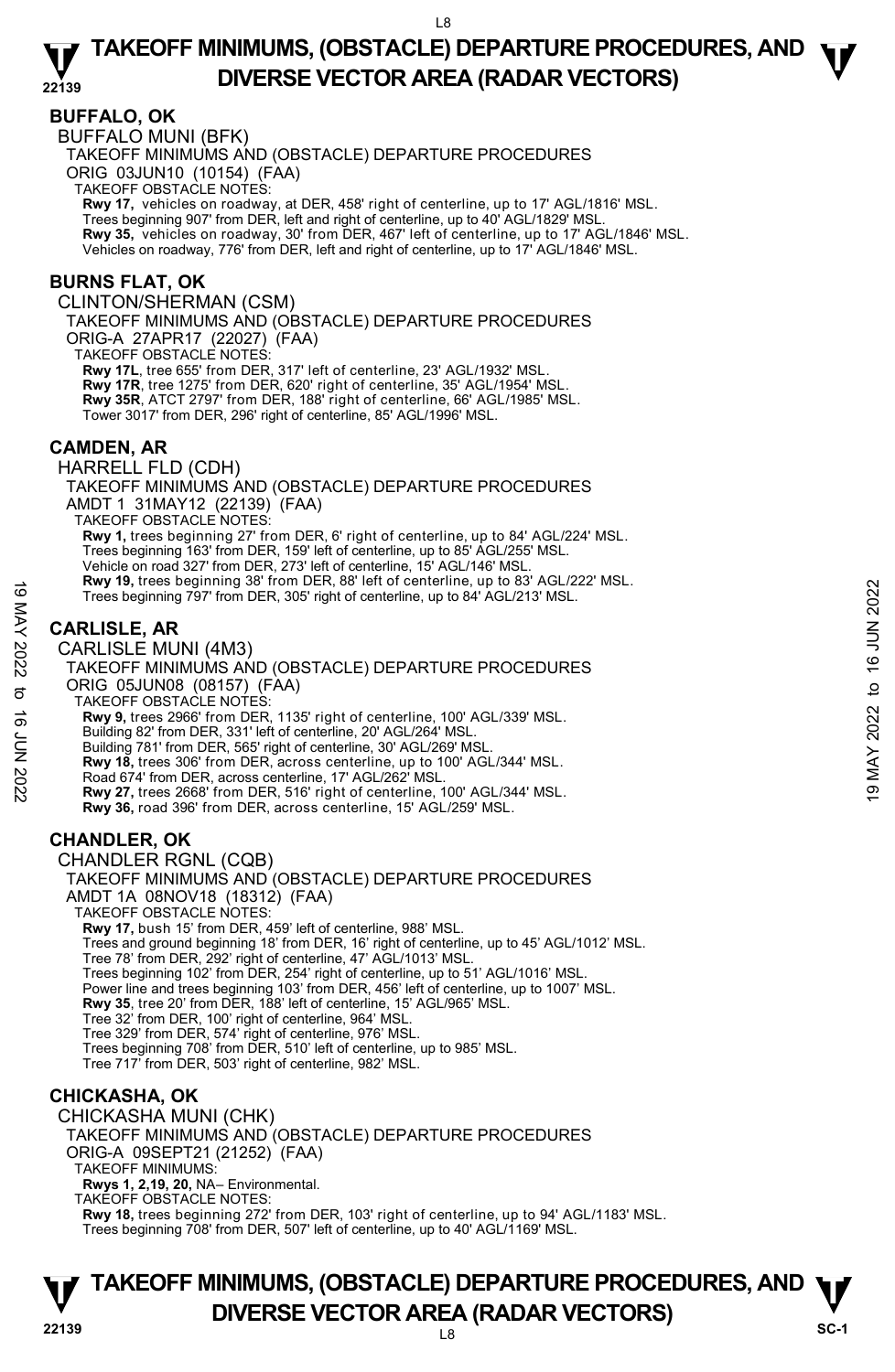## **CLAREMORE, OK**

CLAREMORE RGNL (GCM) TAKEOFF MINIMUMS AND (OBSTACLE) DEPARTURE PROCEDURES AMDT 1 01FEB18 (18032) (FAA) TAKEOFF MINIMUMS: **Rwy 36,** 300 - 1 ⅜ or std. w/min. climb of 306' per NM to 1100. TAKEOFF OBSTACLE NOTES: **Rwy 18,** terrain 450' from DER, 505' left of centerline, 753' MSL. **Rwy 36,** tree 473' from DER, 342' left of centerline, 19' AGL/719' MSL. Tree 1103' from DER, 510' right of centerline, 27' AGL/729' MSL. Tree 1149' from DER, 478' left of centerline, 38' AGL/727' MSL. Tree 1510' from DER, 241' right of centerline, 46' AGL/735' MSL. Tree 1570' from DER, 557' right of centerline, 42' AGL/739' MSL. Tree 1 NM from DER, 1917' left of centerline, 100' AGL/949' MSL. **CLARKSVILLE, AR**  CLARKSVILLE MUNI (H35) TAKEOFF MINIMUMS AND (OBSTACLE) DEPARTURE PROCEDURES ORIG 01JUN78 (78152) (FAA) TAKEOFF MINIMUMS: **Rwy 9**, 400-2 DEPARTURE PROCEDURE: **Rwys 9, 27**, climb on runway heading to 3500 prior to turning northbound. **CLINTON, AR**  CLINTON MUNI (CCA) TAKEOFF MINIMUMS AND (OBSTACLE) DEPARTURE PROCEDURES ORIG 21JUL16 (22139) (FAA) TAKEOFF MINIMUMS: **Rwy 31,** NA-Obstacles. **Rwy 13,** std. w/min. climb of 320' per NM to 1400 or 1800-3 for VCOA. DEPARTURE PROCEDURE: **Rwy 13,** climb heading 132° to 1400 before turning. VCOA: Obtain ATC approval for VCOA when requesting IFR clearance. Climb in visual conditions to cross Clinton Muni at or above 2200 before proceeding on course. TAKEOFF OBSTACLE NOTES: **Rwy 13,** bldg, fence, tree, vehicle on rd, beginning 14' from DER, 168' right of centerline, up to 19' AGL/517' MSL.<br>Tower, ant ltd, vehicle on rd, tree, fence, pole, beginning 101' from DER, 2' right of centerline, up to Tree 348' from DER, 114' right of centerline, 51' AGL/537' MSL. Trees, beginning 404' from DER, 47' right of centerline, up to 54' AGL/546' MSL. Trees, beginning 452' from DER, 24' left of centerline, up to 65' AGL/552' MSL. Trees, beginning 539' from DER, 259' right of centerline, up to 65' AGL/556' MSL. Trees, beginning 600' from DER, 227' right of centerline, up to 78' AGL/565' MSL. Trees, beginning 614' from DER, 256' right of centerline, up to 572' MSL. Trees, beginning 749' from DER, 213' right of centerline, up to 84' AGL/573' MSL. Trees, beginning 1280' from DER, 1' right of centerline, up to 91' AGL/582' MSL. Trees, beginning 1810' from DER, 328' left of centerline, up to 75' AGL/593' MSL. Trees, beginning 1834' from DER, 95' left of centerline, up to 82' AGL/602' MSL. Tree 1880' from DER, 965' left of centerline, 55' AGL/604' MSL. Trees, beginning 1883' from DER, 61' left of centerline, up to 72' AGL/608' MSL. Trees, beginning 1902' from DER, 53' right of centerline, up to 104' AGL/619' MSL. Tree 1984' from DER, 194' left of centerline, 73' AGL/625' MSL. Trees, beginning 1987' from DER, 253' left of centerline, up to 80' AGL/636' MSL. Tree, lt pole, beginning 1997' from DER, 9' right of centerline, up to 79' AGL/642' MSL. Trees, beginning 2007' from DER, 208' right of centerline, up to 643' MSL. Tree, vehicle on rd, road, pole, terrain, bldg, beginning 2019' from DER, 0' from centerline, up to 649' MSL. Tree 5104' from DER, 1513' right of centerline, 71' AGL/650' MSL. Trees, beginning 5109' from DER, 594' right of centerline, up to 73' AGL/649' MSL. Tree 5151' from DER, 396' right of centerline, 77' AGL/658' MSL. Trees, beginning 5197' from DER, 30' right of centerline, up to 78' AGL/666' MSL. Trees, beginning 5316' from DER, 130' left of centerline, up to 75' AGL/675' MSL. Trees, beginning 5384' from DER, 82' left of centerline, up to 76' AGL/683' MSL. Trees, beginning 5391' from DER, 33' left of centerline, up to 75' AGL/684' MSL. Tree, pole, beginning 5541' from DER, 23' left of centerline, up to 73' AGL/693' MSL. Trees, beginning 5705' from DER, 267' left of centerline, up to 80' AGL/703' MSL. Tree, bldg, terrain, beginning 5791' from DER, 50' right of centerline, up to 83' AGL/709' MSL. Tree, bldg, beginning 5856' from DER, 38' left of centerline, up to 86' AGL/720' MSL. Tree, bldg, pole, beginning 5912' from DER, 373' left of centerline, up to 95' AGL/728' MSL. Trees, beginning 5955' from DER, 212' right of centerline, up to 100' AGL/729' MSL. Tree, vehicle on rd, bldg, pole, terrain, lt pole, beginning 5963' from DER, 12' left of centerline, up to 104' AGL/736' MSL. Tree 1.8 NM from DER, 1680' left of centerline, 41' AGL/791' MSL. Trees, beginning 1.8 NM from DER, 1659' left of centerline, up to 41' AGL/806' MSL.  **CON'T** 19 MACUT MININUMISES.<br> **EVALUATION 2022** To 1400 or 1800-3 for VCOA.<br> **EVALUATIVE PROCEDURE:**<br> **EVALUATION beading 132° to 1400 before turning.**<br> **EVALUATION bead in the section of 320° per NM to 1400 or 1800-3 for VCOA.**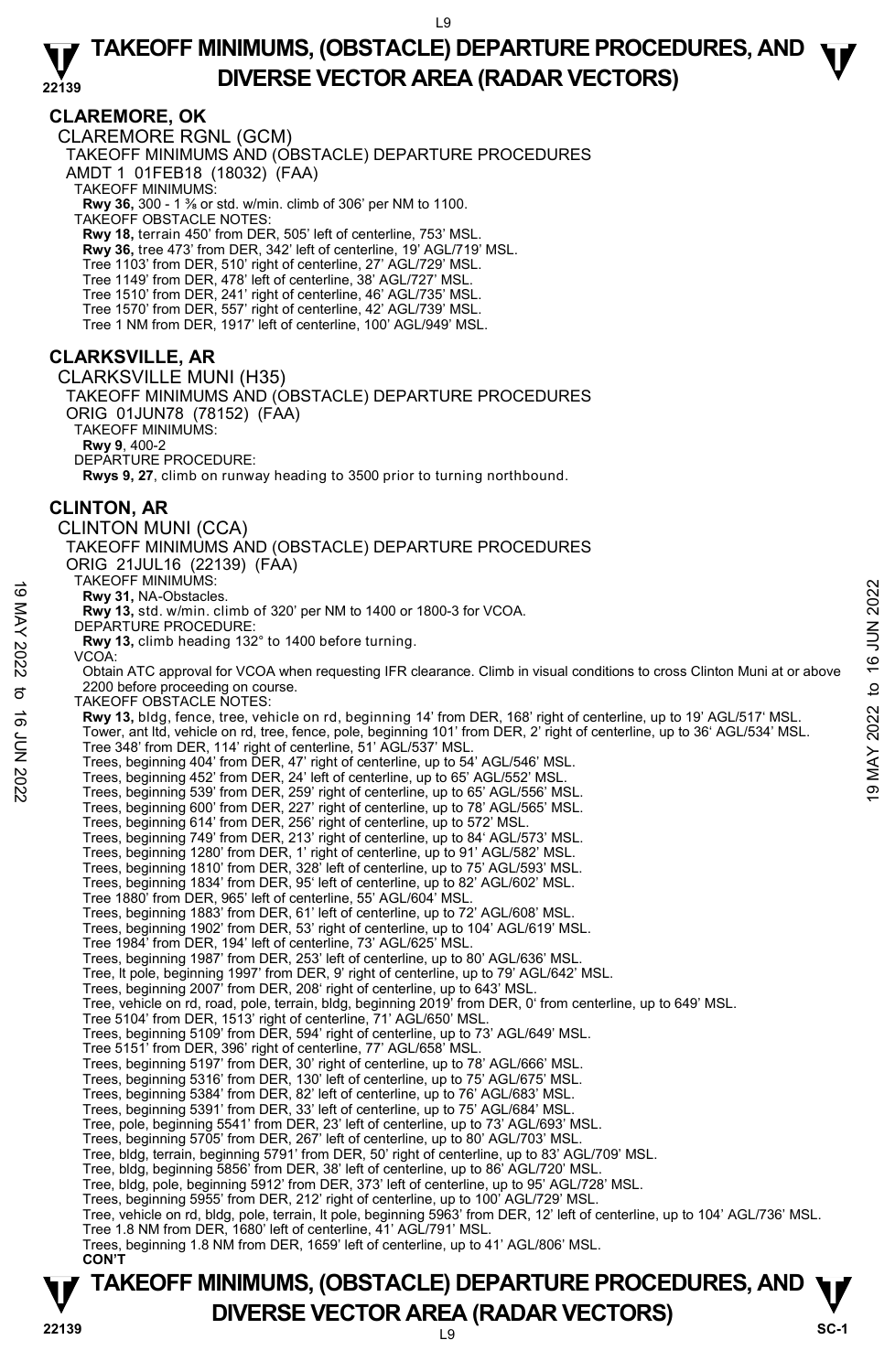## **CLINTON, AR (CON'T)**

CLINTON MUNI (CCA) (CON'T) **Rwy 13 (CON'T),** trees, beginning 1.9 NM from DER, 1656' left of centerline, up to 45' AGL/808' MSL. Tree 1.9 NM from DER, 1786' left of centerline, 49' AGL/801' MSL.

### HOLLEY MOUNTAIN AIRPARK (2A2)

TAKEOFF MINIMUMS AND (OBSTACLE) DEPARTURE PROCEDURES ORIG 20NOV08 (08325) (FAA) TAKEOFF OBSTACLE NOTES: **Rwy 5,** numerous trees left and right of centerline, beginning 2' from DER, up to 100' AGL/1399' MSL. **Rwy 23,** numerous trees left and right of centerline, beginning 38' from DER, up to 100' AGL/1359' MSL.

## **CLINTON, OK**

CLINTON RGNL (CLK)

TAKEOFF MINIMUMS AND (OBSTACLE) DEPARTURE PROCEDURES AMDT 1 29MAY14 (14149) (FAA) TAKEOFF MINIMUMS:

**Rwys 13, 31,** NA-Environmental. TAKEOFF OBSTACLE NOTES:

**Rwy 17,** lights 6' from DER, left and right of centerline, 2' AGL/1596' MSL.

**Rwy 35,** tree 614' from DER, 576' right of centerline, 25' AGL/1626' MSL.

## **COLT, AR**

DELTA RGNL (DRP) TAKEOFF MINIMUMS AND (OBSTACLE) DEPARTURE PROCEDURES ORIG 29MAY14 (14149) (FAA) TAKEOFF OBSTACLE NOTES: **Rwy 18,** trees beginning 3044' from DER, 196' left of centerline, up to 83' AGL/312' MSL.

**Rwy 36,** trees beginning 2219' from DER, 991' right of centerline, up to 78' AGL/319' MSL.

## **CONWAY, AR**

CONWAY RGNL (CXW) TAKEOFF MINIMUMS AND (OBSTACLE) DEPARTURE PROCEDURES ORIG 13NOV14 (22139) (FAA) TAKEOFF MINIMUMS: **Rwy 22,** std. w/min. climb of 250' per NM to 680. DEPARTURE PROCEDURE: **Rwy 22,** climbing right turn heading 260° to 1300 before proceeding on course. **EXECUTE 19 MAY 36, trees beginning 2219' from DER, 991' right of centerline, up to 78' AGL/319' MSL.**<br> **CONWAY, AR**<br>
CONWAY RGNL (CXW)<br>
TAKEOFF MINIMUMS AND (OBSTACLE) DEPARTURE PROCEDURES<br>
ORIG 13NOV14 (22139) (FAA)<br>
T

## **CORNING, AR**

CORNING MUNI (4M9) TAKEOFF MINIMUMS AND (OBSTACLE) DEPARTURE PROCEDURES ORIG 05MAY11 (11125) (FAA) TAKEOFF OBSTACLE NOTES:

**Rwy 18,** power lines beginning 499' from DER, left and right of centerline, up to 30' AGL/319' MSL. Vehicles on roadway beginning 534' from DER, left and right of centerline, up to 15' AGL/309' MSL.<br>Trees beginning 1067' from DER, 292' right of centerline, up to 100' AGL/379' MSL.<br>**Rwy 36,** hangar 149' from DER, 399' lef Vehicles on roadway beginning 535' from DER, left and right of centerline, up to 15' AGL/309' MSL. Power lines 552' from DER, left and right of centerline, up to 30' AGL/324' MSL. Trees beginning 1148' from DER, 793' right of centerline, up to 100' AGL/394' MSL. Trees beginning 2570' from DER, 1167' left of centerline, up to 100' AGL/394' MSL.

## **CROSSETT, AR**

Z M JACK STELL FLD (CRT) TAKEOFF MINIMUMS AND (OBSTACLE) DEPARTURE PROCEDURES ORIG 28JUL11 (21196) (FAA) TAKEOFF OBSTACLE NOTES:

**Rwy 5,** trees beginning 1382' from DER, left and right of centerline, up to 75' AGL/259' MSL. Vehicle on road beginning 298' from DER, left and right of centerline, up to 15' AGL/199' MSL. Terrain 69' from DER, 288' left of centerline, 187' MSL.

**Rwy 23,** trees beginning abeam DER, right and left of centerline, up to 75' AGL/253' MSL.<br>Hangar, fuel tanks and shed beginning 147' from DER, 434' left of centerline, up to 17' AGL/195' MSL. Vehicle on road beginning 453' from DER, left and right of centerline, up to 15' AGL/193' MSL.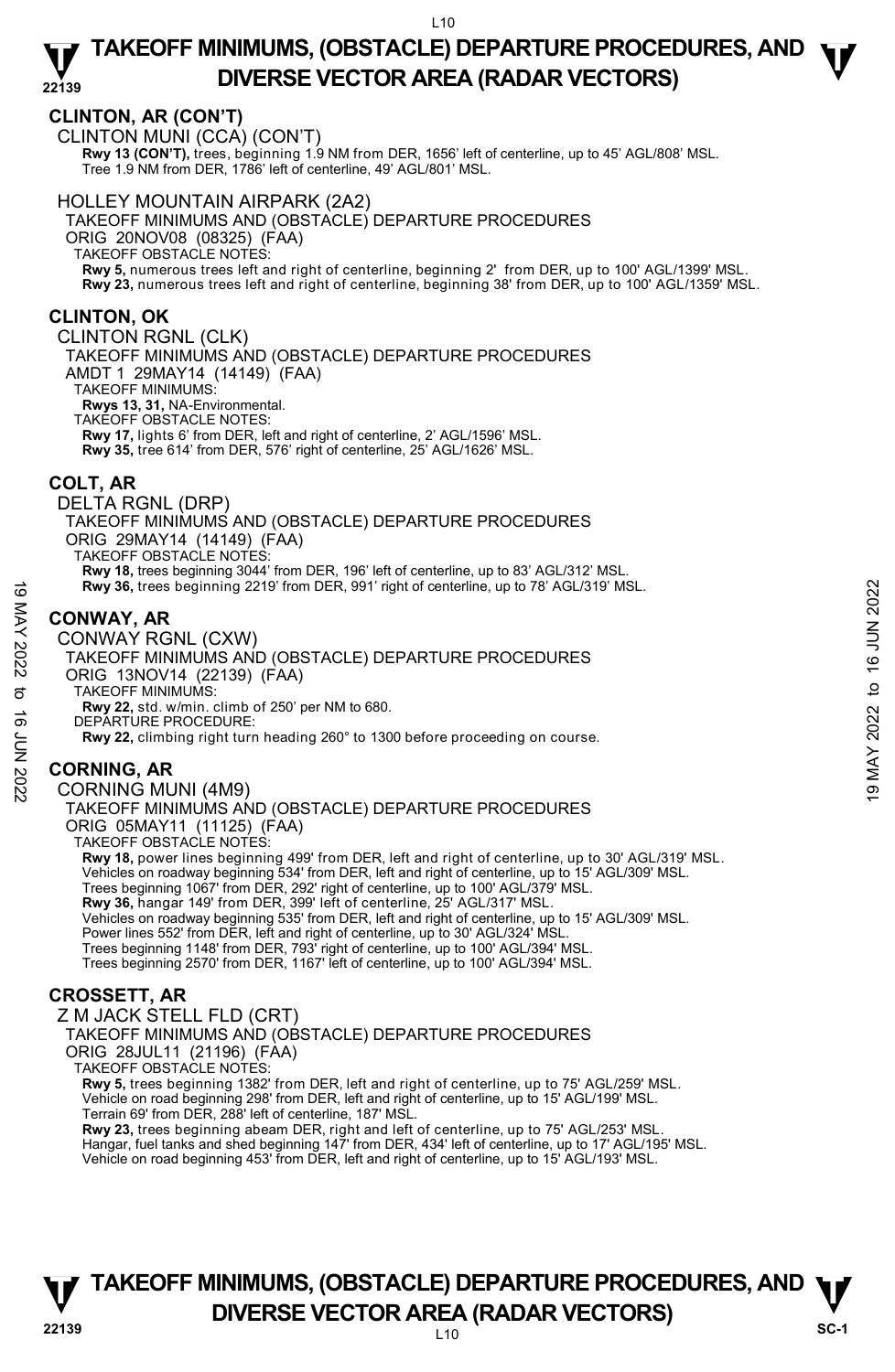**CUSHING, OK**  CUSHING MUNI (CUH) TAKEOFF MINIMUMS AND (OBSTACLE) DEPARTURE PROCEDURES AMDT 1A 20AUG15 (15232) (FAA) TAKEOFF MINIMUMS: **Rwys 2, 8, 11, 20, 26, 29,** NA. **Rwy 36,** 400-2 or std. w/ min. climb of 210' per NM to 1400. DEPARTURE PROCEDURES: **Rwy 36,** climb via heading 360° to 1400' before turning left. TAKEOFF OBSTACLE NOTES: **Rwy 18,** trees beginning 43' from DER, 459' left of centerline, up to 50' AGL/921' MSL. Pole 341' from DER, 335' left of centerline, 36' AGL/907' MSL. NAVAID 2' from DER, 30' left of centerline, 4' AGL/879' MSL. **Rwy 36,** terrain 72' from DER, 116' right of centerline, 918' MSL. Trees beginning 83' from DER, 5' right of centerline, up to 50' AGL/965' MSL. Trees beginning 1114' from DER, 29' left of centerline, up to 50' AGL/1013' MSL. Vehicles on roadway 1050' from DER, 96' left of centerline, up to 15' AGL/951' MSL. Poles beginning 1117' from DER, 138' right of centerline, up to 22' AGL/1071' MSL. Tower 2.16 NM from DER, 5370' left of centerline, 250' AGL/1263' MSL. **DANVILLE, AR**  DANVILLE MUNI (32A) TAKEOFF MINIMUMS AND (OBSTACLE) DEPARTURE PROCEDURES ORIG 10NOV16 (16315) (FAA) TAKEOFF MINIMUMS: **Rwy 11,** std. w/ min. climb of 300' per NM to 1900 or 1700-2 ½ for VCOA. **Rwy 29,** std. w/ min. climb of 340' per NM to 4100 or 1700-2 ½ for VCOA. DEPARTURE PROCEDURE: **Rwy 11,** climb on heading 105° to 1400 before proceeding on course. VCOA: **Rwy 11,** obtain ATC approval for VCOA when requesting IFR clearance. Climb in visual conditions to cross Danville Muni at or above 1900 before proceeding on course.<br>**Rwy 35,** obtain ATC approval for VCOA when requesting IFR clearance. Climb in visual conditions to cross Danville Muni at or above 1900 before proceeding on course. TAKEOFF OBSTACLE NOTES: **Rwy 11,** grd 1' from DER, 245' right of centerline, 394' MSL. Fence 1' from DER, 131' right of centerline, 5' AGL/395' MSL. Ground 1' from DER, 454' right of centerline, 404' MSL. Tree, fence, grd, beginning 3' from DER, 131' right of centerline, up to 56' AGL/464' MSL. Trees, beginning 548' from DER, 564' right of centerline, up to 64' AGL/484' MSL. Trees, beginning 774' from DER, 67' left of centerline, up to 63' AGL/435' MSL. Tree, grd, pole, fence, vehicles on road, beginning 779' from DER, 8' right of centerline, up to 66' AGL/486' MSL. Tree 1203' from DER, 698' left of centerline, 71' AGL/443' MSL. Tree 2054' from DER, 803' left of centerline, 80' AGL/452' MSL. Tree 2412' from DER, 1017' left of centerline, 77' AGL/460' MSL. Tree 2542' from DER, 986' left of centerline, 83' AGL/464' MSL. **Rwy 29**, tree, vehicles on road, beginning 3' from DER, 302' left of centerline, up to 27' AGL/395' MSL. Ground, beginning 7' from DER, 466' right of centerline, up to 372' MSL. Tree, grd, beginning 24' from DER, 144' right of centerline, up to 16' AGL/386' MSL. Tree, pole, beginning 76' from DER, 267' left of centerline, up to 65' AGL/431' MSL. Tree, vehicles on road, pole, beginning 87' from DER, 184' left of centerline, up to 95' AGL/461' MSL. Pole, tree, beginning 225' from DER, 490' right of centerline, up to 25' AGL/401' MSL. Tree, vehicles on road, pole, grd, beginning 499' from DER, 394' right of centerline, up to 52' AGL/424' MSL.<br>Tree, vehicles on road, beginning 984' from DER, 653' right of centerline, up to 30' AGL/426' MSL.<br>Tree, fence, Tree, pole, vehicles on road, ant, beginning 1035' from DER, 457' right of centerline, up to 45' AGL/432' MSL.<br>Tree, pole, vehicles on road, beginning 1321' from DER, 341' right of centerline, up to 62' AGL/444' MSL.<br>Tree, Tree 1996' from DER, 742' right of centerline, 77' AGL/454' MSL. Tree, vehicles on road, beginning 2009' from DER, 482' right of centerline, up to 50' AGL/454' MSL.<br>Trees, beginning 2013' from DER, 290' right of centerline, up to 80' AGL/461' MSL. Trees, beginning 2054' from DER, 115' right of centerline, up to 75' AGL/468' MSL. Trees, beginning 2236' from DER, 164' right of centerline, up to 79' AGL/469' MSL. **DE QUEEN, AR**  J. LYNN HELMS SEVIER COUNTY (DEQ) TAKEOFF MINIMUMS AND (OBSTACLE) DEPARTURE PROCEDURES AMDT 1A 10MAR11 (11069) (FAA) TAKEOFF MINIMUMS: **Rwy 8**, 400-2 or std. w/ min. climb of 378' per NM to 900. TAKEOFF OBSTACLE NOTES: 19 VCOA when requesting IFR clearance. Climb in visual conditions to cross Danville<br>
Muni at or above 1900 before proceeding on course.<br>
Nuni at or above 1900 before proceeding on course.<br>
Nuni at or above 1900 before pro

**Rwy 8,** tower 1.36 NM from DER, 1350' right of centerline, 198' AGL/598' MSL. **Rwy 26,** multiple trees and poles beginning 126' from DER, 64' left of centerline, up to 92' AGL/432' MSL.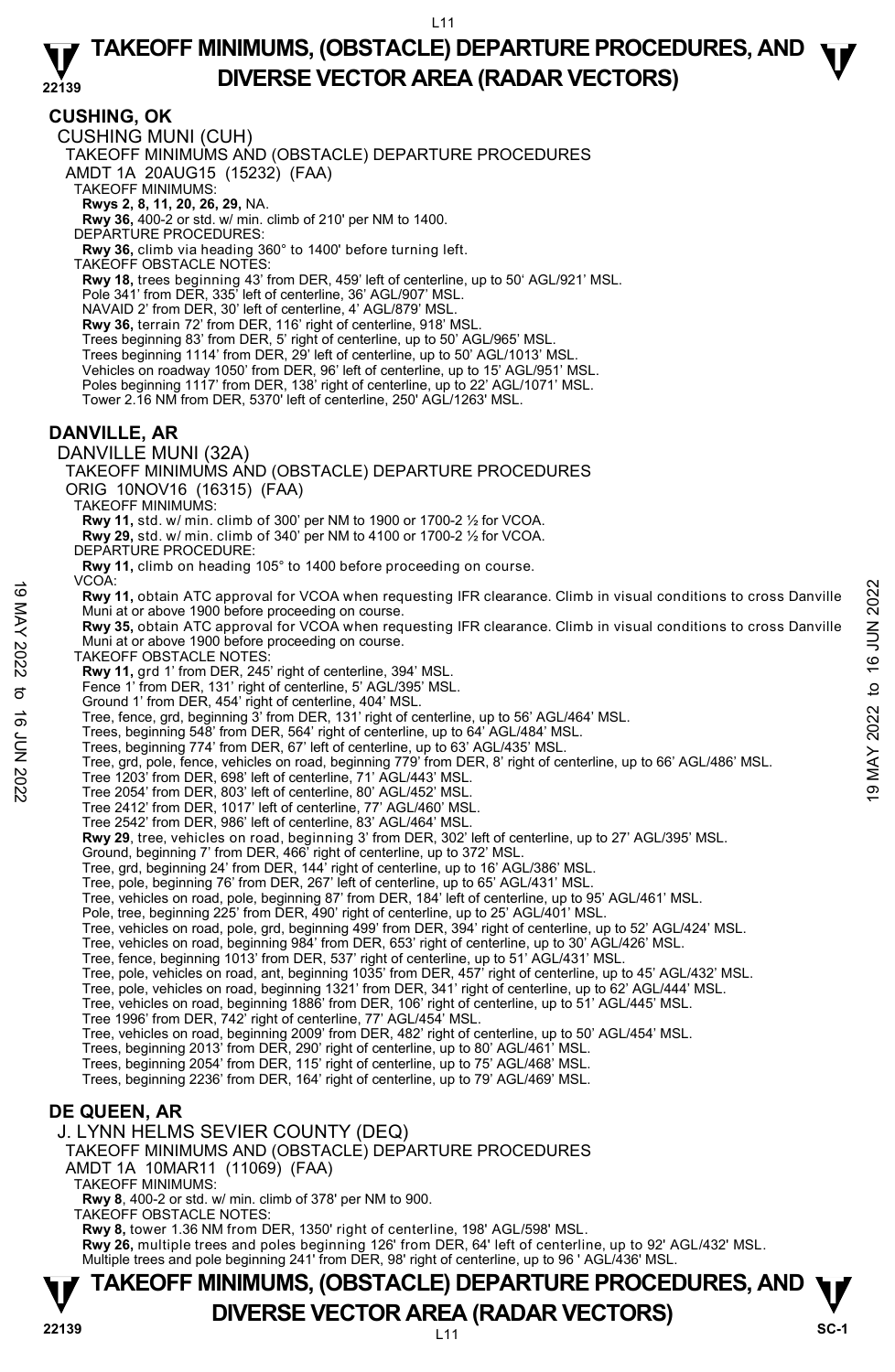### **DECATUR, AR**

CRYSTAL LAKE (5M5) TAKEOFF MINIMUMS AND (OBSTACLE) DEPARTURE PROCEDURES AMDT 1A 15OCT15 (15288) (FAA) TAKEOFF MINIMUMS: **Rwy 13**, NA-obstacles. TAKEOFF OBSTACLE NOTES: **Rwy 31,** trees beginning 107' from DER, 64' left of centerline, up to 88' AGL/1239' MSL. Pole 235' from DER, 353' left of centerline, 32' AGL/1161' MSL. Pole 241' from DER, 465' left of centerline, 31' AGL/1162' MSL. Building 1246' from DER, 519' left of centerline, 12' AGL/1187' MSL. Train 470' from DER, 322' left of centerline, 23' AGL/1202' MSL. Trees beginning 1216' from DER, 10' left of centerline, up to 103' AGL/1263' MSL. Trees beginning 2252' from DER, 7' left of centerline, up to 100' AGL/1265' MSL. Pole 199' from DER, 375' right of centerline, 44' AGL/1162' MSL. Trees beginning 104' from DER, 89' right of centerline, up to 98' AGL/1221' MSL. Pole 819' from DER, 633' right of centerline, 36' AGL/1181' MSL. Trees beginning 1279' from DER, 7' right of centerline, up to 103' AGL/1242' MSL. Trees beginning 2208' from DER, 59' right of centerline, up to 92' AGL/1267' MSL. **DE WITT, AR**  DE WITT MUNI/WHITCOMB FLD (5M1) TAKEOFF MINIMUMS AND (OBSTACLE) DEPARTURE PROCEDURES ORIG 19MAY22 (22139) (FAA) TAKEOFF OBSTACLE NOTES: **Rwy 18,** tree 31' from DER, 285' right of centerline, 11' AGL/197' MSL. Trees beginning 32' from DER, 247' left of centerline, up to 8' AGL/195' MSL. Tree 90' from DER, 192' right of centerline, 14' AGL/198' MSL. Trees beginning 140' from DER, 194' right of centerline, up to 22' AGL/208' MSL. **Rwy 36,** fence 7' from DER, 249' right of centerline, 191' MSL. Poles, buildings beginning 12' from DER, 336' left of centerline, up to 212' MSL. Wind indicator 119' from DER, 176' right of centerline, 29' AGL/218' MSL. Poles beginning 358' from DER, 383' left of centerline, up to 221' MSL. Poles beginning 425' from DER, 246' right of centerline, up to 222' MSL. Pole, vehicle on road beginning 449' from DER, 278' left of centerline, up to 223' MSL. Pole 486' from DER, 573' right of centerline, 224' MSL. Pole 547' from DER, 458' right of centerline, 41' AGL/228' MSL. **DUMAS, AR**  BILLY FREE MUNI (0M0) TAKEOFF MINIMUMS AND (OBSTACLE) DEPARTURE PROCEDURES AMDT 1 30JAN20 (20030) (FAA) 19 May 36, fence 7' from DER, 249' right of centerline, 191 MSL.<br>
The solutions beginning 12' from DER, 336' left of centerline, up to 212' MSL.<br>
With indicator 119 'from DER, 176' right of centerline, up to 212' MSL.<br>
Wi

TAKEOFF OBSTACLE NOTES:

**Rwy 18,** traverse way beginning 71' from DER, 407' left of centerline, up to 18' AGL/178' MSL.<br>Tree 85' from DER, 347' left of centerline, 54' AGL/213' MSL. Tree 95' from DER, 478' left of centerline, 63' AGL/222' MSL. Traverse way 163' from DER, 502' right of centerline, 17' AGL/176' MSL. Tree 1415' from DER, 422' right of centerline, 54' AGL/213' MSL. Tree 1429' from DER, 608' right of centerline, 58' AGL/216' MSL. Trees beginning 1442' from DER, 853' right of centerline, up to 66' AGL/225' MSL. **Rwy 36,** terrain 83' from DER, 237' left of centerline, 166' MSL. Traverse way 197' from DER, 287' left of centerline, 15' AGL/178' MSL. Trees beginning 253' from DER, 335' left of centerline, up to 48' AGL/210' MSL. Tree, pole beginning 263' from DER, 269' right of centerline, up to 52' AGL/216' MSL. Trees beginning 1319' from DER, 456' left of centerline, up to 53' AGL/217' MSL. Tree 1611' from DER, 228' right of centerline, 54' AGL/219' MSL. Trees beginning 1674' from DER, 83' right of centerline, up to 64' AGL/225' MSL. Tree 1838' from DER, 302' right of centerline, 76' AGL/237' MSL. Trees beginning 1889' from DER, 150' right of centerline, up to 74' AGL/239' MSL. Trees beginning 1960' from DER, 225' left of centerline, up to 82' AGL/246' MSL.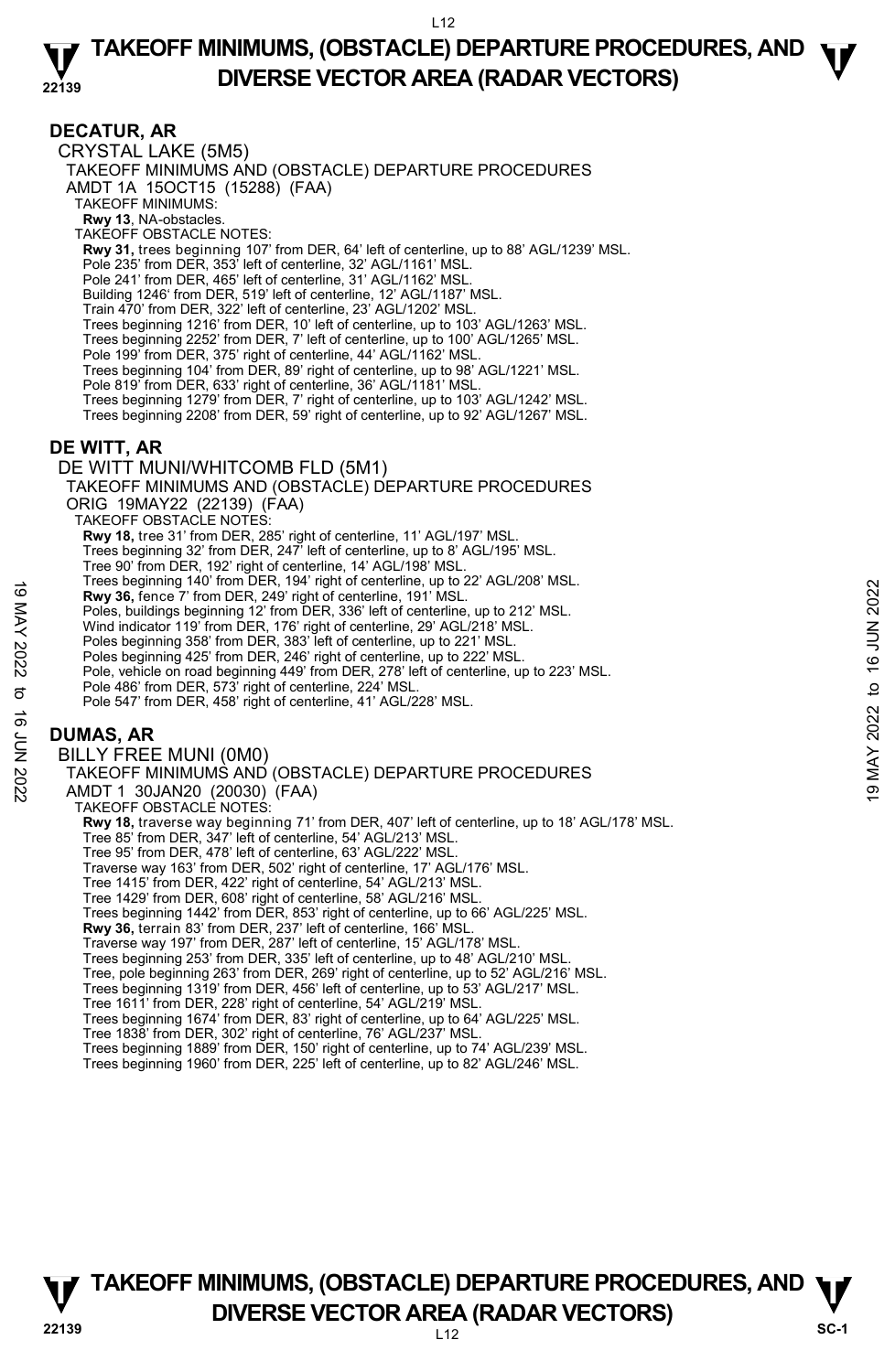### **DUNCAN, OK**

HALLIBURTON FLD (DUC)

TAKEOFF MINIMUMS AND (OBSTACLE) DEPARTURE PROCEDURES

AMDT 1 23SEP10 (22139) (FAA)

TAKEOFF MINIMUMS:

**Rwy 35,** 500-2¼, or std. with a min. climb of 280' per NM to 1700. TAKEOFF OBSTACLE NOTES:

**Rwy 17,** multiple power poles beginning 978' from DER, 702' left of centerline, up to 60' AGL/1129' MSL. Multiple power poles beginning 945' from DER, 613' right of centerline, up to 60' AGL/1149' MSL. Multiple trees beginning 1704' from DER, 769' left of centerline, up to 100' AGL/1169' MSL.<br>**Rwy 35,** multiple trees beginning 1934' from DER, left to right of centerline, up to 100' AGL/1219' MSL.

Bush 7' from DER, 445' right of centerline, 9' AGL/1119' MSL.

Tower 1.92 NM from DER, 2453' left of centerline, 362' AGL/1471' MSL.

### **DURANT, OK**

DURANT RGNL/EAKER FLD (DUA) TAKEOFF MINIMUMS AND (OBSTACLE) DEPARTURE PROCEDURES AMDT 1 05DEC19 (21336) (FAA) TAKEOFF OBSTACLE NOTES: **Rwy 17,** building 24' from DER, 361' left of centerline, 4' AGL/697' MSL. Tree 93' from DER, 312' right of centerline, 22' AGL/711' MSL. Tree 139' from DER, 535' right of centerline, 29' AGL/716' MSL. **Rwy 35,** sign 24' from DER, 201' left of centerline, 3' AGL/703' MSL.

## **EL DORADO, AR**

SOUTH ARKANSAS RGNL AT GOODWIN FLD (ELD) TAKEOFF MINIMUMS AND (OBSTACLE) DEPARTURE PROCEDURES AMDT 2A 01FEB18 (21140) (FAA) TAKEOFF OBSTACLE NOTES: **Rwy 4,** tree 1335' from DER, 620' right of centerline, 298' MSL. Tree 1337' from DER, 692' right of centerline, 304' MSL. Tree 2811' from DER, 657' right of centerline, 331' MSL. Tree 3601' from DER, 685' left of centerline, 353' MSL. **Rwy 13,** tree 83' from DER, 373' left of centerline, 271' MSL. Tree 353' from DER, 239' left of centerline, 282' MSL. Trees beginning 408' from DER, 261' right of centerline, up to 296' MSL. Tree 409' from DER, 273' left of centerline, 295' MSL. Trees beginning 657' from DER, 315' left of centerline, up to 309' MSL. Tree 763' from DER, 346' right of centerline, 304' MSL. Tree 1302' from DER, 421' right of centerline, 318' MSL. Tree 2311' from DER, 280' right of centerline, 345' MSL. **Rwy 31,** tree 77' from DER, 248' right of centerline, 325' MSL.<br>Trees beginning 216' from DER, 261' left of centerline, up to 326' MSL. Tree 578' from DER, 294' right of centerline, 326' MSL. Trees beginning 977' from DER, 25' left of centerline, up to 353' MSL. Tree 1029' from DER, 352' right of centerline, 335' MSL. Tree 2330' from DER, 304' right of centerline, 399' MSL. Tree 2581' from DER, 572' right of centerline, 406' MSL. **EL RENO, OK**  EL RENO RGNL (RQO) HALCH WAS UNITY UNISH (Search VITES, 620 right of centerline, 298' MSL.<br>
Tree 2811' from DER, 692' right of centerline, 304' MSL.<br>
Tree 2801' from DER, 657' right of centerline, 353' MSL.<br>
Tree 380' from DER, 658' left of

TAKEOFF MINIMUMS AND (OBSTACLE) DEPARTURE PROCEDURES ORIG 10APR08 (08101) (FAA) TAKEOFF MINIMUMS: **Rwy 18, 36,** NA-Environmental. **Rwy 35,** 200-1 or std. w/ min. climb of 300' per NM to 1700. TAKEOFF OBSTACLE NOTES: **Rwy 17,** vehicle on road 444' from DER, on centerline, 17' AGL/1436' MSL. **Rwy 35,** power lines, 1800' from DER, on centerline, 80' AGL/1519' MSL.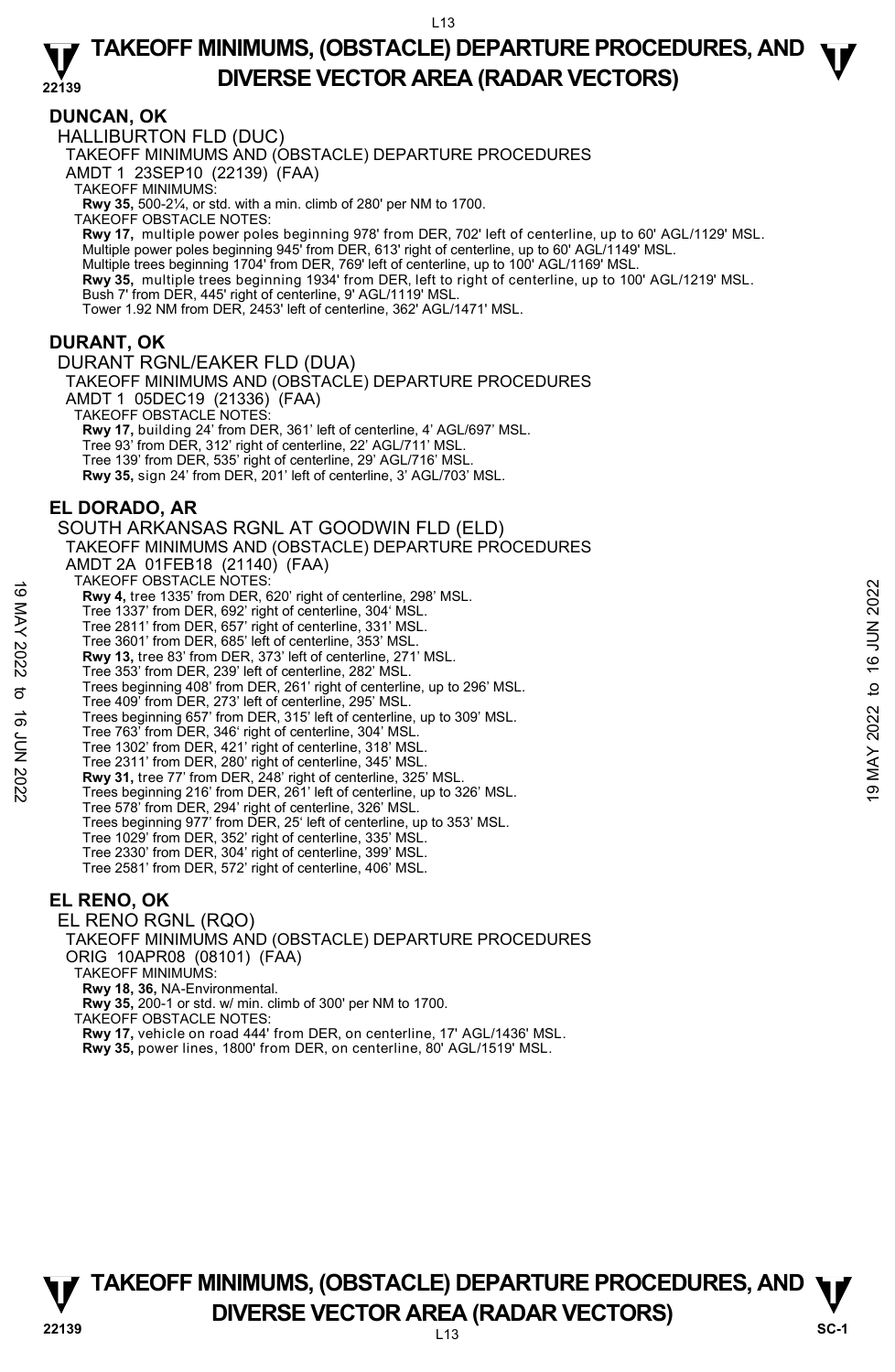## **ELK CITY, OK**

ELK CITY RGNL BUSINESS (ELK)

TAKEOFF MINIMUMS AND (OBSTACLE) DEPARTURE PROCEDURES

AMDT 1A 07DEC17 (17341) (FAA)

TAKEOFF OBSTACLE NOTES:

**Rwy 17,** sign 385' from DER, 403' right of centerline, 16' AGL/1986' MSL.

Pole beginning 414' from DER, 551' right of centerline, up to 35' AGL/2000' MSL.

Pole 484' from DER, 339' right of centerline, 31' AGL/2001' MSL. Poles beginning 492' from DER, 477' right of centerline, up to 35' AGL/2004' MSL.

- 
- Road beginning 492' from DER, 1' left of centerline, up to 1987' MSL. Tree 512' from DER, 518' left of centerline, 66' AGL/2006' MSL.

Poles beginning 618' from DER, 274' right of centerline, up to 38' AGL/2007' MSL.

- 
- **Rwy 35,** fence beginning 52' from DER, 377' right of centerline, up to 10' AGL/2017' MSL.<br>Pole beginning 191' from DER, 465' left of centerline, up to 35' AGL/2020' MSL.
- Fence 386' from DER, 275' left of centerline, 9' AGL/2024' MSL.
- Tree 543' from DER, 270' left of centerline, 35' AGL/2027' MSL

### **ENID, OK**

ENID WOODRING RGNL (WDG)

TAKEOFF MINIMUMS AND (OBSTACLE) DEPARTURE PROCEDURES AMDT 4 10DEC15 (15344) (FAA) TAKEOFF OBSTACLE NOTES: **Rwy 13,** trees beginning 107' from DER, 182' right of centerline, up to 100' AGL/1269' MSL. Trees beginning 840' from DER, 248' left of centerline, up to 100' AGL/1289' MSL. **Rwy 31,** vehicle on road 21' from DER, 415' right of centerline, 15' AGL/1171' MSL. Vehicle on road 417' from DER, 85' left of centerline, 15' AGL/1174' MSL. **Rwy 35,** fence 205' from DER, 489' right of centerline, 7' AGL/1175' MSL. Vehicle on road beginning 293' from DER, 209' right of centerline, 15' AGL/1187' MSL. Train on railroad tracks beginning 369' from DER, left and right of centerline, 23' AGL/1190' MSL.<br>Trees beginning 336' from DER, 95' right of centerline, 24' AGL/1191' MSL.

## **FAIRVIEW, OK**

#### FAIRVIEW MUNI (6K4)



- TAKEOFF MINIMUMS:
- **Rwy 17,** 300-1¼ or std. w/min. climb of 350' per NM to 1600.
- DEPARTURE PROCEDURE:
- **Rwy 17,** climb heading 177° to 1800 before turning left.
- TAKEOFF OBSTACLE NOTES:
- **Rwy 17,** terrain 1' from DER, 494' right of centerline, 1273' MSL.

These beginning 336 hom DER, 95 hight of centerline, 24 AGL/1191 MSL.<br> **FAIRVIEW MUNI (6K4)**<br>
TAKEOFF MINIMUMS AND (OBSTACLE) DEPARTURE PROCEDURES<br>
AND T5 O5DEC19 (19339) (FAA)<br>
TAKEOFF MINIMUMS:<br>
TAKEOFF MINIMUMS:<br>
TAKEO

Tank and terrain beginning 217' from DER, 409' right of centerline, up to 8' AGL/1281' MSL.

Poles, buildings, vehicle on road, tank, antenna, electrical system and trees beginning 239' from DER, 193' right of centerline, up to 35' AGL/1308' MSL.

Trees beginning 377' from DER, 418' left of centerline, up to 55' AGL/1327' MSL.

Trees, vehicle on road, buildings, poles and electrical system beginning 394' from DER, 44' left of centerline, up to 65 ' AGL/1335' MSL.

Pole, electrical system and tree beginning 454' from DER, 452' right of centerline, up to 36' AGL/1311 ' MSL.<br>Pole, trees and building beginning 520' from DER, 213' right of centerline, up to 43' AGL/1317' MSL.

Trees, electrical system, poles, vehicle on road and buildings beginning 526' from DER, 193' right of centerline, up to 46' AGL/1320' MSL.

Trees, buildings, electrical system and poles beginning 698' from DER, 192' right of centerline, up to 50 ' AGL/1325' MSL.

Trees and poles beginning 1010' from DER, 14' right of centerline, up to 58' AGL/1333' MSL. Trees and poles beginning 1174' from DER, 174' left of centerline, up to 71' AGL/1341' MSL.

Trees, poles, building and electrical system beginning 1209' from DER, 9' right of centerline, up to 68' AGL/1344' MSL.

- Trees beginning 1249' from DER, 34' left of centerline, up to 76' AGL/1346' MSL.
- Tree 1378' from DER, 713' left of centerline, 82' AGL/1353 ' MSL. Trees and pole beginning 1397' from DER, 27' left of centerline, up to 86' AGL/1356' MSL.

Trees, poles and antenna beginning 1675' from DER, 31' right of centerline, up to 73' AGL/1351' MSL.

Tree 2927' from DER, 227' right of centerline, 70' AGL/1352' MSL. Grain elevator beginning 4385' from DER, 1445' right of centerline, up to 172' AGL/1463' MSL.

Antenna 6033' from DER, 404' right of centerline, 136' AGL/1432' MSL.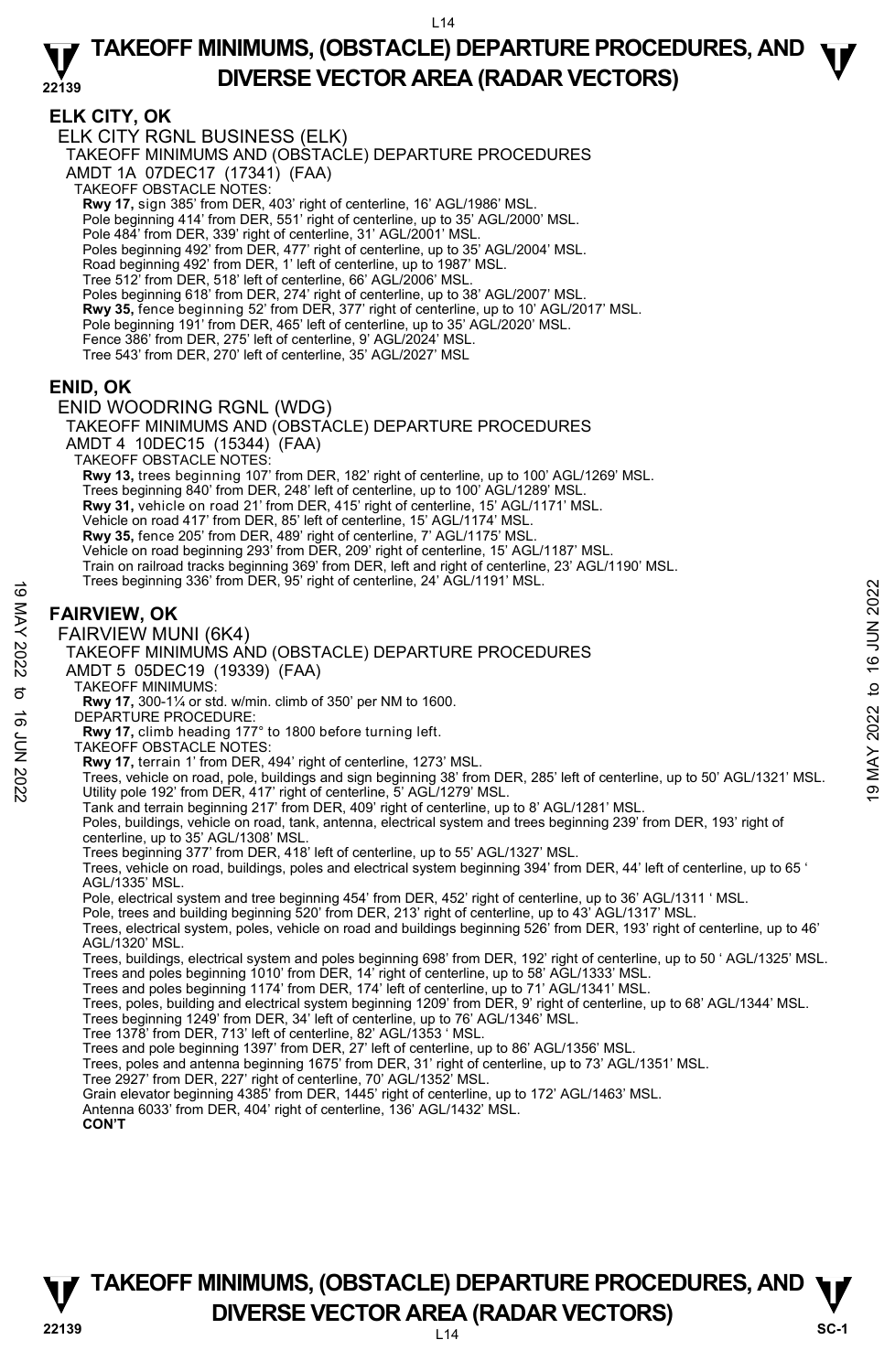$115$ 

## **TAKEOFF MINIMUMS, (OBSTACLE) DEPARTURE PROCEDURES, AND**  $\Psi$ **DIVERSE VECTOR AREA (RADAR VECTORS)**

#### **22139 FAIRVIEW, OK (CON'T)**  FAIRVIEW MUNI (6K4) (CON'T) **Rwy 35,** brush beginning 5' from DER, 315' right of centerline, up to 4' AGL/1266' MSL.<br>Sign and fence beginning 13' from DER, 200' left of centerline, up to 3' AGL/1267' MSL. Brush beginning 65' from DER, 288' right of centerline, up to 4' AGL/1268' MSL. Tree 698' from DER, 488' left of centerline, 35' AGL/1298' MSL. Trees beginning 699' from DER, 351' left of centerline, up to 34' AGL/1300' MSL. Tree 799' from DER, 674' left of centerline, 41' AGL/1308' MSL. Antenna and tree beginning 801' from DER, 703' left of centerline, up to 47' AGL/1314' MSL. Tree 839' from DER, 691' left of centerline, 48' AGL/1316' MSL. Tree 2029' from DER, 50' right of centerline, 57' AGL/1319' MSL. Tree 2133' from DER, 160' left of centerline, 62' AGL/1326' MSL. **FAYETTEVILLE, AR**  DRAKE FLD (FYV) TAKEOFF MINIMUMS AND (OBSTACLE) DEPARTURE PROCEDURES AMDT 7 07DEC17 (21112) (FAA) TAKEOFF MINIMUMS: **Rwy 16,** 400-2 w/min. climb of 320' per NM to 2500 or std. w/min. climb of 530' per NM to 2000 or 1600-3 for VCOA. **Rwy 34,** 300-1 or std. w/min. climb of 680' per NM to 1700. DEPARTURE PROCEDURE: **Rwy 16,** climb heading 167° to 2700 before turning right. Climb heading 167° to 3400 before turning left. **Rwy 34,** climb heading 347° to 2700 before proceeding on course. VCOA: **Rwy 16,** obtain ATC approval for VCOA when requesting IFR clearance. Climb in visual conditions to cross Drake Fld at or above 2700 before proceeding on course. TAKEOFF OBSTACLE NOTES: **Rwy 16**, tree 73' from DER, 404' left of centerline, 1252' MSL. Tree 196' from DER, 354' left of centerline, 1258' MSL. Trees beginning 833' from DER, 562' right of centerline, up to 38' AGL/1269' MSL. Trees beginning 1184' from DER, 106' left of centerline, up to 114' AGL/1342' MSL. Tree 2087' from DER, 467' right of centerline, 1301' MSL. Tree 2104' from DER, 254' right of centerline, 1309' MSL. Tree 2230' from DER, 869' right of centerline, 1320' MSL. Tree 2513' from DER, 291' right of centerline, 1323' MSL. Trees beginning 2882' from DER, 12' right of centerline, up to 103' AGL/1339' MSL. Trees beginning 3024' from DER, 624' left of centerline, up to 85' AGL/1344' MSL. Trees beginning 3096' from DER, 386' left of centerline, up to 94' AGL/1346' MSL. Trees beginning 3599' from DER, 1166' left of centerline, up to 78' AGL/1362' MSL. Trees beginning 3720' from DER, 1009' left of centerline, up to 78' AGL/1377' MSL. Trees beginning 4087' from DER, 390' left of centerline, up to 61' AGL/1415' MSL. Trees beginning 4646' from DER, 498' left of centerline, up to 76' AGL/1452' MSL. Trees beginning 1184' from DER, 106' left of centerline, up to 114' AGL/1342' MSL.<br>
Tree 2007' from DER, 467' right of centerline, 1301' MSL.<br>
Tree 2104' from DER, 294' right of centerline, 1303' MSL.<br>
Tree 2513' from DER Trees, terrain and buildings beginning 5180' from DER, 162' left of centerline, up to 1571' MSL. Trees, terrain, building, poles, transmission lines, tower and vehicles on road beginning 5579' from DER, 165' left of centerline, up to 1606' MSL. Trees, terrain, buildings, vehicles on road, poles, fences and transmission line beginning 1 NM from DER, 22' left of centerline, up to 1623' MSL. Trees beginning 1.1 NM from DER, 14' right of centerline, up to 71' AGL/1459' MSL. Trees beginning 1.3 NM from DER, 23' right of centerline, up to 77' AGL/1483' MSL.  **Rwy 34**, fence and terrain beginning on centerline, 218' left of centerline, up to 3' AGL/1256' MSL. Vehicles on road, terrain, fence, electrical system and pole beginning 5' from DER, 197' left of centerline, up to 1269' MSL. Tree 659' from DER, 588' right of centerline, 1280' MSL. Tree 1170' from DER, 690' right of centerline, 42' AGL/1289' MSL. Tree 1794' from DER, 329' right of centerline, 1302' MSL. Tree 1836' from DER, 320' right of centerline, 54' AGL/1307' MSL. Tree 2308' from DER, 752' right of centerline, 45' AGL/1321' MSL. Tree 2459' from DER, 279' left of centerline, 71' AGL/1323' MSL. Trees beginning 2514' from DER, 483' right of centerline, up to 37' AGL/1334' MSL. Tree 2590' from DER, 802' right of centerline, 39' AGL/1336' MSL. Trees beginning 2594' from DER, 353' left of centerline, up to 65' AGL/1324' MSL. Trees, pole and transmission line beginning 2632' from DER, 418' right of centerline, up to 39 ' AGL/ 1360' MSL. Tree 2661' from DER, 769' left of centerline, 85' AGL/1343' MSL. Trees and terrain beginning 2844' from DER, 562' right of centerline, up to 38' AGL/1397' MSL. Trees, poles, transmission lines and terrain beginning 3057' from DER, 627' right of centerline, up to 55' AGL/1445' MSL. Terrain and tree beginning 3268' from DER, 750' right of centerline, up to 1496' MSL. Trees, terrain, poles and transmission lines beginning 3317' from DER, 393' right of centerline, up to 42' AGL/1532' MSL. Trees beginning 4198' from DER, 1051' right of centerline, up to 59' AGL/1423' MSL.

## **TAKEOFF MINIMUMS, (OBSTACLE) DEPARTURE PROCEDURES, AND**  $\Psi$ **P**<br>22139 **DIVERSE VECTOR AREA (RADAR VECTORS)** SC-1

 $L15$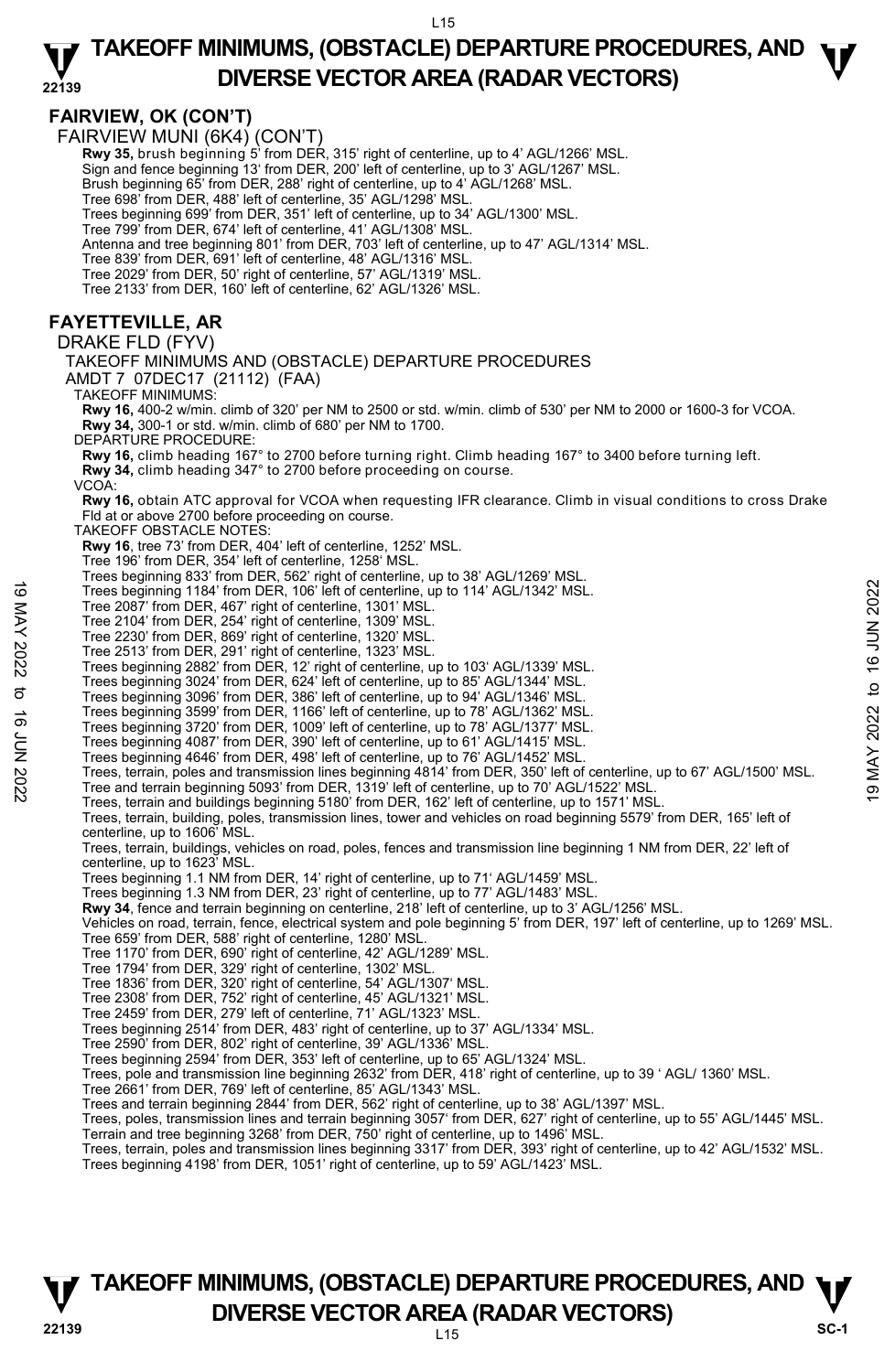**22139 FAYETTEVILLE/SPRINGDALE/ROGERS, AR**  NORTHWEST ARKANSAS NTL (XNA) TAKEOFF MINIMUMS AND (OBSTACLE) DEPARTURE PROCEDURES AMDT 4 05JAN17 (21112) (FAA) DEPARTURE PROCEDURE: **Rwy 34,** climb heading 339° to 1800 before turning left. **FLIPPIN, AR**  MARION COUNTY RGNL (FLP) TAKEOFF MINIMUMS AND (OBSTACLE) DEPARTURE PROCEDURES AMDT 1 02MAR17 (17061) (FAA) TAKEOFF MINIMUMS: **Rwy 22,** 300-1¼ or std. w/ min. climb of 222' per NM to 900, or alternatively, with std. takeoff minimums and a normal 200' per NM gradient, takeoff must occur no later than 1600' prior to DER. DEPARTURE PROCEDURE **Rwy 22,** climb heading 231° to 1600 before turning right. TAKEOFF OBSTACLE NOTES: **Rwy 4,** vehicle on road 2' from DER, 276' left of centerline, 10' AGL/733' MSL. Vehicle on road 14' from DER, 494' right of centerline, 26' AGL/724' MSL. Trees, poles, vehicle on road, beginning 153' from DER, 276' left of centerline, up to 71' AGL/799' MSL. Trees, beginning 223' from DER, 325' right of centerline, up to 77' AGL/777' MSL. Trees, beginning 491' from DER, 226' right of centerline, up to 81' AGL/781' MSL. Trees, pole, beginning 725' from DER, 45' left of centerline, up to 73' AGL/800' MSL. Trees, beginning 1492' from DER, 61' left of centerline, up to 83' AGL/809' MSL. Trees, beginning 1827' from DER, 165' right of centerline, up to 78' AGL/793' MSL. Trees, beginning 2266' from DER, 14' right of centerline, up to 66' AGL/803' MSL. Trees, beginning 2430' from DER, 51' right of centerline, up to 99' AGL/804' MSL. Trees, beginning 2633' from DER, 248' right of centerline, up to 98' AGL/809' MSL. T-l twr, beginning 3317' from DER, 1120' right of centerline, up to 100' AGL/819' MSL. Tree 3334' from DER, 123' left of centerline, 85' AGL/818' MSL. T-l twr, pole, beginning 3781' from DER, 536' right of centerline, up to 100' AGL/840' MSL. **Rwy 22,** vehicle on road 2' from DER, 244' left of centerline, 17' AGL/654' MSL. Grd 2' from DER, 496' left of centerline, 675' MSL. Tree 321' from DER, 458' left of centerline, 61' AGL/694' MSL. Trees beginning 325' from DER, 198' left of centerline, up to 63' AGL/699' MSL. Tree 369' from DER, 486' right of centerline, 24' AGL/669' MSL. Pole beginning 369' from DER, 490' right of centerline, up to 25' AGL/671' MSL. Building, pole beginning 387' from DER, 299' right of centerline, up to 26' AGL/672' MSL. Buildings, trees, beginning 672' from DER, 99' right of centerline, up to 37' AGL/683' MSL. Building, chy beginning 1095' from DER, 582' right of centerline, up to 57' AGL/701' MSL. Trees beginning 1303' from DER, 26' right of centerline, up to 67' AGL/709' MSL. Tree 1413' from DER, 18' left of centerline, 51' AGL/698' MSL. Trees beginning 1619' from DER, 55' right of centerline, up to 63' AGL/713' MSL. Tree, pole beginning 1673' from DER, 140' left of centerline, up to 63' AGL/732' MSL. Trees beginning 2001' from DER, 195' right of centerline, up to 66' AGL/721' MSL. Tree, poles beginning 2099' from DER, 203' left of centerline, up to 71' AGL/746' MSL. Pole 2438' from DER, 744' left of centerline, 100' AGL/779' MSL. Trees beginning 2461' from DER, 25' left of centerline, up to 92' AGL/804' MSL. Trees beginning 2470' from DER, 330' right of centerline, up to 97' AGL/760' MSL.<br>Trees beginning 2913' from DER, 18' right of centerline, up to 65' AGL/766' MSL.<br>Trees beginning 3571' from DER, 55' right of centerline, up Tree 1 NM from DER, 836' right of centerline, 88' AGL/832' MSL. **FORT SMITH, AR**  Tree 3334' from DER, 123' left of centrine, 85' AGL/818' MSL.<br>
19 May 22, vehicle on road 2' from DER, 548' ight of centreline, up to 100' AGL/840' MSL.<br> **Ewy 22**, vehicle on road 2' from DER, 548' left of centerline, 17'

FORT SMITH RGNL (FSM)

TAKEOFF MINIMUMS AND (OBSTACLE) DEPARTURE PROCEDURES

AMDT 4B 19MAY22 (22139) (FAA)

TAKEOFF MINIMUMS:

**Rwy 2,** 300-1 or std. w/min. climb of 431' per NM to 800.

 **Rwy 8,** 300-1½ or std. w/min. climb of 261' per NM to 800.

 **Rwy 20,** 300-1¼ or std. w/min. climb of 226' per NM to 700, or alternatively, with std. takeoff minimums and a normal 200' per NM climb gradient, takeoff must occur no later than 1700' prior to DER. **Rwy 26**, 300-1 or std. w/min. climb of 351' per NM to 800.

DEPARTURE PROCEDURE:

**Rwy 2,** climb on heading 020° to 2400 before turning left.

**Rwy 26,** climb on heading 260° to 1100 before turning right.

**CON'T** 

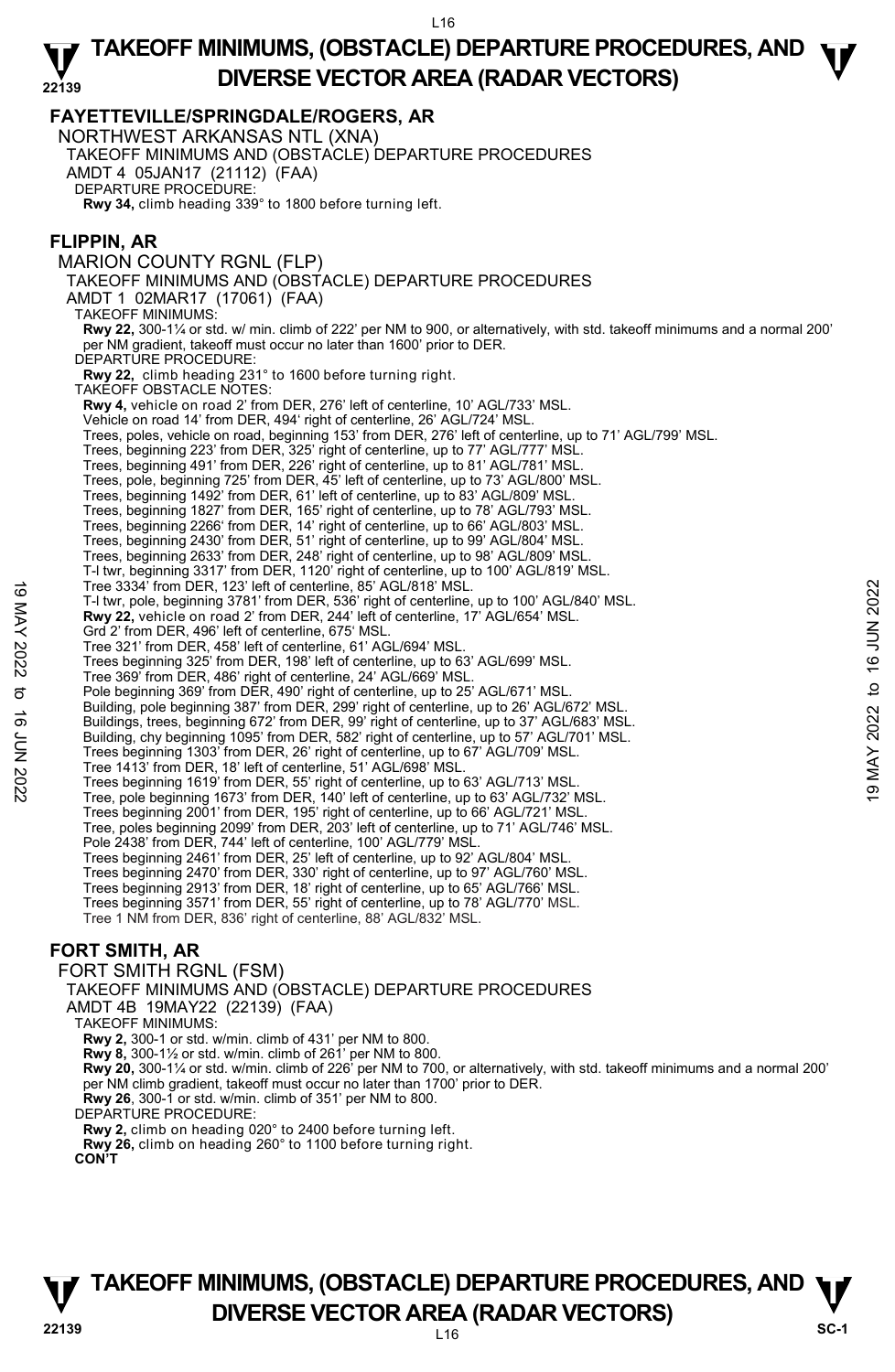#### **22139 TAKEOFF MINIMUMS, (OBSTACLE) DEPARTURE PROCEDURES, AND**  $\Psi$ **DIVERSE VECTOR AREA (RADAR VECTORS)**

## **FORT SMITH, AR (CON'T)**

FORT SMITH RGNL (FSM) (CON'T) TAKEOFF OBSTACLE NOTES: **Rwy 2,** terrain 56' from DER, 218' right of centerline, 0' AGL/449' MSL. Terrain 159' from DER, 354' left of centerline, 0' AGL/449' MSL. Light pole 1086' from DER, 287' left of centerline, 36' AGL/485' MSL. Tree 1495' from DER, 364' left of centerline, 60' AGL/509' MSL. Towers beginning 4315' from DER, 79' left of centerline, up to 109' AGL/619' MSL. Tower 4318' from DER, 1358' left of centerline, 96' AGL/621' MSL. Trees beginning 5136' from DER, 924' right of centerline, up to 100' AGL/679' MSL. **Rwy 8,** terrain 835' from DER, 678' left of centerline, 0' AGL/479' MSL. Trees beginning 3910' from DER, 1032' left of centerline, up to 57' AGL/556' MSL. Trees beginning 1.2 NM from DER, 1416' right of centerline, up to 100' AGL/699' MSL. Pole 1.2 NM from DER, 1572' right of centerline, 41' AGL/640' MSL. **Rwy 20,** vehicle on road 220' left of centerline, 15' AGL/462' MSL. Railroad, 639' from DER, 313' left of centerline, 20' AGL/449' MSL. Tank 704' from DER, 518' left of centerline, 31' AGL/480' MSL. Railroad 751' from DER, 2' right of centerline, 22' AGL/471' MSL. Trees beginning 930' from DER, 211' left of centerline, up to 48' AGL/627' MSL. Tree 941' from DER, 97' right of centerline, 25' AGL/474' MSL. Pole 1949' from DER, 439' left of centerline, 42' AGL/501' MSL. Elevator 2106' from DER 969' right of centerline, 86' AGL/536' MSL. **Rwy 26,** pole 1642' from DER, 734' right of centerline, 24' AGL/513' MSL. Trees beginning 1848' from DER, 690' right of centerline, up to 100' AGL/629' MSL. Tower 4981' from DER, 1376' left of centerline, 125' AGL/623' MSL. Tank 5628' from DER, 208' left of centerline, 101' AGL/610' MSL.

### **FREDERICK, OK**

FREDERICK RGNL (FDR) TAKEOFF MINIMUMS AND (OBSTACLE) DEPARTURE PROCEDURES ORIG 23SEP10 (10266) (FAA) TAKEOFF OBSTACLE NOTES: **Rwy 3,** vehicles on road 425' from DER, 231' right of centerline, 15' AGL/1269' MSL. **Rwy 12,** vehicles on road 404' from DER, 229' left of centerline, 15' AGL/1254' MSL. **GOLDSBY, OK**  DAVID JAY PERRY (1K4) TAKEOFF MINIMUMS AND (OBSTACLE) DEPARTURE PROCEDURES ORIG 25OCT07 (07298) (FAA) TAKEOFF OBSTACLE NOTES: **Rwy 13,** trees beginning 751' from DER, 481' left of centerline, up to 50' AGL/1209' MSL. Tree 982' from DER, 730' right of centerline, 50' AGL/1189' MSL. Terrain 101' from DER, 369' right of centerline, 1159' MSL. **Rwy 31,** tree 1624' from DER, 550' right of centerline, 50' AGL/1219' MSL. **Rwy 35,** tree 930' from DER, 45' left of centerline, 50' AGL/1199' MSL. Road 905' from DER, 18' left of centerline, 15' AGL/1194' MSL. **GROVE, OK**  GROVE MUNI (GMJ) TAKEOFF MINIMUMS AND (OBSTACLE) DEPARTURE PROCEDURES ORIG 23SEP10 (10266) (FAA)<br>
TAKEOFF OBSTACLE NOTES:<br>
Rwy 3, vehicles on road 404' from DER, 231' right of centerline, 15' AGL/1269' MSL.<br>
Rwy 3, vehicles on road 404' from DER, 229' left of centerline, 15' AGL/1254' MSL.<br>

ORIG 25SEP08 (08269) (FAA)

TAKEOFF MINIMUMS:

**Rwy 18,** 200-1¼ or std. w/ min. climb of 271' per NM to 1100.

TAKEOFF OBSTACLE NOTES:

**Rwy 18,** building 308' from DER, 321' left of centerline, 13' AGL/842' MSL.

- Multiple buildings beginning 11' from DER, 325' right of centerline, 22' AGL/851' MSL.
- Windsock 118' from DER, 325' right of centerline, 22' AGL/851' MSL.
- Light 165' from DER, 420' left of centerline, 24' AGL/863' MSL.

Vehicle on road 598' from DER, 619' left of centerline, 15' AGL/854' MSL.

Vehicle on road 590' from DER, 499' right of centerline, 15' AGL/844' MSL.

Trees and poles beginning 33' from DER, 12' left of centerline, up to 100' AGL/1019' MSL.

Trees and poles beginning 252' from DER, 13' right of centerline, up to 40' AGL/869' MSL. **Rwy 36,** rising terrain beginning 30' from DER, 277' left of centerline, up to 826' MSL. Pole 316' from DER, 521' left of centerline, 20' AGL/859' MSL.

Trees beginning 151' from DER, 54' left of centerline, up to 100' AGL/939' MSL.

Trees beginning 109' from DER, 49' right of centerline, up to 85' AGL/884' MSL.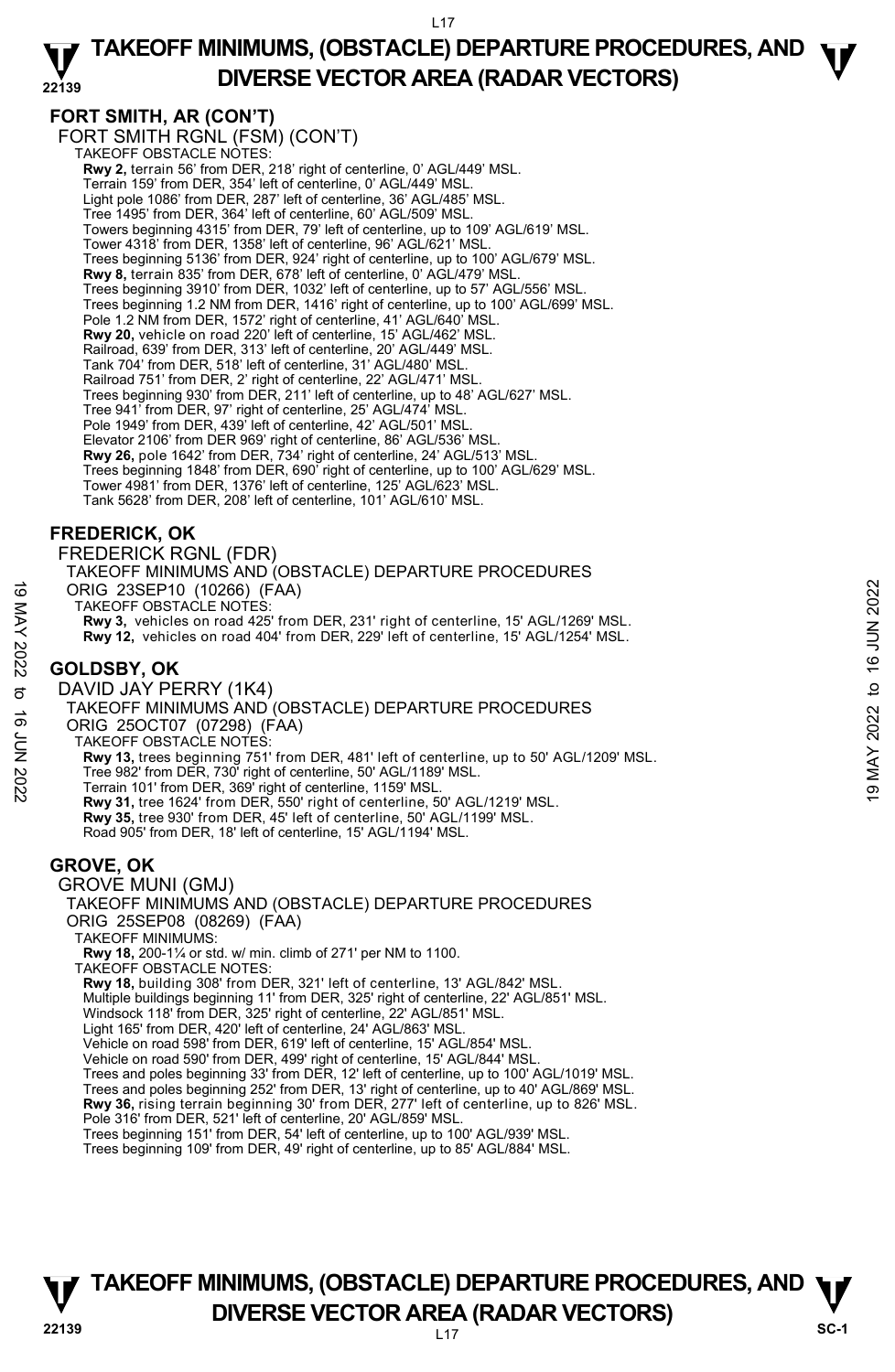### **GUTHRIE, OK**

GUTHRIE/EDMOND RGNL (GOK)

TAKEOFF MINIMUMS AND (OBSTACLE) DEPARTURE PROCEDURES

AMDT 1 17DEC09 (22027) (FAA) TAKEOFF OBSTACLE NOTES:

**Rwy 16,** trees beginning 54' from DER, 286' right of centerline, up to 44' AGL/1087' MSL.

### **GUYMON, OK**

GUYMON MUNI (GUY) TAKEOFF MINIMUMS AND (OBSTACLE) DEPARTURE PROCEDURES AMDT 1A 10SEP20 (20254) (FAA) TAKEOFF MINIMUMS: **Rwys 6, 24,** NA-environmental. **Rwy 18,** 600-1¾ or std. w/ min. climb of 387' per NM to 3800. DEPARTURE PROCEDURE: **Rwy 18,** climb on heading 177° to 3800 before turning left. TAKEOFF OBSTACLE NOTES: **Rwy 18,** pole 155' from DER, 446' left of centerline, 30' AGL/3124' MSL. Building 407' from DER, 463' right of centerline, 25' AGL/3131' MSL. Tower 532' from DER, 484' right of centerline, 54' AGL/3157' MSL. **Rwy 36,** fence 24' from DER, 400' right of centerline, 8' AGL/3110' MSL. **HARRISON, AR**  BOONE COUNTY (HRO) TAKEOFF MINIMUMS AND (OBSTACLE) DEPARTURE PROCEDURES AMDT 2A 26APR18 (18116) (FAA) TAKEOFF MINIMUMS: **Rwy 18,** 1400 - 3 or std. w/ min. climb of 320' per NM to 3200. DEPARTURE PROCEDURE: **Rwy 18,** climb on heading 182° to 2600 before turning. TAKEOFF OBSTACLE NOTES: **Rwy 18,** tree, vehicles on road, pole beginning 17' from DER, 482' right of centerline, up to 33' AGL/1396' MSL. **Rwy 36,** vegetation, tree beginning 32' from DER, 444' left of centerline, up to 1367' MSL. Fence 184' from DER, 498' left of centerline, 2' AGL/1369' MSL. Tree 228' from DER, 545' left of centerline, 1378' MSL. Tree 270' from DER, 524' right of centerline, 1376' MSL. Tree 321' from DER, 520' left of centerline, 1379' MSL. Trees beginning 448' from DER, 543' left of centerline, up to 1381' MSL. Trees beginning 634' from DER, 333' left of centerline, up to 1384' MSL. Tree 877' from DER, 365' left of centerline, 1388' MSL. Tree 906' from DER, 334' left of centerline, 1394' MSL. Trees beginning 969' from DER, 368' left of centerline, up to 1397' MSL. Tree 1029' from DER, 368' left of centerline, 1399' MSL. Trees beginning 1065' from DER, 186' left of centerline, up to 1403' MSL. Trees beginning 1160' from DER, 217' left of centerline, up to 1405' MSL. Tree 1576' from DER, 805' right of centerline, 1405' MSL. **HEBER SPRINGS, AR**  HEBER SPRINGS MUNI (HBZ) TAKEOFF MINIMUMS AND (OBSTACLE) DEPARTURE PROCEDURES AMDT 1 10OCT19 (19283) (FAA) TAKEOFF MINIMUMS: **Rwy 6,** 500-3 or std. w/min. climb of 235' per NM to 1200. DEPARTURE PROCEDURE: 19 METHANTURE PROCEDUTHE.<br>
TAKEOFF OBSTACLE NOTES:<br>
TAKEOFF OBSTACLE NOTES:<br> **Rwy 18,** tere, vehicles on road, pole beginning 17' from DER, 482' right of centerline, up to 33' AGL/1396' MSL.<br> **Rwy 36**, vegetation, tree be

**Rwy 24,** climb on heading 240° to 1200 before proceeding on course.

TAKEOFF OBSTACLE NOTES:

**Rwy 6,** trees beginning abeam DER, 190' right of centerline up to 80 AGL/700' MSL.

Trees beginning abeam DER, 240' left of centerline, up to 80' AGL/700' MSL. Trees beginning 450' from DER, crossing runway extended centerline, up to 80 AGL/700' MSL.

**Rwy 24,** trees beginning abeam DER, 250' right of centerline up to 80 AGL/680' MSL.

Trees beginning abeam DER, 171' left of centerline, up to 80' AGL/680' MSL.

Trees beginning 500' from DER, crossing runway extended centerline, up to 80 AGL/660' MSL.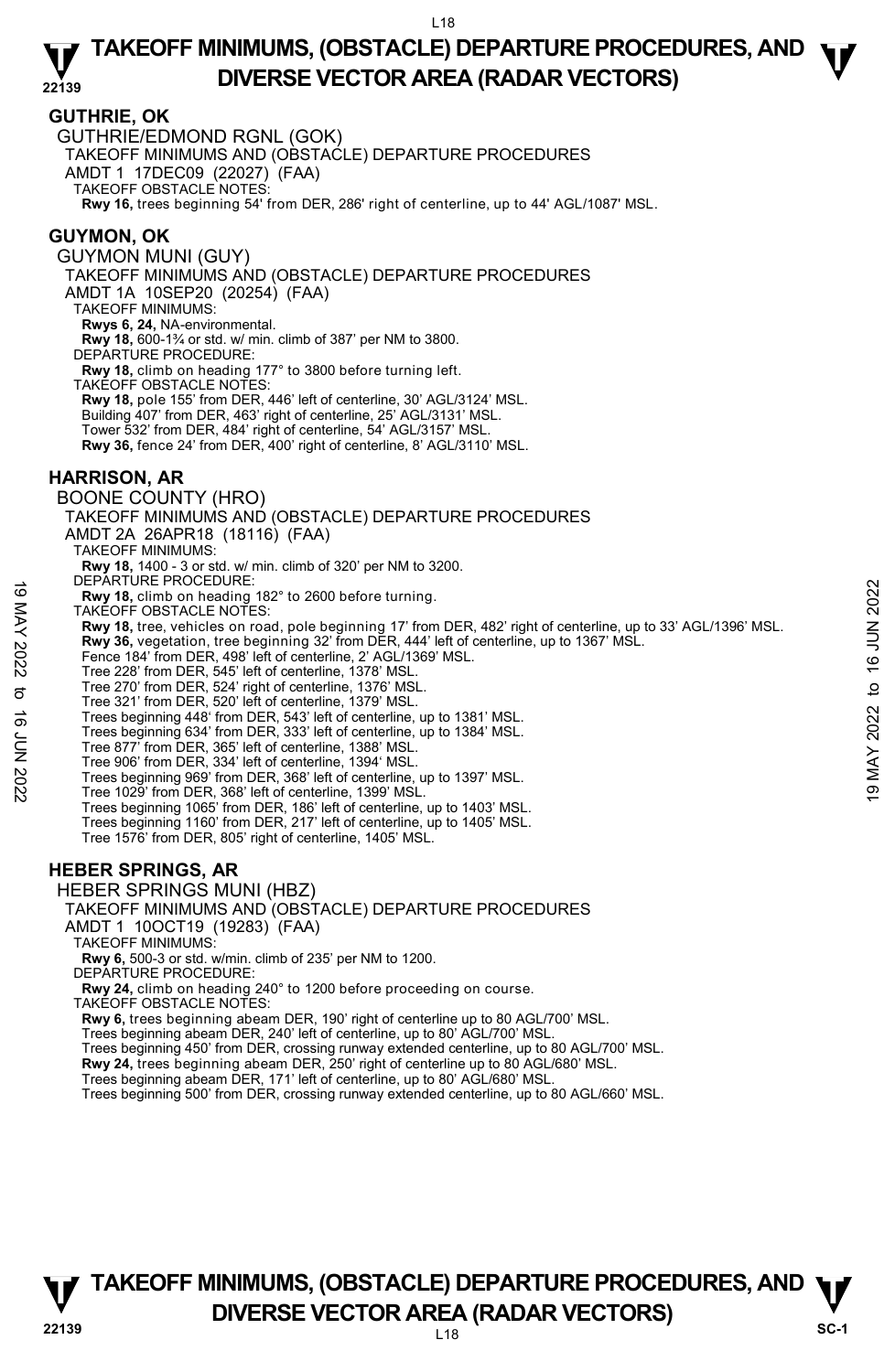### **22139 TAKEOFF MINIMUMS, (OBSTACLE) DEPARTURE PROCEDURES, AND**  $\Psi$ **DIVERSE VECTOR AREA (RADAR VECTORS)**

## **HELENA/WEST HELENA, AR**

THOMPSON-ROBBINS (HEE) TAKEOFF MINIMUMS AND (OBSTACLE) DEPARTURE PROCEDURES AMDT 1 01FEB18 (18032) (FAA) TAKEOFF MINIMUMS: **Rwy 8,** 400-2½ or std. w/ min. climb of 250' per NM to 800. TAKEOFF OBSTACLE NOTES: Rwy 8, multiple trees beginning 1572' from DER, 29' right of centerline, up to 85' AGL/319' MSL. Tree 1580' from DER, 95' left of centerline, 85' AGL/319' MSL. Tower 2455' from DER, 1823' right of centerline, 238' AGL/621' MSL. Tree 2569' from DER, 1077' right of centerline, 85' AGL/329' MSL. Tree 2786' from DER, 1085' right of centerline, 85' AGL/334' MSL. Tree 3169' from DER, 563' left of centerline, 85' AGL/339' MSL. Multiple trees beginning 3386' from DER, 647' left of centerline, up to 85' AGL/344' MSL. Multiple trees beginning 3653' from DER, 731' left of centerline, up to 85' AGL/349' MSL. Multiple trees beginning 4046' from DER, 390' left of centerline, up to 85' AGL/354' MSL. Tree 4255' from DER, 923' left of centerline, 85' AGL/359' MSL. **Rwy 17,** terrain 23' from DER, 494' left of centerline, 240' MSL. Tree 1017' from DER, 547' left of centerline, 50' AGL/287' MSL. Tree 1886' from DER, 804' right of centerline, 103' AGL/316' MSL.<br>Multiple trees beginning 1953' from DER, 545' left of centerline, up to 84' AGL/299' MSL.<br>Multiple trees beginning 2490' from DER, 942' left of centerline, **Rwy 26,** tree 701' from DER, 309' left of centerline, 33' AGL/264' MSL. Multiple trees beginning 712' from DER, 384' left of centerline, up to 59' AGL/287' MSL. Multiple tree beginning 749' from DER, 277' right of centerline, up to 85' AGL/324' MSL. Tree 3401' from DER, 235' right of centerline, 332' MSL. **Rwy 35,** terrain 193' from DER, 490' right of centerline, 256' MSL. Tree 213' from DER, 546' left of centerline, 46' AGL/270' MSL. Multiple trees beginning 216' from DER, 468' left of centerline, up to 57' AGL/282' MSL. Multiple trees beginning 932' from DER, 594' right of centerline, up to 64' AGL/306' MSL. Tree 1590' from DER, 695' left of centerline, 69' AGL/294' MSL. Multiple trees beginning 1843' from DER, 89' right of centerline, up to 66' AGL/307' MSL. Tree 1920' from DER, 923' left of centerline, 77' AGL/304' MSL. Multiple trees beginning 1935' from DER, 80' left of centerline, up to 95' AGL/323' MSL. Multiple trees beginning 2251' from DER, 535' right of centerline, up to 89' AGL/331' MSL. Tree 2502' from DER, 914' right of centerline, 100' AGL/340' MSL. Multiple trees beginning 2537' from DER, 637' right of centerline, up to 106' AGL/347' MSL. Tree 3155' from DER, 726' left of centerline, 104' AGL/330' MSL. 19 Multiple trees beginning 1843' from DER, 89' right of centerline, up to 66' AGL/307' MSL.<br>
Tree 1920' from DER, 923' left of centerline, 77' AGL/304' MSL.<br>
Multiple trees beginning 1845' from DER, 89' right of centerli

## **HENRY POST AAF (KFSI)**

### FORT SILL, OK

TAKEOFF MINIMUMS AND (OBSTACLE) DEPARTURE PROCEDURES AMDT 1 20JUN19 (19171) DEPARTURE PROCEDURE: **Rwy 36,** climb heading 356° to 2200 before turning left. TAKEOFF OBSTACLE NOTES: **Rwy 18,** tree 953' from DER, 668' right of cntrln, 1198' MSL. Pole 1141' from DER, 783' right of cntrln, 43' AGL/1210' MSL. Pole 1591' from DER, 859' right of cntrln, 54' AGL/1226' MSL. Tree 2153' from DER, 38' left of cntrln, 1221' MSL. Tree 2490' from DER, 294' right of cntrln, 1229' MSL.

## **HENRYETTA, OK**

HENRYETTA MUNI (F10) TAKEOFF MINIMUMS AND (OBSTACLE) DEPARTURE PROCEDURES AMDT 3 29JUL10 (10210) (FAA) TAKEOFF MINIMUMS: **Rwy 36**, 500-3 or std. with a min. climb of 312' per NM to 1500. DEPARTURE PROCEDURE: **Rwy 36,** climb heading 356° to 1300 before proceeding on course. TAKEOFF OBSTACLE NOTES: **Rwy 18,** numerous trees beginning 778' from DER, 177' left of centerline, up to 100' AGL/939' MSL.<br>Numerous trees beginning 335' from DER, 22' right of centerline, up to 100' AGL/959' MSL. **Rwy 36,** tower 13139' from DER, 885' right of centerline, 318' AGL/1273' MSL. Tower 8882' from DER, 6059' left of centerline, 33' AGL/1223' MSL.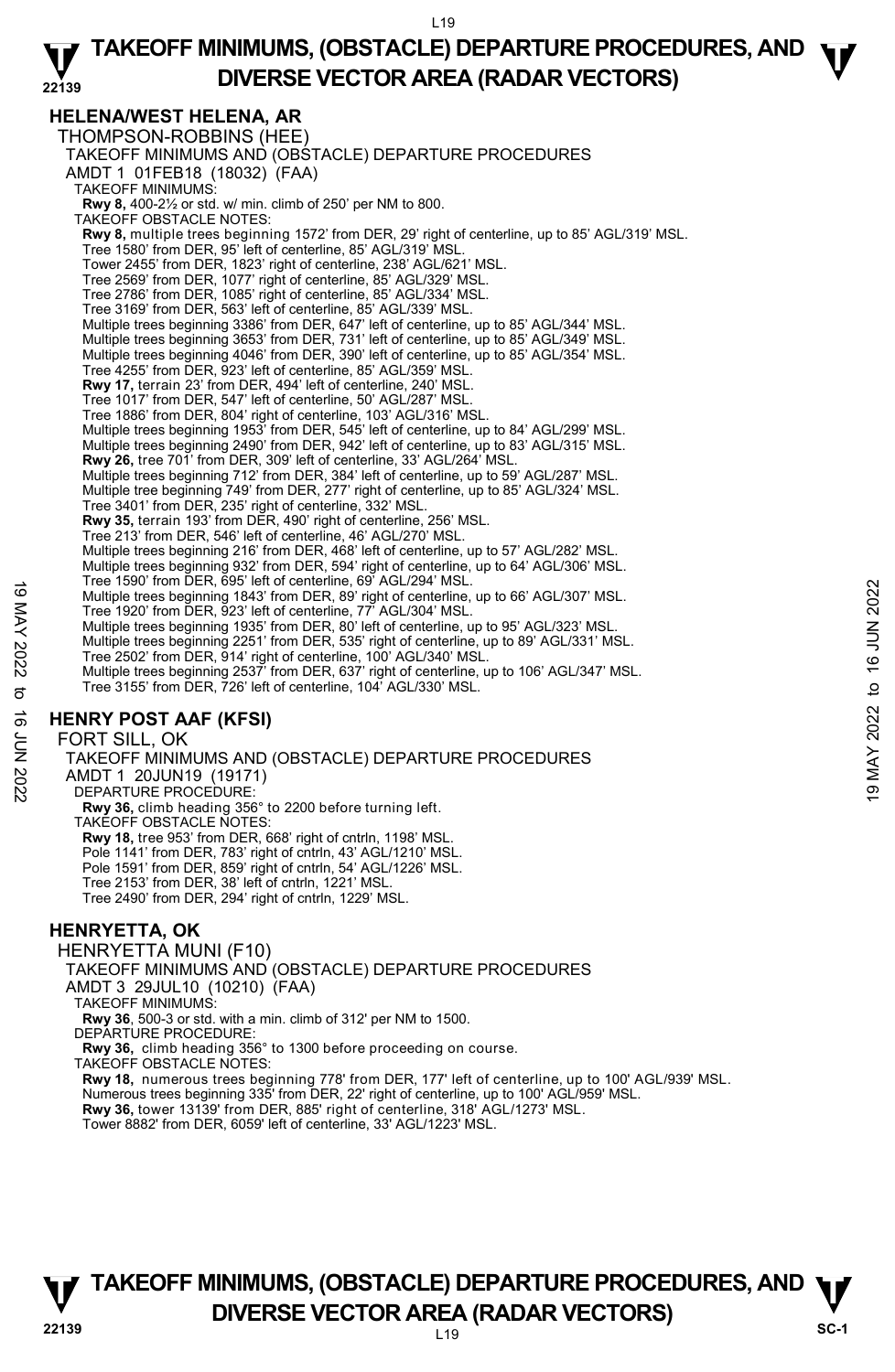### **HINTON, OK**

HINTON MUNI (2O8)

TAKEOFF MINIMUMS AND (OBSTACLE) DEPARTURE PROCEDURES

ORIG-A 17JUN21 (21168) (FAA)

TAKEOFF OBSTACLE NOTES:

**Rwy 18,** traverse way beginning 5' from DER, 227' left of centerline, up to 15' AGL/1599' MSL.<br>Pole, traverse way, trees beginning 500' from DER, 229' left of centerline, up to 1610' MSL.

Trees 854' from DER, 704' left of centerline, 1617' MSL.

**Rwy 36,** sign 22' from DER, 124' left of centerline, 1578' MSL.

Traverse way beginning 63' from DER, 227' right of centerline, up to 15' AGL/1587' MSL.

### **HOBART, OK**

HOBART RGNL (HBR)

TAKEOFF MINIMUMS AND (OBSTACLE) DEPARTURE PROCEDURES AMDT 1A 08NOV18 (18312) (FAA)

TAKEOFF MINIMUMS:

**Rwys 3, 21**, NA - environmental.

TAKEOFF OBSTACLE NOTES:

**Rwy 35,** terrain beginning 107' from DER, 185' left of centerline, 0' AGL/1549' MSL. Terrain beginning 109' from DER, 63' right of centerline, 0' AGL/1549' MSL.

### **HOLDENVILLE, OK**

HOLDENVILLE MUNI (F99) TAKEOFF MINIMUMS AND (OBSTACLE) DEPARTURE PROCEDURES ORIG-A 10OCT19 (19283) (FAA) DEPARTURE PROCEDURE: **Rwy 35,** climb heading 354° to 1400 before turning right. TAKEOFF OBSTACLE NOTES: **Rwy 17,** trees beginning 120' from DER, 370' right of centerline, up to 871' MSL. Trees and vehicles on road beginning 241' from DER, 426' right of centerline, up to 880' MSL. Vegetation beginning 275' from DER, 255' left of centerline, up to 867' MSL. Train on tracks 628' from DER, left and right of extended runway centerline, up to 23' AGL/882' MSL. Trees and vehicles on road beginning  $120^{\circ}$  to 18 June 12, and when the time to 19 or 18 MAS.<br>
Vegetation beginning 275' from DER, 426' right of centerline, up to 880' MSL.<br>
Train on tracks 628' from DER, left and righ

Vehicles on road beginning 640' from DER, left to right of extended runway centerline, up to 881' MSL.

Poles and power lines beginning 716' from DER, left to right of extended runway centerline, up to 34' AGL/889' MSL.

Trees and elevator beginning 727' from DER, 666' right of centerline, up to 903' MSL. Poles and trees beginning 750' from DER, 522' left of centerline, up to 32' AGL/890' MSL.

**Rwy 35,** vegetation 195' from DER, 265' left of centerline, up to 871' MSL.

Pole 277' from DER, 543' right of centerline, 20' AGL/877' MSL

Trees beginning 597' from DER, 520' right of centerline, up to 898' MSL.

Trees beginning 1214' from DER, 753' left of centerline, up to 909' MSL.

Trees beginning 1605' from DER, 525' right of centerline, up to 901' MSL.

## **HOLLIS, OK**

HOLLIS MUNI (O35)

#### TAKEOFF MINIMUMS AND (OBSTACLE) DEPARTURE PROCEDURES ORIG 19JUL18 (18200) (FAA)

DEPARTURE PROCEDURE:

**Rwy 18,** climb heading 175° to 2200 before proceeding on course. TAKEOFF OBSTACLE NOTES:

**Rwy 18**, terrain beginning 0' from DER, 7' right of centerline, up to 1660' MSL. Fence beginning 4' from DER, 253' left of centerline, up to 5' AGL/1658' MSL. Trees beginning 89' from DER, 254' left of centerline, up to 7' AGL/1659' MSL. Pole beginning 989' from DER, 590' right of centerline, up to 53' AGL/1706' MSL. Tower 4194' from DER, 1305' right of centerline, 130' AGL/1759' MSL. **Rwy 36,** fence 0' from DER, 249' right of centerline, 6' AGL/1658' MSL. Vehicles on road beginning 478' from DER,152' left of centerline, up to 1672' MSL. Vehicles on road beginning 482' from DER, 6' right of centerline, up to 1670' MSL.

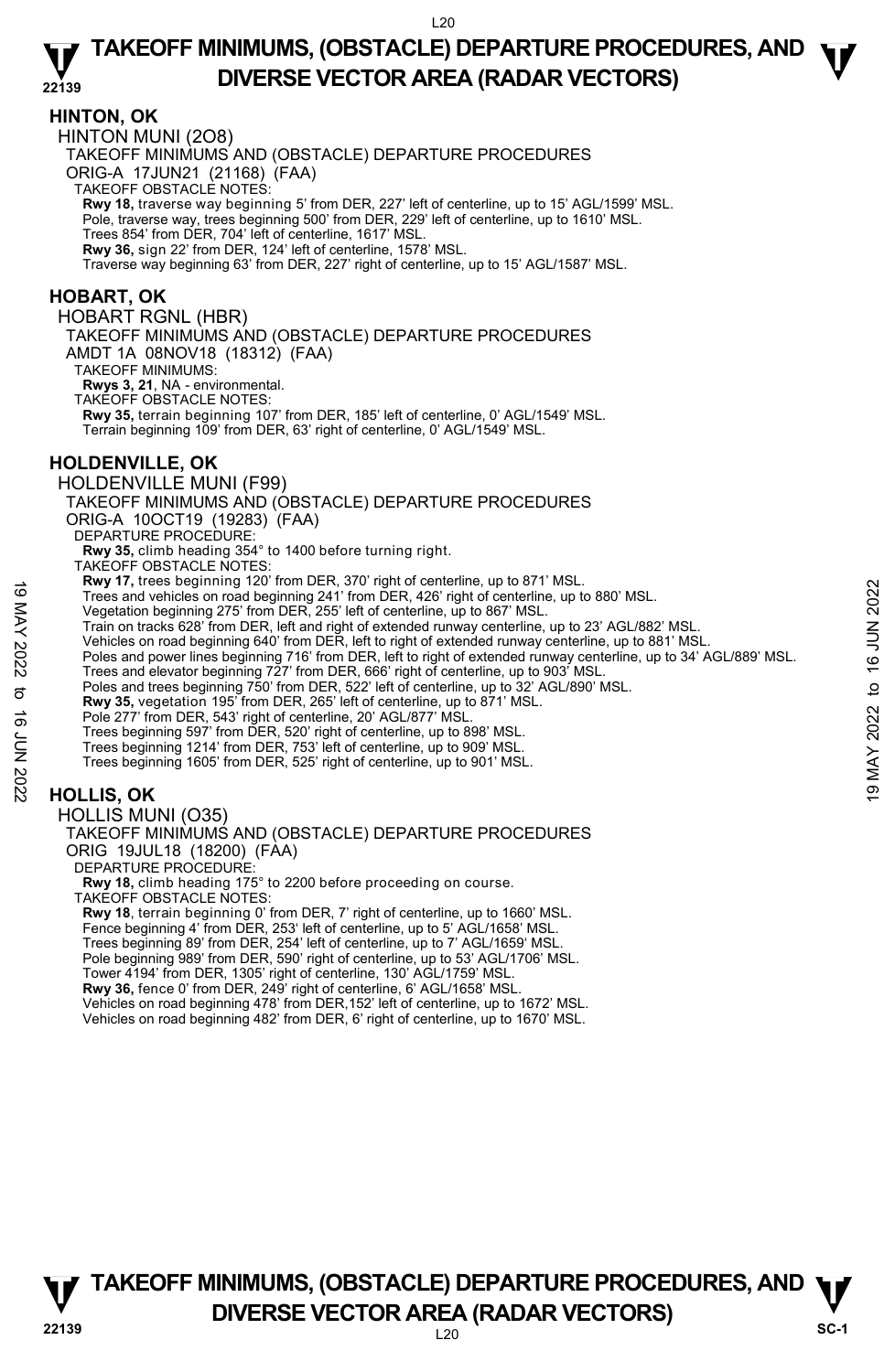**HOPE, AR** 

HOPE MUNI (M18) TAKEOFF MINIMUMS AND (OBSTACLE) DEPARTURE PROCEDURES AMDT 1 13NOV14 (14317) (FAA) TAKEOFF OBSTACLE NOTES: **Rwy 4,** trees beginning 1776' from DER, 422' left of centerline, up to 100' AGL/469' MSL. Trees and poles beginning 1930' from DER, 99' right of centerline, up to 100' AGL/469' MSL. Pole 2256' from DER, 24' right of centerline, 65' AGL/434' MSL. Trees and poles beginning 2345' from DER, 152' left of centerline, up to 100' AGL/489' MSL. **Rwy 22,** trees beginning abeam DER, 500' right of centerline, up to 100' AGL/439' MSL.<br>Tree 117' from DER, 211' right of centerline, 100' AGL/429' MSL. Trees beginning 164' from DER, 10' right of centerline, up to 100' AGL/429' MSL. Trees beginning 51' from DER, 211' left of centerline, up to 100' AGL/429' MSL. Trees beginning 325' from DER, 45' left of centerline, up to 100' AGL/429' MSL. **Rwy 16,** trees beginning 1066' from DER, 722' right of centerline, up to 100' AGL/439' MSL. Trees beginning 1427' from DER, 843' left of centerline, up to 100' AGL/439' MSL.<br>**Rwy 34,** bush 39' from DER, 162' left of centerline, 10' AGL/369' MSL. Fence 154' from DER, 474' right of centerline, 11' AGL/371' MSL. Tree 565' from DER, 609' left of centerline, 100' AGL/479' MSL. Trees beginning 897' from DER, 708' left of centerline, up to 100' AGL/479' MSL. Tree 1002' from DER, 748' right of centerline, 100' AGL/479' MSL. Trees beginning 1023' from DER, 513' right of centerline, up to 100' AGL/479' MSL. **HORSEHOE BEND, AR**  HORSEHOE BEND (6M2) TAKEOFF MINIMUMS AND (OBSTACLE) DEPARTURE PROCEDURES ORIG 05JAN17 (17005) (FAA) TAKEOFF MINIMUMS: **Rwy 13,** 300-1¼. **Rwy 31,** 300-1.

TAKEOFF OBSTACLE NOTES:

**Rwy 13,** trees beginning 12' from DER, 264' right of centerline, up to 125' AGL/884' MSL.

Trees beginning 15' from DER, 73' left of centerline, up to 125' AGL/944' MSL.

**Rwy 31,** trees beginning 10' from DER, 213' left of centerline, up to 125' AGL/924' MSL.

Vehicles on road beginning 17' from DER, 277' left of centerline crossing extended runway centerline, up to 15' AGL/894' **MSL** TAKEOFF OBSTACLE NOTES:<br>
TRAKEOFF OBSTACLE NOTES:<br>
TRAKEOFF OBSTACLE NOTES:<br>
Trees beginning 12' from DER, 264' right of centerline, up to 125' AGL/984' MSL.<br>
Trees beginning 16' from DER, 213' left of centerline, up to 1

Trees beginning 331' from DER, 193' left of centerline, up to 125' AGL/944' MSL.

Trees beginning 447' from DER, 291' right of centerline, up to 125' AGL/944' MSL.

Trees beginning 644' from DER, 141' left of centerline, up to 125' AGL/964' MSL. Trees beginning 699' from DER, 310' right of centerline, up to 125' AGL/964' MSL.

- Trees beginning 802' from DER, 607' right of centerline, up to 125' AGL/984' MSL. Trees beginning 969' from DER, 51' right of centerline, up to 125' AGL/1004' MSL.
- 

Trees beginning 1001' from DER, 188' left of centerline, up to 125' AGL/984' MSL. Trees beginning 1359' from DER, 437' right of centerline, up to 125' AGL/1024' MSL.

## **HOT SPRINGS, AR**

MEML FLD (HOT)

TAKEOFF MINIMUMS AND (OBSTACLE) DEPARTURE PROCEDURES AMDT 7 15AUG19 (22139) (FAA) TAKEOFF MINIMUMS: **Rwy 5,** 600-2½ or std. w/min. climb of 382' per NM to 1300 or 1600-3 for VCOA. **Rwy 13,** 300-2¼ or std. w/min. climb of 210' per NM to 900 or alternately, with std. takeoff minimums and normal 200' per NM climb gradient, takeoff must occur no later than 1500' prior to DER. **Rwy 31,** 400-1⅜ or std. w/min. climb of 433' per NM to 1100. DEPARTURE PROCEDURE **Rwy 5,** climb on heading 053° to 2000 before turning westbound. **Rwy 13,** climb on heading 133° to 1700 before proceeding on course. **Rwy 23,** climb on heading 233° to 1500 before proceeding on course. **Rwy 31,** climb on heading 313° to 1800 before turning right. TAKEOFF OBSTACLE NOTES: **Rwy 5,** tree, vegetation and rising terrain beginning 2' from DER, 452' right of centerline, up to 550' MSL. Tree 646' from DER, 565' right of centerline, 590' MSL. Trees beginning 671' from DER, 507' right of centerline, up to 592' MSL. Trees beginning 1041' from DER, 671' left of centerline, up to 59' AGL/626' MSL. Trees beginning 1227' from DER, 485' right of centerline, up to 595' MSL. Tree and NAVAID beginning 1554' from DER, 300' left of centerline, up to 641' MSL. Trees, pole and spire beginning 1886' from DER, 68' left of centerline, up to 654' MSL. Tree 3500' from DER, 550' right of centerline, 654' MSL. Tree and tower beginning 3537' from DER, 715' right of centerline, up to 79' AGL/661' MSL. Tree 4466' from DER, 734' left of centerline, 687' MSL. Tower and tree beginning 1.1 NM from DER, 1110' left of centerline, up to 92' AGL/24' MSL. Trees beginning 1.9 NM DER, 3374' left of centerline, up to 62' AGL/1096' MSL. **CON'T**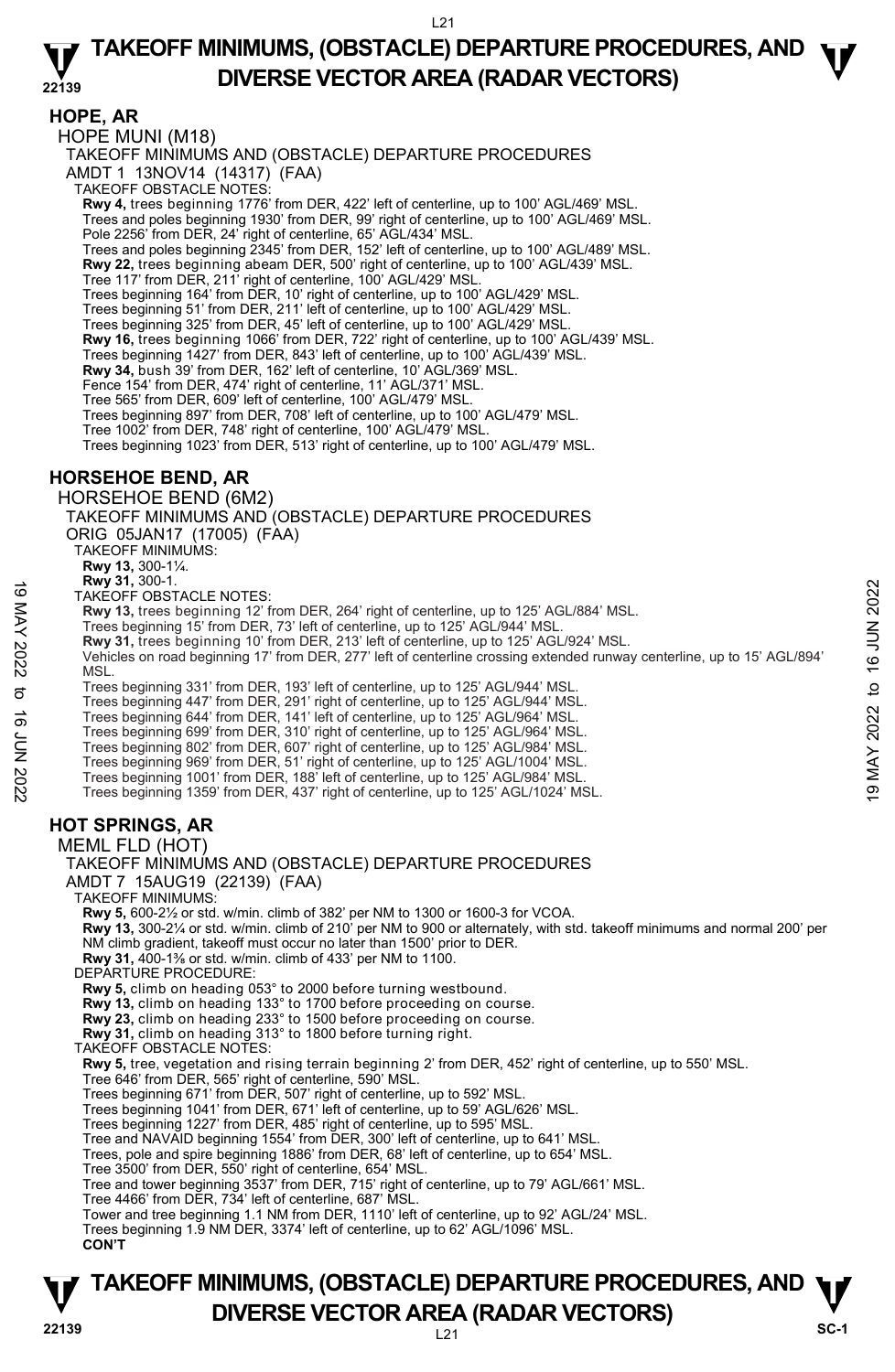#### **22139 TAKEOFF MINIMUMS, (OBSTACLE) DEPARTURE PROCEDURES, AND**  $\Psi$ **DIVERSE VECTOR AREA (RADAR VECTORS)**

**HOT SPRINGS, AR (CON'T)**  MEML FLD (HOT) (CON'T)  **Rwy 13,** traverse way 84' from DER, 437' right of centerline, 512' MSL. Tree 166' from DER, 524' right of centerline, 49' AGL/534' MSL. Tree 177' from DER, 350' right of centerline, 45' AGL/542' MSL. Trees beginning 220' from DER, 307' right of centerline, up to 53' AGL/545' MSL. Trees beginning 264' from DER, 474' left of centerline, up to 68' AGL/573' MSL. Trees beginning 317' from DER, 94' left of centerline, up to 574' MSL. Trees beginning 434' from DER, 7' right of centerline, up to 63' AGL/546' MSL. Trees beginning 1749' from DER, 70' right of centerline, up to 84' AGL/588' MSL. Trees beginning 2128' from DER, 48' left of centerline, up to 85' AGL/579' MSL. Tree 2547' from DER, 809' left of centerline, 74' AGL/587' MSL. Trees beginning 2611' from DER, 544' right of centerline, up to 79' AGL/601' MSL. Tree 2664' from DER, 1013' left of centerline, 77' AGL/591' MSL. Tree 2780' from DER, 731' right of centerline, 75' AGL/603' MSL. Tree 2902' from DER, 1188' left of centerline, 79' AGL/606' MSL. Tree and pole beginning 3043' from DER, 17' right of centerline, up to 66' AGL/616' MSL. Tree 3063' from DER, 53' left of centerline, 71' AGL/622' MSL. Tree and pole beginning 3175' from DER, 77' left of centerline, up to 80' AGL/630' MSL. Poles beginning 3228' from DER, 261' left of centerline, up to 71' AGL/631' MSL Trees beginning 3296' from DER, 36' right of centerline, up to 76' AGL/624' MSL. Tree 3450' from DER, 511' left of centerline, 71' AGL/636' MSL. Tower 1.8 NM from DER, 2044' left of centerline, 355' AGL/802' MSL. Anntenna 1.8 NM from DER, 2088' left of centerline, 319' AGL/804' MSL. **Rwy 23,** tree 22' from DER, 314' left of centerline, 29' AGL/510' MSL. Tree 606' from DER, 636' right of centerline, 546' MSL. **Rwy 31,** trees beginning 12' from DER, 136' left of centerline, up to 73' AGL/564' MSL.<br>Trees and pole beginning 330' from DER, 113' left of centerline, up to 75' AGL/577' MSL. Traverse way 451' from DER, 13' right of centerline, 534' MSL. Trees beginning 472' from DER, 111' right of centerline, up to 52' AGL/575' MSL. Trees and pole beginning 671' from DER, 137' left of centerline, up to 66' AGL/580' MSL. Trees beginning 888' from DER, 71' right of centerline, up to 82' AGL/581' MSL. Trees beginning 1002' from DER, 136' right of centerline, up to 73' AGL/585' MSL. Trees beginning 1017' from DER, 155' left of centerline, up to 68' AGL/588' MSL. Tree 1488' from DER, 736' left of centerline, 58' AGL/592' MSL. Tree 2975' from DER, 764' left of centerline, 65' AGL/610' MSL. Tree 3109' from DER, 439' left of centerline, 69' AGL/614' MSL. Trees beginning 3193' from DER, 68' right of centerline, up to 69' AGL/639' MSL. Tree 3752' from DER, 320' left of centerline, 83' AGL/646' MSL. Tree 4785' from DER, 1740' right of centerline, 88' AGL/669' MSL. Tree 5806' from DER, 1427' right of centerline, 61' AGL/677' MSL. Building 1 NM from DER, 1897' right of centerline, 53' AGL/724' MSL. Traverse way and building beginning 1.1 NM from DER, 1503' right of centerline, up to 886' MSL. 19 Trees beginning 888 from DER, 71 right of centerline, up to 82 AGL/581 MSL.<br>
Trees beginning 1002' from DER, 136 right of centerline, up to 82 AGL/585 MSL.<br>
Trees beginning 1017' from DER, 135' left of centerline, up t

## **HUGO, OK**

STAN STAMPER MUNI (HHW)

TAKEOFF MINIMUMS AND (OBSTACLE) DEPARTURE PROCEDURES ORIG 20OCT11 (11293) (FAA)

TAKEOFF OBSTACLE NOTES:

**Rwy 17,** trees beginning 686' from DER, 32' right of centerline, up to 100' AGL/660' MSL. **Rwy 35,** trees beginning 411' from DER, 264' left of centerline, up to 100' AGL/665' MSL. Trees beginning 1507' from DER, 61' right of centerline, up to 100' AGL/662' MSL.

### **HUNTSVILLE, AR**

HUNTSVILLE MUNI (H34) TAKEOFF MINIMUMS AND (OBSTACLE) DEPARTURE PROCEDURES ORIG 27JUN13 (13178) (FAA) TAKEOFF OBSTACLE NOTES: **Rwy 12,** pole 46' from DER, 408' left of centerline, 45' AGL/1759' MSL. Pole 175' from DER, 504' left of centerline, 47' AGL/1756' MSL. Tree 2685' from DER, 841' right of centerline, 80' AGL/1822' MSL. Tree 3201' from DER, 726' right of centerline, 100' AGL/1866' MSL. **Rwy 30,** tree 20' from DER, 362' right of centerline, 61' AGL/1764' MSL.

### **IDABEL, OK**

MC CURTAIN COUNTY RGNL(4O4) TAKEOFF MINIMUMS AND (OBSTACLE) DEPARTURE PROCEDURES ORIG 23JAN03 (03023) (FAA) TAKEOFF OBSTACLE NOTES: **Rwy 2,** trees 1.92 NM from DER, on centerline, 100' AGL/629' MSL.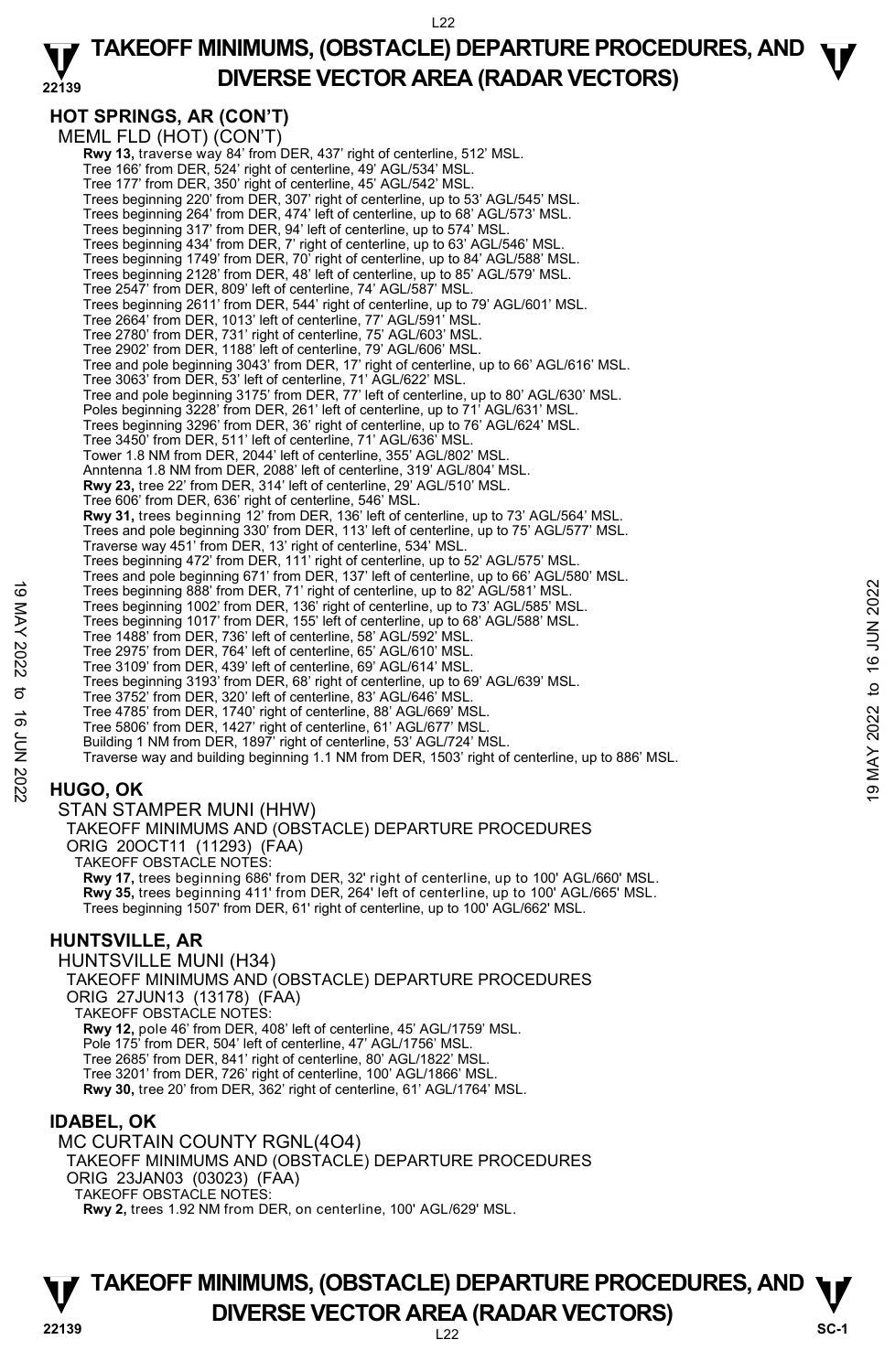#### **JONESBORO, AR**

JONESBORO MUNI (JBR) TAKEOFF MINIMUMS AND (OBSTACLE) DEPARTURE PROCEDURES AMDT 3 07MAR13 (13066) (FAA) TAKEOFF MINIMUMS: **Rwy 31,** NA-obstacles. TAKEOFF OBSTACLE NOTES: **Rwy 13,** trees beginning 356' from DER, 188' right of centerline, up to 75' AGL/304' MSL. Pole 1214' from DER, 341' right of centerline, 40' AGL/291' MSL. Railroad, trees, and pole beginning 600' from DER,10' left of centerline, up to 75' AGL/302' MSL.<br>**Rwy 23,** trees beginning 2600' from DER, 457' right centerline, up to 75' AGL/343' MSL. Trees beginning 1588' from DER, 721' left of centerline, up to 75' AGL/339' MSL. **Rwy 5,** trees beginning 873' from DER, 458' right of centerline, up to 75' AGL/304' MSL. Trees beginning 1226' from DER, 558' left of centerline, up to 75' AGL/315' MSL. **KETCHUM, OK**  SOUTH GRAND LAKE RGNL (1K8) TAKEOFF MINIMUMS AND (OBSTACLE) DEPARTURE PROCEDURES ORIG 21JUL16 (16203) (FAA) TAKEOFF MINIMUMS: **Rwy 36,** 300-1¼ or std. w/min. climb of 453' per NM to 1200. DEPARTURE PROCEDURE: **Rwy 18,** climb on heading 178° to 1400 before turning left. **Rwy 36,** climb on heading 358° to 1400 before turning left. TAKEOFF OBSTACLE NOTES: **Rwy 18,** tree, bush beginning 58' from DER, 42' right of centerline, up to 789' MSL.<br>Vehicles on road beginning 274' from DER, 199' right of centerline, up to 796' MSL. Vehicles on road beginning 275' from DER, 13' right of centerline, up to 797' MSL. Pole 294' from DER, 125' right of centerline, 21' AGL/803' MSL. Pole 300' from DER, 442' right of centerline, 813' MSL. Tree, pole beginning 410' from DER, 22' right of centerline, up to 820' MSL. Tree 1416' from DER, 717' right of centerline, 823' MSL. Tree 1429' from DER, 541' right of centerline, 827' MSL. Trees beginning 1477' from DER, 8' right of centerline, up to 60' AGL/829' MSL. Trees beginning 1710' from DER, 15' right of centerline, up to 60' AGL/830' MSL. Tree 2972' from DER, 839' right of centerline, 859' MSL. Tree, vehicles on road, pole, post beginning 75' from DER, 10' left of centerline, up to 44' AGL/824' MSL.<br>Trees beginning 792' from DER, 544' left of centerline, up to 828' MSL. Tree 1052' from DER, 634' left of centerline, 835' MSL. Trees beginning 1089' from DER, 137' left of centerline, up to 840' MSL. Trees beginning 1405' from DER, 54' left of centerline, up to 842' MSL. Trees beginning 1500' from DER, 62' left of centerline, up to 844' MSL. Trees beginning 1600' from DER, 16' left of centerline, up to 846' MSL. Trees beginning 1734' from DER, 87' left of centerline, up to 853' MSL. Tree 2282' from DER, 981' left of centerline, 855' MSL. Tree 2309' from DER, 1108' left of centerline, 858' MSL. **Rwy 36,** tree, terrain beginning 4728' from DER, on centerline, up to 39' AGL/985' MSL. Bush 28' from DER, 82' right of centerline, 8' AGL/787' MSL. Tree 55' from DER, 290' right of centerline, 795' MSL. Tree, vehicles on road beginning 185' from DER, 27' right of centerline, up to 798' MSL. Tree 292' from DER, 297' right of centerline, 816' MSL. Trees beginning 293' from DER, 33' right of centerline, up to 818' MSL. Trees beginning 629' from DER, 31' right of centerline, up to 36' AGL/820' MSL. Tree 741' from DER, 145' right of centerline, 41' AGL/827' MSL. Trees beginning 785' from DER, 2' right of centerline, up to 43' AGL/829' MSL. Tree 1413' from DER, 525' right of centerline, 836' MSL. Trees beginning 1529' from DER, 425' right of centerline, up to 845' MSL. Tree 2457' from DER, 1093' right of centerline, 856' MSL. Trees beginning 2612' from DER, 8' right of centerline, up to 861' MSL. Trees beginning 2897' from DER, 60' right of centerline, up to 862' MSL. Tree 2990' from DER, 387' right of centerline, 55' AGL/872' MSL. Tree 3031' from DER, 260' right of centerline, 57' AGL/879' MSL. Trees beginning 3127' from DER, 113' right of centerline, up to 71' AGL/892' MSL. Trees beginning 3427' from DER, 9' right of centerline, up to 64' AGL/897' MSL. Tree 3843' from DER, 170' right of centerline, 40' AGL/899' MSL. Trees beginning 3846' from DER, 56' right of centerline, up to 59' AGL/912' MSL. Trees beginning 3932' from DER, 18' right of centerline, up to 50' AGL/913' MSL. Trees beginning 4065' from DER, 144' right of centerline, up to 49' AGL/918' MSL. Trees beginning 4072' from DER, 26' right of centerline, up to 47' AGL/920' MSL. Trees beginning 4144' from DER, 19' right of centerline, up to 62' AGL/929' MSL. Tree, bush beginning 4223' from DER, 69' right of centerline, up to 63' AGL/943' MSL. Tree, bush, terrain beginning 4422' from DER, 36' right of centerline, up to 56' AGL/945' MSL. Tree, bush, terrain beginning 4619' from DER, 51' right of centerline, up to 58' AGL/968' MSL. Tree 4709' from DER, 344' right of centerline, 58' AGL/977' MSL. **CON'T**  Tree, pole beginning 410' from DER, 22' right of centerline, up to 820' MSL.<br>
Tree 1416' from DER, 717' right of centerline, 823' MSL.<br>
Tree 1416' from DER, 717' right of centerline, 823' MSL.<br>
Tree 1416' from DER, 717' r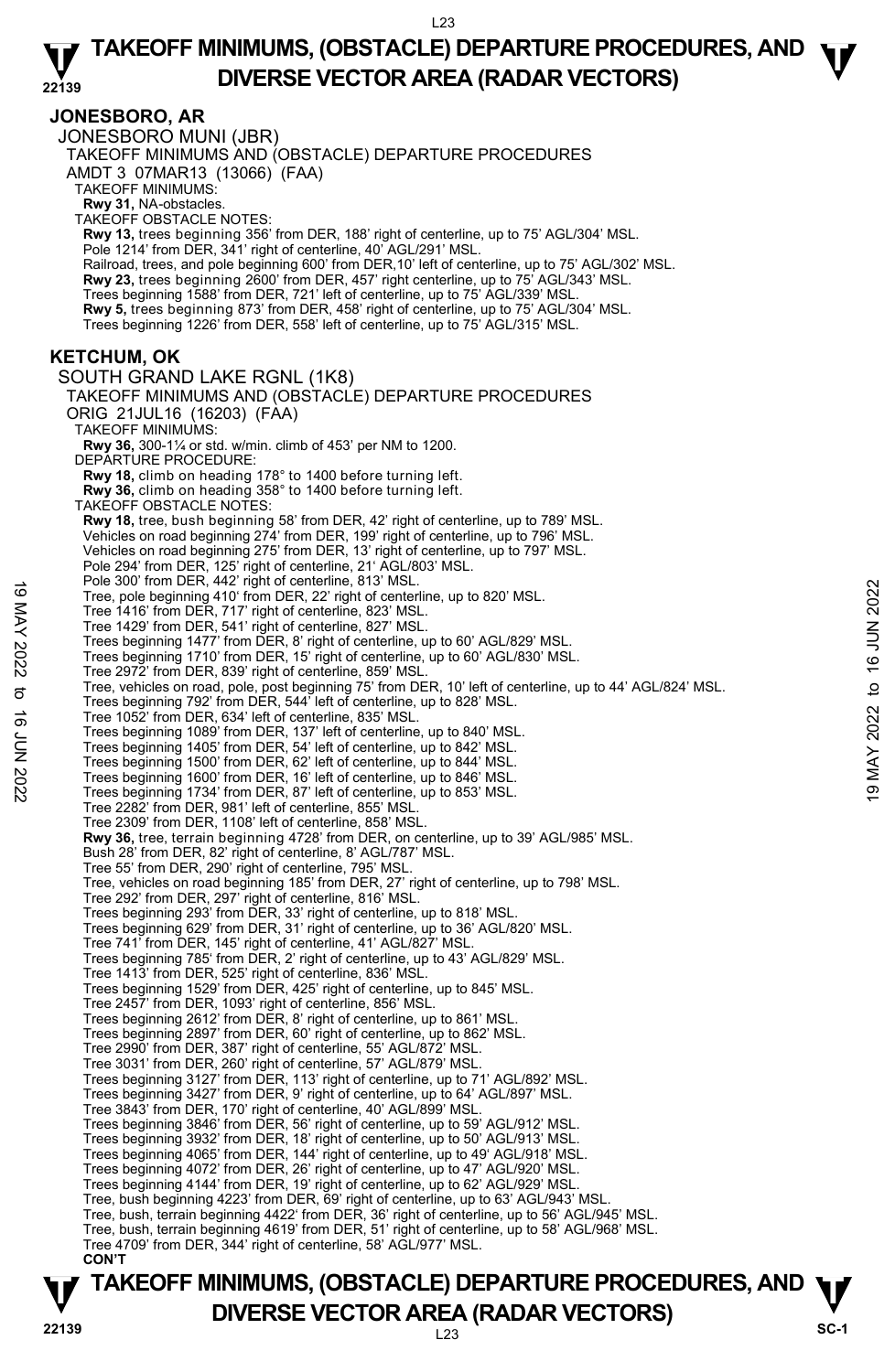#### **22139 TAKEOFF MINIMUMS, (OBSTACLE) DEPARTURE PROCEDURES, AND**  $\Psi$ **DIVERSE VECTOR AREA (RADAR VECTORS)**

## **KETCHUM, OK (CON'T)**

SOUTH GRAND LAKE RGNL (1K8) (CON'T)  **Rwy 36 (CON'T),** trees beginning 4833' from DER, 99' right of centerline, up to 44' AGL/998' MSL. Trees beginning 4902' from DER, 229' right of centerline, up to 63' AGL/1009' MSL. Tree, terrain beginning 4933' from DER, 26' right of centerline, up to 57' AGL/1013' MSL. Trees beginning 4982' from DER, 97' right of centerline, up to 39' AGL/1019' MSL. Tree, bush, terrain beginning 5020' from DER, 64' right of centerline, up to 40' AGL/1020' MSL. Tree, terrain, bush beginning 5223' from DER, 4' right of centerline, up to 51' AGL/1026' MSL. Tree 1 NM from DER, 1132' right of centerline, 947' MSL. Tree, bush beginning 2' from DER, 122' left of centerline, up to 800' MSL. Tree, terrain, bush, fence, vehicles on road beginning 109' from DER, 3' left of centerline, up to 36' AGL/833' MSL. Tree, terrain, driveway beginning 388' from DER, 2' left of centerline, up to 845 ' MSL. Trees beginning 1490' from DER, 41' left of centerline, up to 48' AGL/846' MSL. Trees beginning 1582' from DER, 13' left of centerline, up to 47' AGL/848' MSL. Tree 1640' from DER, 65' left of centerline, 48' AGL/849' MSL. Tree 1699' from DER, 131' left of centerline, 47' AGL/851' MSL. Tree, terrain beginning 1704' from DER, 25' left of centerline, up to 45' AGL/857' MSL. Tree, pole, terrain beginning 1881' from DER, 83' left of centerline, up to 44' AGL/859' MSL. Tree, terrain beginning 1986' from DER, 103' left of centerline, up to 56' AGL/866' MSL. Trees beginning 2210' from DER, 175' left of centerline, up to 56' AGL/868' MSL. Trees beginning 2379' from DER, 220' left of centerline, up to 53' AGL/870' MSL. Tree, pole beginning 2477' from DER, 304' left of centerline, up to 876' MSL. Trees beginning 2641' from DER, 366' left of centerline, up to 58' AGL/884' MSL. Tree, pole beginning 2709' from DER, 112' left of centerline, up to 891' MSL. Trees beginning 2931' from DER, 35' left of centerline, up to 928' MSL. Trees beginning 3043' from DER, 163' left of centerline, up to 929' MSL. Trees beginning 3213' from DER, 286' left of centerline, up to 942' MSL. Tree, pole beginning 3329' from DER, 168' left of centerline, up to 958' MSL. Tree 3426' from DER, 1210' left of centerline, 965' MSL. Trees beginning 3427' from DER, 154' left of centerline, up to 969' MSL. Trees beginning 3533' from DER, 66' left of centerline, up to 988' MSL. Trees beginning 3680' from DER, 12' left of centerline, up to 997' MSL. Tree, bush beginning 4265' from DER, 47' left of centerline, up to 998' MSL. Tree, bush beginning 4325' from DER, 267' left of centerline, up to 1008' MSL. Tree, bush beginning 4351' from DER, 95' left of centerline, up to 1013' MSL. Tree, bush beginning 4393' from DER, 30' left of centerline, up to 1017' MSL. Trees beginning 4466' from DER, 376' left of centerline, up to 1024' MSL. Tree, terrain, bush beginning 4485' from DER, 50' left of centerline, up to 1022' MSL. Tree, bush, terrain beginning 4602' from DER, 11' left of centerline, up to 1025' MSL.<br>Tree, terrain beginning 4682' from DER, 84' left of centerline, up to 1030' MSL.<br>Tree, terrain beginning 4797' from DER, 143' left of c Tree, terrain, bush, trmsn towers beginning 4880' from DER, 4' left of centerline, up to 1033' MSL. **LAKE VILLAGE, AR**  LAKE VILLAGE MUNI (M32) TAKEOFF MINIMUMS AND (OBSTACLE) DEPARTURE PROCEDURES AMDT1 02MAR17 (17061) (FAA) TAKEOFF OBSTACLE NOTES: **Rwy 1,** tree 18' from DER, 187' left of centerline, 15' AGL/141' MSL. Rising terrain 18' from DER, 47' right of centerline, 126' MSL. Trees, beginning 125' from DER, 159' left of centerline, up to 79' AGL/204' MSL. Trees, beginning 1010' from DER, 387' right of centerline, up to 66' AGL/192' MSL. **Rwy 19,** rising terrain 14' from DER, 221' left of centerline, 127' MSL. Bush 24' from DER, 194' right of centerline, 6' AGL/131' MSL. Catenary, bush, and vehicles on road beginning 96' from DER, left and right of centerline, up to 29' AGL/154' MSL. Poles, buildings, antenna, and vehicles on road beginning 216' from DER, 191' left of centerline, up to 33' AGL/157' MSL. Trees beginning 691' from DER, 221' right of centerline, 58' AGL/179' MSL. Tree and poles beginning 961' from DER, left and right of centerline, up to 65' AGL/183' MSL. Trees, antenna, and pole beginning 1055' from DER, left and right of centerline, up to 72' AGL/186' MSL. Trees beginning 1405' from DER, 212' right of centerline, up to 69' AGL/189' MSL. Trees and antenna beginning 1636' from DER, left and right of centerline, up to 74' AGL/199' MSL. Trees beginning 1714' from DER, left and right of centerline, up to 82' AGL/207' MSL. Trees beginning 2210' from DER, left and right of centerline, up to 91' AGL/212' MSL. Trees beginning 3680' from DER, 12' left of centerline, up to 997' MSL.<br>
Tree, bush beginning 4265' from DER, 47' left of centerline, up to 998' MSL.<br>
Tree, bush beginning 4262' from DER, 42' left of centerline, up to 100

### **LAWTON, OK**

LAWTON-FT SILL RGNL (LAW)

TAKEOFF MINIMUMS AND (OBSTACLE) DEPARTURE PROCEDURES ORIG 11FEB10 (10042) (FAA) TAKEOFF OBSTACLE NOTES: **Rwy 17,** tree 1709' from DER, 870' left of centerline, 60' AGL/1119' MSL. Tree 918' from DER, 733' right of centerline, 31' AGL/1098' MSL. **Rwy 35,** tree 2377' from DER, 802' left of centerline, 60' AGL/1179' MSL.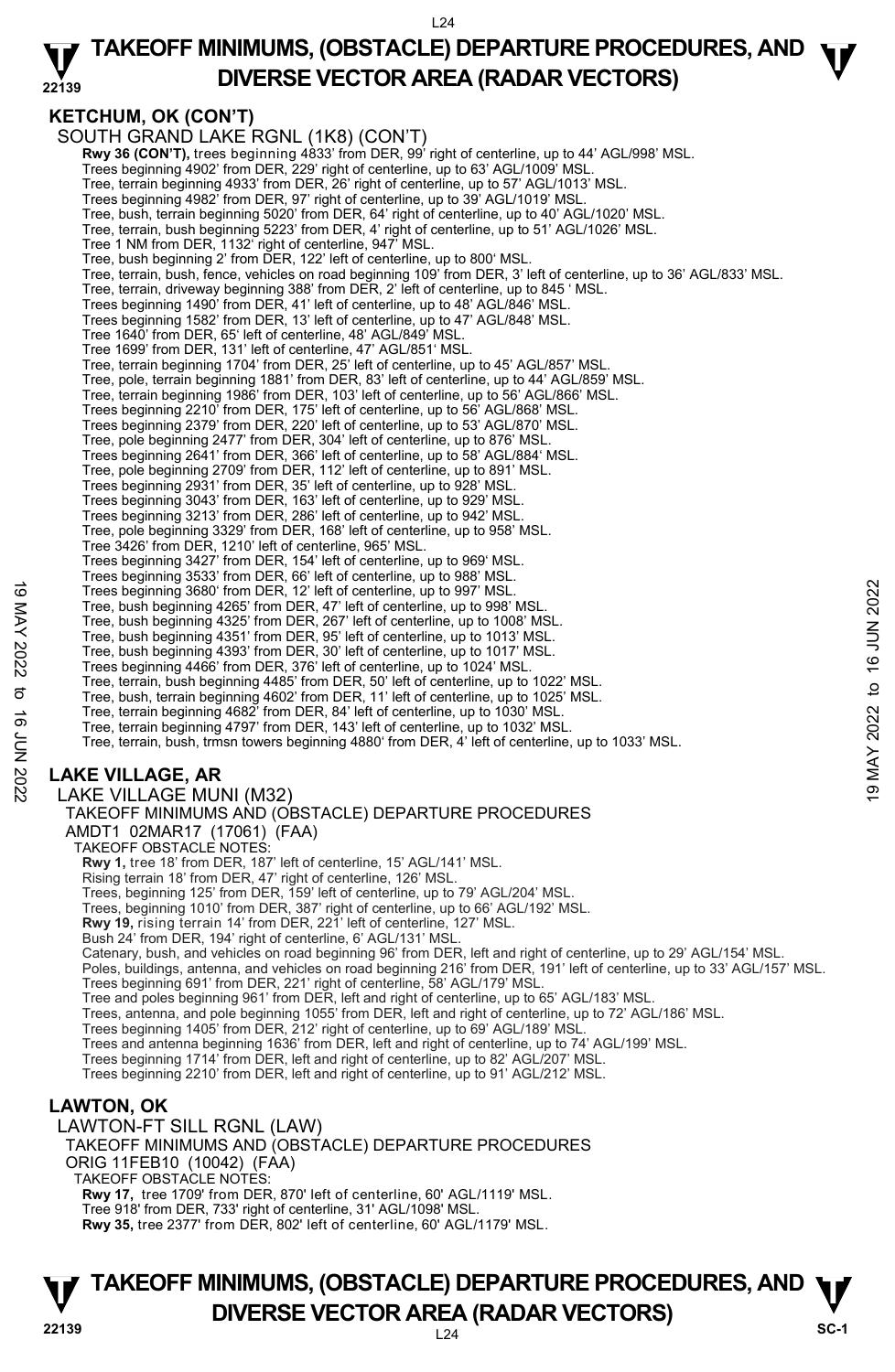**LITTLE ROCK, AR**  BILL AND HILLARY CLINTON NTL/ADAMS FLD (LIT) TAKEOFF MINIMUMS AND (OBSTACLE) DEPARTURE PROCEDURES AMDT 10 24MAR22 (22083) (FAA) TAKEOFF MINIMUMS: **Rwy 18,** 300-1⅝ or std. w/min. climb of 420' per NM to 500.  **Rwy 22L,** 300-1½ or std. w/min. climb of 240' per NM to 500.  **Rwy 22R,** 300-2 or std. w/min. climb of 395' per NM to 500. DEPARTURE PROCEDURE**: Rwy 22R,** climb on heading 227° to 1100 before turning right.  **Rwy 36,** climb on heading 002° to 800 before turning left. TAKEOFF OBSTACLE NOTES: **Rwy 4L,** lighting 10' from DER, on centerline, 1' AGL/263' MSL. Trees beginning 1155' from DER, 729' right of centerline, up to 312' MSL. Trees beginning 1729' from DER, 737' right of centerline, up to 322' MSL. Trees beginning 1971' from DER, 948' right of centerline, up to 324' MSL. **Rwy 4R,** lighting 8' from DER, on centerline, 260' MSL. Tree 663' from DER, 645' right of centerline, 294' MSL. Trees beginning 815' from DER, 494' right of centerline, up to 295' MSL. Tree 3170' from DER, 646' left of centerline, 342' MSL. Tree 3295' from DER, 714' left of centerline, 345' MSL. Tree 3481' from DER, 744' left of centerline, 351' MSL. Tree 3499' from DER, 1347' left of centerline, 359' MSL. **Rwy 18,** vehicles on road 59' from DER, 431' right of centerline, 267' MSL. Vehicles on road, fence, lighting beginning 97' from DER, 23' right of centerline, up to 269' MSL. Lighting 124' from DER, 124' left of centerline, 5' AGL/258' MSL. General\_utility 475' from DER, 564' right of centerline, 19' AGL/271' MSL. Fence, vehicles on road, lighting, pole beginning 488' from DER, 287' right of centerline, up to 32' AGL/282' MSL. Tree, pole beginning 1023' from DER, 376' left of centerline, up to 299' MSL. Tree, pole, vehicles on road beginning 1118' from DER, 32' right of centerline, up to 34' AGL/286' MSL.<br>Tree, vehicles on road, pole beginning 1183' from DER, 1' left of centerline, up to 303' MSL. Trees beginning 1303' from DER, 10' left of centerline, up to 309' MSL. Tree 1446' from DER, 15' right of centerline, 53' AGL/294' MSL. Trees beginning 1466' from DER, 17' right of centerline, up to 75' AGL/315' MSL. Tree, vehicles on road beginning 1789' from DER, 2' left of centerline, up to 328' MSL. Tree 1853' from DER, 518' right of centerline, 317' MSL. Tree, vehicles on road beginning 1863' from DER, on centerline, up to 322' MSL. Trees beginning 2163' from DER, 52' right of centerline, up to 71' AGL/327' MSL. Pole, tree beginning 2175' from DER, 8' left of centerline, up to 359' MSL. Tree 2213' from DER, 273' right of centerline, 76' AGL/329' MSL. Trees beginning 2218' from DER, 159' right of centerline, up to 331' MSL. Trees beginning 2230' from DER, 161' right of centerline, up to 78' AGL/332' MSL. Trees beginning 2252' from DER, 3' right of centerline, up to 78' AGL/333' MSL. Trees beginning 2279' from DER, 11' right of centerline, up to 87' AGL/341' MSL. Trees beginning 2339' from DER, 13' left of centerline, up to 93' AGL/363' MSL. Tree 2343' from DER, 8' right of centerline, 71' AGL/344' MSL. Trees beginning 2347' from DER, 9' right of centerline, up to 353' MSL. Trees beginning 2383' from DER, 9' left of centerline, up to 90' AGL/364' MSL. Tree, pole beginning 2429' from DER, on centerline, up to 91' AGL/369' MSL. Trees beginning 2468' from DER, 10' right of centerline, up to 82' AGL/360' MSL. Trees beginning 2492' from DER, 4' right of centerline, up to 89' AGL/368' MSL. Trees beginning 2667' from DER, 13' left of centerline, up to 378' MSL. Trees beginning 2730' from DER, 18' left of centerline, up to 77' AGL/379' MSL. Trees beginning 2752' from DER, 27' right of centerline, up to 78' AGL/370' MSL. Trees beginning 2777' from DER, 6' right of centerline, up to 81' AGL/374' MSL. Trees beginning 2783' from DER, 6' right of centerline, up to 83' AGL/377' MSL. Tree, vegetation, vehicles on road beginning 2816' from DER, 6' left of centerline, up to 78' AGL/383' MSL.<br>Trees beginning 2962' from DER, 14' right of centerline, up to 378' MSL. Trees beginning 3023' from DER, 4' right of centerline, up to 68' AGL/382' MSL. Trees beginning 3046' from DER, 39' right of centerline, up to 67' AGL/384' MSL. Trees beginning 3049' from DER, 14' right of centerline, up to 72' AGL/388' MSL. Trees beginning 3083' from DER, 15' right of centerline, up to 75' AGL/396' MSL. Tree, vehicles on road beginning 3090' from DER, 8' left of centerline, up to 389' MSL. Tree, vehicles on road beginning 3107' from DER, 3' left of centerline, up to 397' MSL. Trees beginning 3115' from DER, 56' right of centerline, up to 400' MSL. Tree, vehicles on road beginning 3121' from DER, on centerline, up to 69' AGL/404' MSL. Tree, vehicles on road beginning 3162 ' from DER, 16' right of centerline, up to 413' MSL.<br>Tree, vegetation beginning 3194' from DER, 1' left of centerline, up to 406' MSL. Tree, vehicles on road, terrain, vegetation beginning 3230' from DER, 4' right of centerline, up to 72' AGL/421' MSL. Tree, vegetation beginning 3450' from DER, 6' left of centerline, up to 413' MSL. Tree, vegetation, terrain beginning 3517' from DER, 9' right of centerline, up to 423' MSL.<br>Tree, vegetation beginning 3631' from DER, 33' right of centerline, up to 424' MSL.<br>Tree, vegetation beginning 3658' from DER, 15' Trees beginning 3796' from DER, 3' left of centerline, up to 37' AGL/414' MSL. Trees beginning 3799' from DER, 59' right of centerline, up to 428' MSL.  **CON'T** Tree, ventuses on road, pole beginning 1783 iform DER, 19 it is to 16 enterline, up to 309 MSL.<br>
Tree beginning 1303' from DER, 15' right of centerline, up to 309' MSL.<br>
Tree beginning 1486' from DER, 17' right of centerli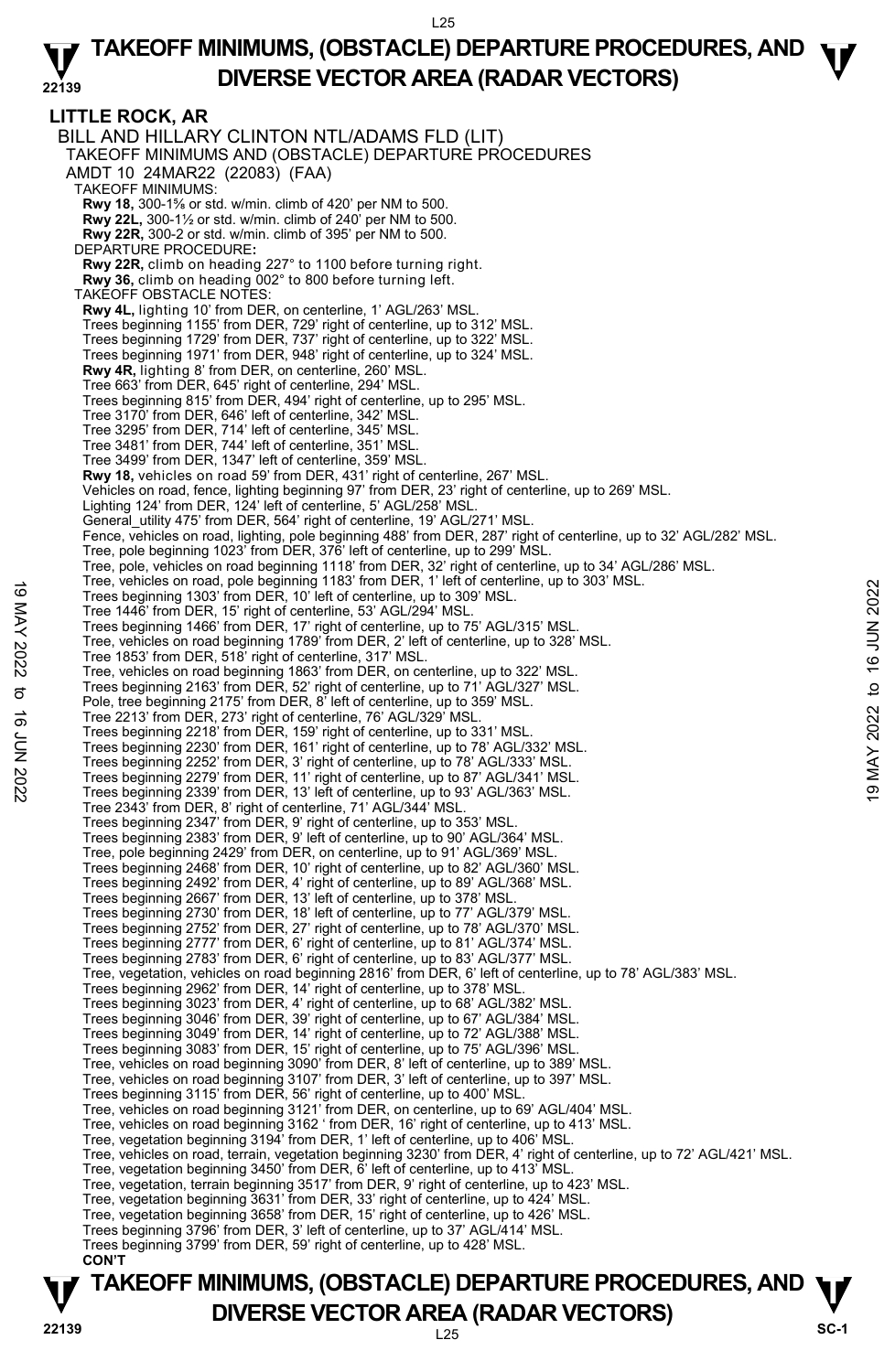#### **22139 TAKEOFF MINIMUMS, (OBSTACLE) DEPARTURE PROCEDURES, AND**  $\Psi$ **DIVERSE VECTOR AREA (RADAR VECTORS)**

## **LITTLE ROCK, AR (CON'T)**

BILL AND HILLARY CLINTON NTL/ADAMS FLD (LIT) (CON'T) **Rwy 18 (CON'T)**, trees beginning 3807' from DER, 18' right of centerline, up to 62' AGL/435' MSL.<br>Trees beginning 3814' from DER, 55' left of centerline, up to 49' AGL/416' MSL. Tree, vegetation, building beginning 3826' from DER, 2' left of centerline, up to 43' AGL/417' MSL. Trees beginning 3830' from DER, 62' right of centerline, up to 61' AGL/438' MSL. Trees beginning 3833' from DER, 11' right of centerline, up to 61' AGL/439' MSL. Trees beginning 3892' from DER, 7' right of centerline, up to 59' AGL/440' MSL. Tree, vehicles on road beginning 3946' from DER, 1' right of centerline, up to 59' AGL/444' MSL. Tree, vegetation, pole, catenary, elevator beginning 4115' from DER, on centerline, up to 81' AGL/451' MSL. Tree, building, tank, stack, pole beginning 4680' from DER, 11' right of centerline, up to 59' AGL/460' MSL. Trees beginning 1 NM from DER, 1021' left of centerline, up to 418' MSL. Tree 1 NM from DER, 1157' left of centerline, 420' MSL. Tree 1 NM from DER, 586' left of centerline, 426' MSL. Trees beginning 1 nm from DER, 298' left of centerline, up to 431' MSL. Trees beginning 1 NM from DER, 160' left of centerline, up to 78' AGL/435' MSL. Tree, pole beginning 1.1 NM from DER, 1557' right of centerline, up to 464' MSL. Trees beginning 1.2 NM from DER, 2205' right of centerline, up to 58' AGL/465' MSL. Trees beginning 1.2 NM from DER, 2302' right of centerline, up to 460' MSL. **Rwy 22L,** vehicles on road 10' from DER, 389' left of centerline, 275' MSL. Vehicles on road, fence beginning 111' from DER, 32' left of centerline, up to 277' MSL. Tree 564' from DER, 648' left of centerline, 307' MSL. Tree, pole, vehicles on road beginning 607' from DER, 29' left of centerline, up to 318' MSL. Pole 718' from DER, 629' right of centerline, 285' MSL. Tree, pole beginning 966' from DER, 38' left of centerline, up to 72' AGL/325' MSL. Pole 979' from DER, 502' right of centerline, 36' AGL/295' MSL. Trees beginning 989' from DER, 25' right of centerline, up to 49' AGL/296' MSL. Tree 1010' from DER, 52' right of centerline, 46' AGL/297' MSL. Tree, vehicles on road beginning 1023' from DER, 62' right of centerline, up to 51' AGL/300' MSL. Vehicles on road beginning 1319' from DER, 114' right of centerline, up to 51' AGL/301' MSL. Vehicles on road 1440' from DER, 153' right of centerline, 52' AGL/303' MSL. Trees beginning 1550' from DER, 469' left of centerline, up to 331' MSL. Tree 1555' from DER, 516' right of centerline, 311' MSL. Tree, sign, tower, pole beginning 1622' from DER, 100' left of centerline, up to 348' MSL. Tree, pole beginning 2067' from DER, 19' left of centerline, up to 367' MSL. Pole 2142' from DER, 1049' right of centerline, 320' MSL. Trees beginning 2280' from DER, 197' left of centerline, up to 379' MSL. Tree, pole beginning 2466' from DER, 42' left of centerline, up to 382' MSL. Trees beginning 4646' from DER, 1615' right of centerline, up to 386' MSL. Trees beginning 4744' from DER, 1583' right of centerline, up to 397' MSL. Trees beginning 4938' from DER, 1374' right of centerline, up to 413' MSL. Trees beginning 5627' from DER, 1739' right of centerline, up to 49' AGL/416' MSL. Tree 5667' from DER, 1763' right of centerline, 43' AGL/417' MSL. Trees beginning 1550' from DER, 469' left of centerline, up to 331' MSL.<br>
Tree, sign, tower, pole beginning 1622' from DER, 100' left of centerline, up to 348' MSL.<br>
Tree, pole beginning 2067' from DER, 19' left of centerl Trees beginning 5807' from DER, 1800' right of centerline, up to 50' AGL/431' MSL. Trees beginning 5812' from DER, 1815' right of centerline, up to 53' AGL/435' MSL. Trees beginning 5865' from DER, 1794' right of centerline, up to 56' AGL/437' MSL. Trees beginning 5874' from DER, 1816' right of centerline, up to 57' AGL/438' MSL. Trees beginning 5883' from DER, 1839' right of centerline, up to 61' AGL/439' MSL. Trees beginning 5920' from DER, 1779' right of centerline, up to 59' AGL/440' MSL. Trees beginning 6021' from DER, 1751' right of centerline, up to 59' AGL/444' MSL. Tree 1 NM from DER, 1830' right of centerline, 67' AGL/447' MSL. Trees beginning 1 NM from DER, 1809' right of centerline, up to 70' AGL/450' MSL. Tree 1.2 NM from DER, 2264' right of centerline, 59' AGL/460' MSL. **Rwy 22R,** lighting 88' from DER, on centerline, 5' AGL/258' MSL. Lighting 297' from DER, on centerline, 8' AGL/261' MSL. Building 348' from DER, 478' right of centerline, 17' AGL/267' MSL. Vehicles on road beginning 402' from DER, 380' right of centerline, up to 268' MSL. Vehicles on road beginning 523' from DER, 400' right of centerline, up to 269' MSL. Vehicles on road 587' from DER, 646' left of centerline, 268' MSL. Vehicles on road 646' from DER, 570' right of centerline, 274' MSL. Pole, vehicles on road beginning 685' from DER, 393' right of centerline, up to 276' MSL. Vehicles on road 700' from DER, 680' left of centerline, 271' MSL. Vehicles on road 758' from DER, 683' left of centerline, 274' MSL. Vehicles on road beginning 792' from DER, 618' left of centerline, up to 275' MSL. Fence, tree, vehicles on road, pole beginning 818' from DER, 152' right of centerline, up to 32' AGL/282' MSL. Tree, pole, stack, building, tank beginning 910' from DER, 312' right of centerline, up to 292' MSL.<br>Vehicles on road beginning 925' from DER, 642' left of centerline, up to 282' MSL. Vehicles on road beginning 968' from DER, 361' left of centerline, up to 285' MSL. Trees beginning 1204' from DER, 187' left of centerline, up to 68' AGL/305' MSL. Trees beginning 1334' from DER, 721' left of centerline, up to 66' AGL/307' MSL. Tree, pole beginning 1348' from DER, 94' right of centerline, up to 44' AGL/294' MSL. Tree 1623' from DER, 687' right of centerline, 302' MSL.  **CON'T** 

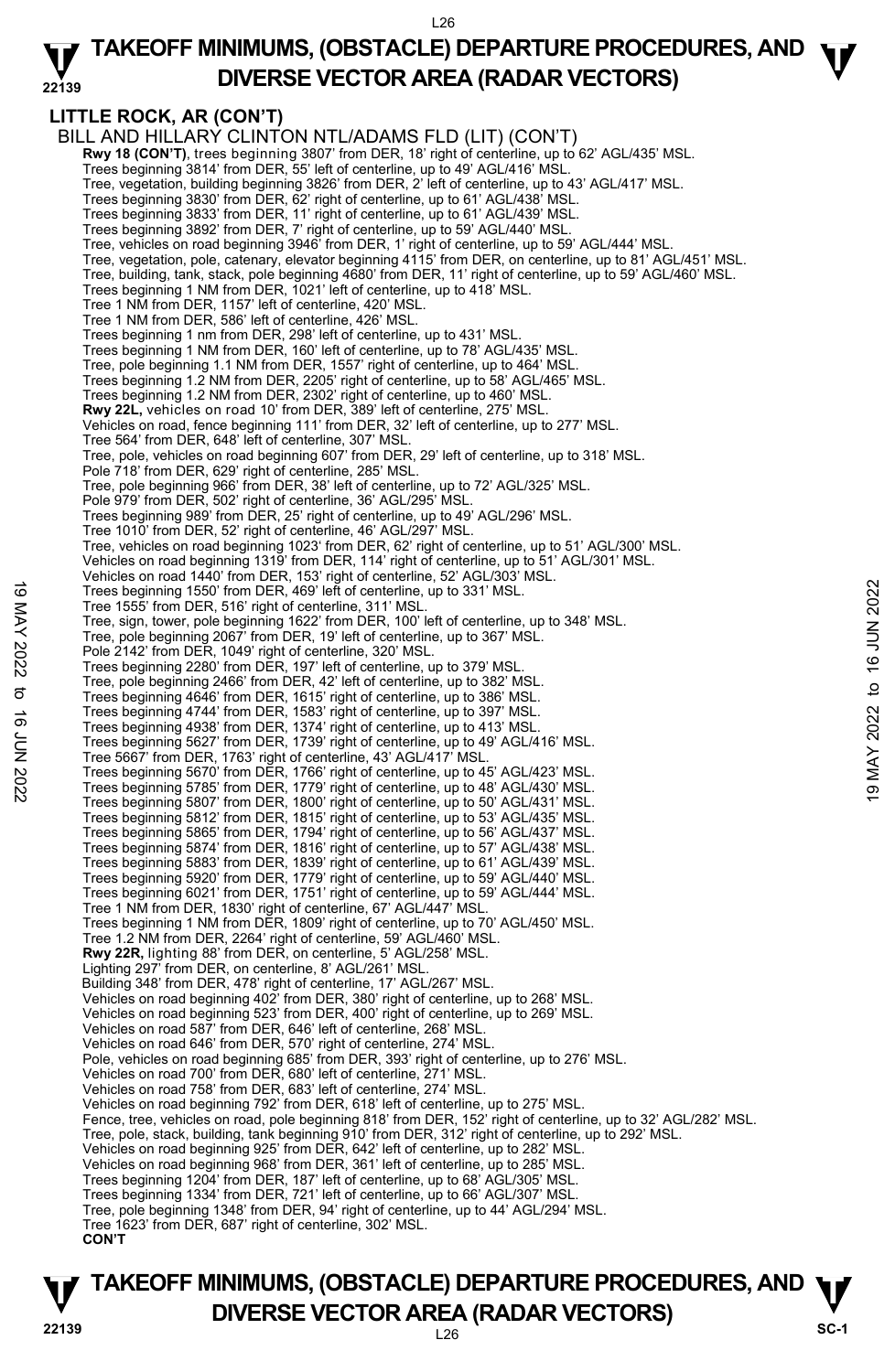### **22139 TAKEOFF MINIMUMS, (OBSTACLE) DEPARTURE PROCEDURES, AND**  $\Psi$ **DIVERSE VECTOR AREA (RADAR VECTORS)**

## **LITTLE ROCK, AR (CON'T)**

BILL AND HILLARY CLINTON NTL/ADAMS FLD (LIT) (CON'T) **Rwy 22R (CON'T),** trees beginning 1624' from DER, 931' left of centerline, up to 62' AGL/308' MSL. Tree 1664' from DER, 945' left of centerline, 62' AGL/311' MSL. Trees beginning 1674' from DER, 697' left of centerline, up to 322' MSL. Trees beginning 1726' from DER, 270' right of centerline, up to 307' MSL. Trees beginning 1929' from DER, 274' right of centerline, up to 61' AGL/310' MSL. Trees beginning 1970' from DER, 297' right of centerline, up to 311' MSL. Trees beginning 2087' from DER, 550' left of centerline, up to 330' MSL. Tree 2136' from DER, 397' right of centerline, 315' MSL. Trees beginning 2194' from DER, 874' left of centerline, up to 332' MSL. Tree 2210' from DER, 481' right of centerline, 321' MSL. Trees beginning 2478' from DER, 997' left of centerline, up to 336' MSL.<br>Trees beginning 2727' from DER, 1222' left of centerline, up to 345' MSL.<br>Trees beginning 2831' from DER, 407' left of centerline, up to 364' MSL. Trees beginning 3023' from DER, 834' left of centerline, up to 379' MSL. Trees beginning 3221' from DER, 578' left of centerline, up to 411' MSL. Trees beginning 3593' from DER, 695' left of centerline, up to 413' MSL. Trees beginning 3711' from DER, 597' left of centerline, up to 417' MSL. Trees beginning 3995' from DER, 530' left of centerline, up to 430' MSL. Trees beginning 4267' from DER, 749' left of centerline, up to 431' MSL. Tree, pole, vegetation beginning 4374' from DER, 678' left of centerline, up to 447' MSL. Trees beginning 5641' from DER, 997' left of centerline, up to 448' MSL. Tree 5948' from DER, 1935' left of centerline, 449' MSL. Trees beginning 5950' from DER, 1153' left of centerline, up to 457' MSL. Trees beginning 6029' from DER, 1051' left of centerline, up to 462' MSL. Trees beginning 1.3 NM from DER, 2662' left of centerline, up to 474' MSL. Tree 1.4 NM from DER, 2662' left of centerline, 482' MSL. Tree 1.4 NM from DER, 2756' left of centerline, 487' MSL. Trees beginning 1.4 NM from DER, 2703' left of centerline, up to 491' MSL. Tree 1.4 NM from DER, 2730' left of centerline, 499' MSL. Trees beginning 1.5 NM from DER, 2714' left of centerline, up to 503' MSL. Trees beginning 1.5 NM from DER, 2413' left of centerline, up to 504' MSL. Tree, tank beginning 1.5 NM from DER, 2622' left of centerline, up to 62' AGL/513' MSL. Trees beginning 1.6 NM from DER, 2475' left of centerline, up to 506' MSL. **Rwy 36,** vehicles on road 117' from DER, 507' left of centerline, 263' MSL. Vehicles on road 175' from DER, 538' right of centerline, 265' MSL. Tree, pole beginning 243' from DER, 541' right of centerline, up to 347' MSL. Tower 568' from DER, 504' left of centerline, 60' AGL/313' MSL. Tree, pole beginning 747' from DER, 2' left of centerline, up to 345' MSL. Tree, pole beginning 1074' from DER, 11' right of centerline, up to 354' MSL. Trees beginning 1647' from DER, 78' left of centerline, up to 365' MSL. Tree 3380' from DER, 830' right of centerline, 355' MSL. Trees beginning 3456' from DER, 938' right of centerline, up to 359' MSL. Tree 3797' from DER, 484' left of centerline, 366' MSL. Tree 3910' from DER, 545' right of centerline, 368' MSL. Tree 4585' from DER, 1353' right of centerline, 114' AGL/374' MSL. JACKSONVILLE, AR 19 Trees beginning 1.5 NM from DER, 2714 left of centerline, up to 503' MSL.<br>
Trees beginning 1.5 NM from DER, 2473' left of centerline, up to 504' MSL.<br>
Tree, tank beginning 1.5 NM from DER, 2475' left of centerline, up

## **LITTLE ROCK AFB (KLRF)**

TAKEOFF MINIMUMS AND (OBSTACLE) DEPARTURE PROCEDURES 14FEB08 (08045) DEPARTURE PROCEDURE: **Rwy 25,** cross DER at least 13' AGL/299 MSL. 467' (80' AGL) trees, 6528' from DER, 2248' left of centerline. TAKEOFF OBSTACLES: **Rwy 7,** Multiple trees up to 80' AGL/367' MSL, 1045' from DER, 724' right of centerline. Multiple trees up to 80' AGL/370' MSL,1433' from DER, 674' left of centerline. **Rwy 7** (Assault Strip): Terrain 299' MSL, 26' from DER, 337' left of centerline. Terrain 292' MSL, 32' from DER, 413' right of centerline. Multiple trees 80' AGL/384' MSL, 1882' from DER, 536' left of centerline. Multiple trees 80' AGL/367' MSL, 2960' from DER, 1174' right of centerline. **Rwy 25**: Multiple trees 80' AGL/364' MSL, 1006' from DER, 722' right of centerline. Multiple trees 80' AGL/400' MSL, 4200' from DER, 757' left of centerline. **Rwy 25** (Assault Strip): Terrain 312' MSL, 4' from DER, 372' right of centerline.<br>Multiple trees 80' AGL/436' MSL, 1387' from DER, 840' right of centerline.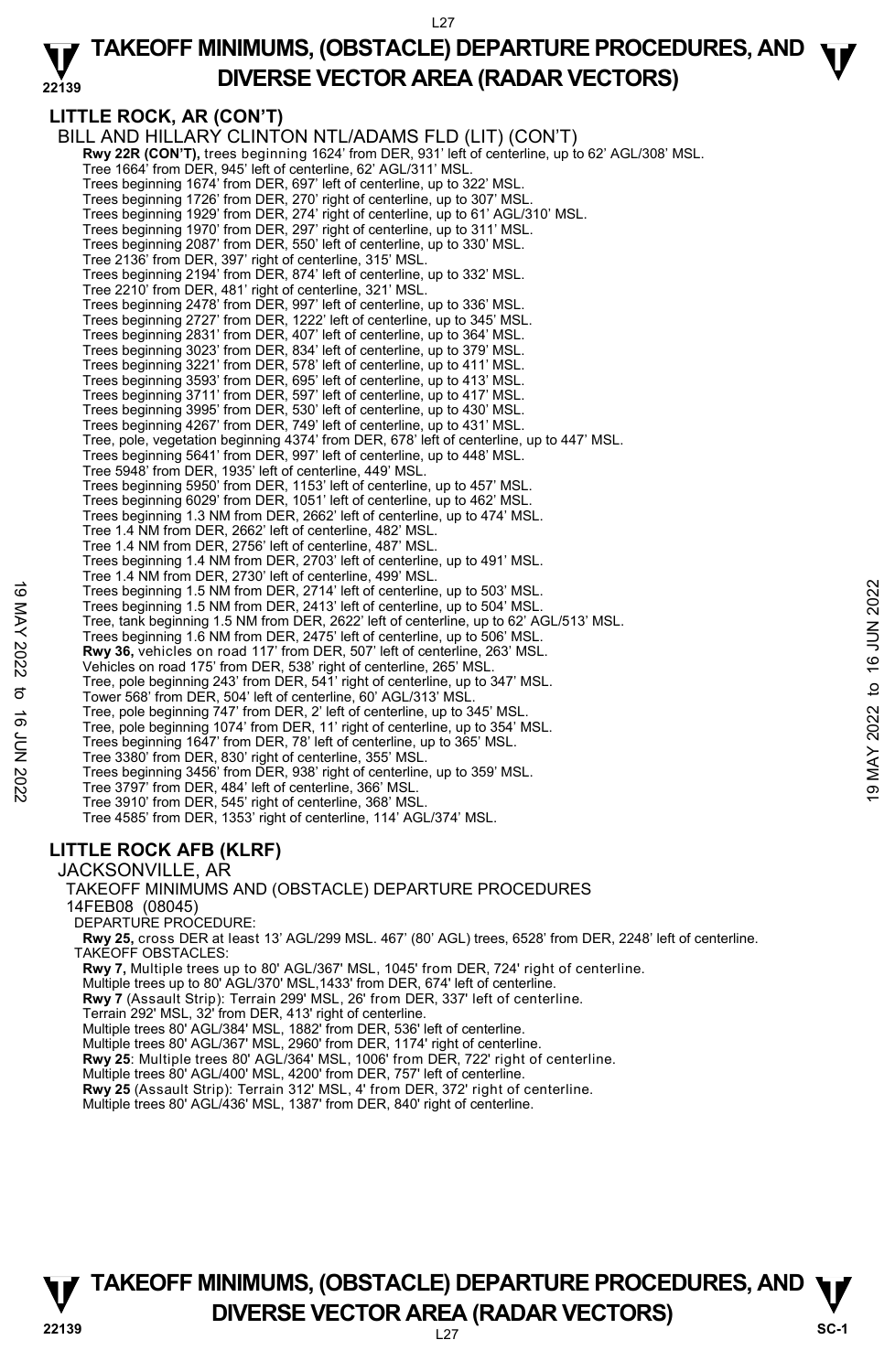**MADILL, OK**  MADILL MUNI (1F4) TAKEOFF MINIMUMS AND (OBSTACLE) DEPARTURE PROCEDURES AMDT 1 20OCT11 (11293) (FAA) DEPARTURE PROCEDURE: **Rwy 18,** climb heading 190° to 3100 before turning left. **Rwy 36,** climb heading 360° to 1600 before proceeding on course. TAKEOFF OBSTACLE NOTES: **Rwy 18,** trees across centerline beginning 713' from DER, up to 50' AGL/920' MSL. **Rwy 36,** trees beginning 432' from DER, 139' left of centerline, up to 50' AGL/890' MSL. Trees beginning 817' from DER, 110' right of centerline, up to 50' AGL/890' MSL. **MAGNOLIA, AR**  RALPH C WEISER FLD (AGO) TAKEOFF MINIMUMS AND (OBSTACLE) DEPARTURE PROCEDURES AMDT 1B 14SEP17 ( 22139) (FAA) TAKEOFF OBSTACLE NOTES: **Rwy 18,** ground 27' from DER, 389' right of centerline, 321' MSL. Tree, ground beginning 85' from DER, 150' right of centerline, up to 8' AGL/326' MSL. Ol pole 340' from DER, 180' left of centerline, 333' MSL. Bush beginning 511' from DER, 185' right of centerline, up to 336' MSL. Tree 1189' from DER, 797' right of centerline, 379' MSL. Trees beginning 1290' from DER, 720' right of centerline, up to 387' MSL. Tree 1337' from DER, 851' left of centerline, 372' MSL. Trees beginning 1628' from DER, 837' left of centerline, up to 374' MSL. Tree 1725' from DER, 738' right of centerline, 392' MSL. Trees beginning 1780' from DER, 247' right of centerline, up to 409' MSL. Trees beginning 1825' from DER, 880' left of centerline, up to 378' MSL. Tree 2023' from DER, 1009' left of centerline, 381' MSL. Pole 2035' from DER, 900' left of centerline, 383' MSL. Trees beginning 2179' from DER, 871' left of centerline, up to 386' MSL. Treeline beginning 2596' from DER, 94' right of centerline, up to 329' AGL/429' MSL. Trees beginning 2642' from DER, 49' left of centerline, up to 112' AGL/455' MSL. Trees beginning 2705' from DER, 13' right of centerline, up to 432' MSL. Trees beginning 2872' from DER, 8' right of centerline, up to 441' MSL. Water tower 5118' from DER, 1444' right of centerline, 135' AGL/459' MSL. **Rwy 36,** NT REIL 9' from DER, 89' right of centerline, 302' MSL. NT REIL 10' from DER, 90' left of centerline, 3' AGL/303' MSL. Trees beginning 278' from DER, 351' right of centerline, up to 354' MSL.<br>Trees beginning 633' from DER, 374' left of centerline, up to 385' MSL.<br>Trees beginning 842' from DER, 34' left of centerline, up to 385' MSL. Trees beginning 2121' from DER, 295' right of centerline, up to 361' MSL. Tree 2271' from DER, 118' right of centerline, 362' MSL. Tree 2347' from DER, 1033' right of centerline, 363' MSL. Tree 2376' from DER, 754' right of centerline, 363' MSL. Tree 2431' from DER, 498' right of centerline, 367' MSL. Trees beginning 2481' from DER, 221' right of centerline, up to 376' MSL. Trees beginning 2719' from DER, 146' right of centerline, up to 383' MSL. MALVERN MUNI (M78) Trees beginning 2121<sup>9</sup> from DER, 87<sup>1</sup> left of centerline, up to 386' MSL.<br>Trees beginning 2179' from DER, 871' left of centerline, up to 329' AGL/429' MSL.<br>Trees beginning 2696' from DER, 49' right of centerline, up to 1

### **MALVERN, AR**

TAKEOFF MINIMUMS AND (OBSTACLE) DEPARTURE PROCEDURES ORIG 10MAY07 (07130) (FAA)

TAKEOFF OBSTACLE NOTES:

**Rwy 4,** multiple trees beginning 456' from DER, 1' left of centerline, up to 100' AGL/649' MSL. Multiple trees beginning 456' from DER, 1' right of centerline, up to 100' AGL/649' MSL. **Rwy 22,** multiple trees and power lines beginning 241' from DER, 1' left of centerline, up to 75' AGL/604' MSL. Multiple trees and power lines beginning 241' from DER, 1' right of centerline, up to 75' AGL/ 604' MSL.

#### **MANGUM, OK**

SCOTT FLD (2K4) TAKEOFF MINIMUMS AND (OBSTACLE) DEPARTURE PROCEDURES ORIG 10MAR11 (22139) (FAA) TAKEOFF OBSTACLE NOTES: **Rwy 17,** vehicle on road 1240' from DER, left to right of centerline, 15' AGL/1694' MSL. Multiple trees 977' from DER, 33' right of centerline, 100' AGL/1779' MSL.

**Rwy 35,** vehicle on road 632' from DER, left to right of centerline, 15' AGL/1644' MSL.

## **TAKEOFF MINIMUMS, (OBSTACLE) DEPARTURE PROCEDURES, AND**  $\Psi$ **P**<br>22139 **DIVERSE VECTOR AREA (RADAR VECTORS)** SC-1

L28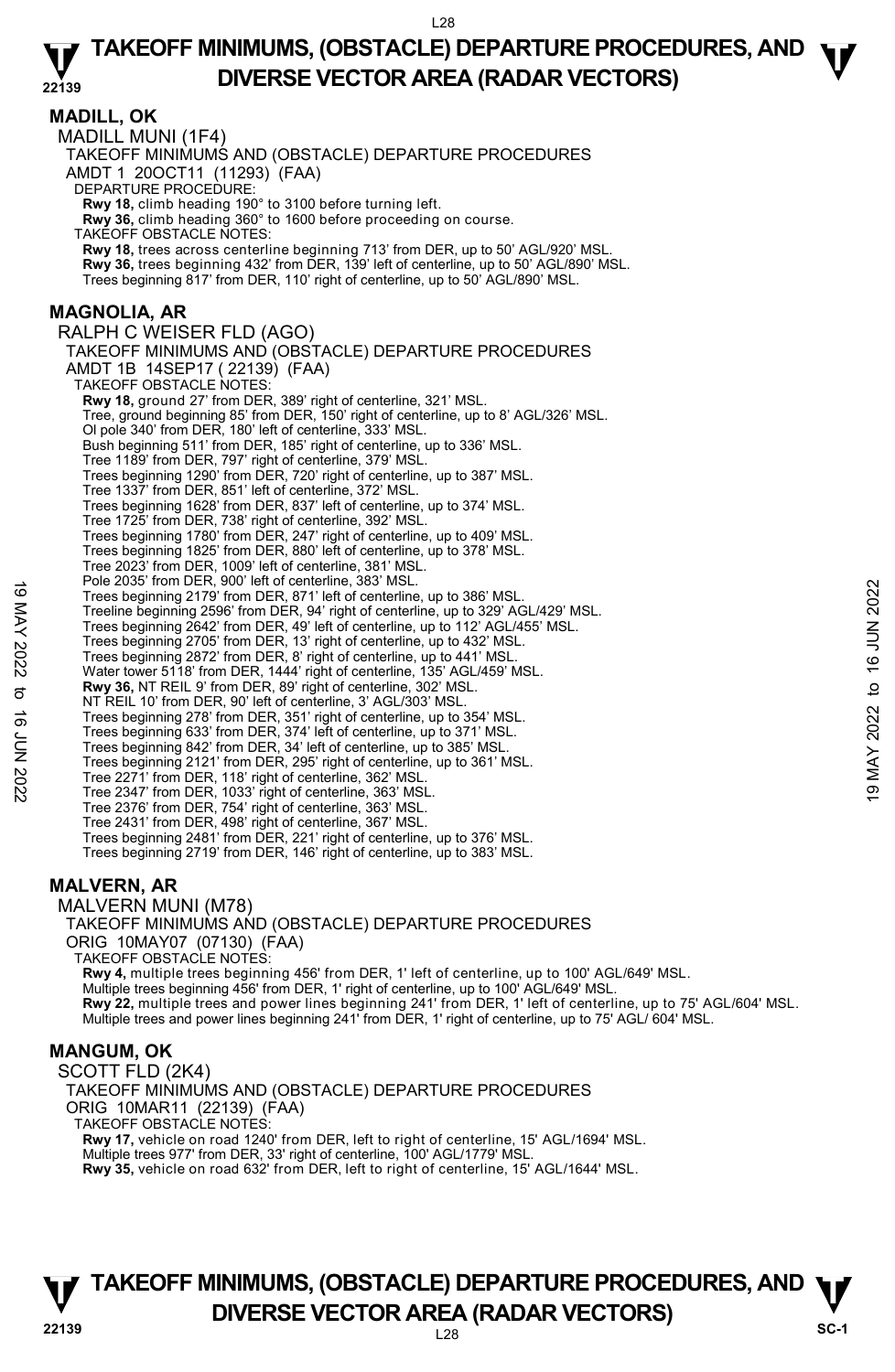### **MANILA, AR**

MANILA MUNI (MXA)

TAKEOFF MINIMUMS AND (OBSTACLE) DEPARTURE PROCEDURES

AMDT 1 19SEP13 (13262) (FAA)

TAKEOFF OBSTACLE NOTES:

**Rwy 18,** pole 140' from DER, 440' right of centerline, 26' AGL/266' MSL.<br>Pole 529' from DER, 449' right of centerline, 39' AGL/279' MSL.

Tank 211' from DER, 190' left of centerline, 13' AGL/253' MSL.

Trees beginning 1807' from DER, left and right of centerline, up to 95' AGL/334' MSL.

**Rwy 36,** pole 584' from DER, 554' left of centerline, 33' AGL/270' MSL.<br>Pole 585' from DER, 530' right of centerline, 28' AGL/268' MSL.

Vehicle on road 569' from DER, 4' left of centerline, 24' AGL/265' MSL.

Trees beginning 811' from DER, left and right of centerline, up to 116' AGL/351' MSL.

### **MARIANNA, AR**

#### MARIANNA/LEE COUNTY-STEVE EDWARDS FLD (6M7)

### TAKEOFF MINIMUMS AND (OBSTACLE) DEPARTURE PROCEDURES

AMDT 1 22AUG13 (21112) (FAA)

TAKEOFF OBSTACLE NOTES:

**Rwy 18,** tank 27' from DER, 353' right of centerline, 10' AGL/225' MSL.

Multiple poles and trees beginning 83' from DER, 372' right of centerline, up to 63' AGL/287' MSL.

Vehicles on road beginning 109' from DER, 445' right of centerline, up to 17' AGL/234' MSL. Wall 183' from DER, 410' right of centerline, 8' AGL/225' MSL.

**Rwy 36,** vehicles on road beginning 92' from DER, 421' left of centerline, up to 17' AGL/227' MSL. Multiple poles and trees beginning 137' from DER, 370' left of centerline, up to 107' AGL/323' MSL. Multiple trees beginning 592' from DER, 550' right of centerline, up to 52' AGL/266' MSL.

### **MARSHALL, AR**

#### SEARCY COUNTY (4A5)

#### TAKEOFF MINIMUMS AND (OBSTACLE) DEPARTURE PROCEDURES ORIG 04FEB16 (16035) (FAA)

TAKEOFF MINIMUMS:

**Rwy 5,** std. w/min. climb of 448' per NM to 1500, or 1800-3 for climb in visual conditions.

**Rwy 23,** std. w/min. climb of 354' per NM to 2200, or 1800-3 for climb in visual conditions. DEPARTURE PROCEDURE:

**Rwy 5,** climb heading 051° to 2100 before proceeding on course. **Rwy 23,** climb heading 231° to 2600 before proceeding on course.

VCOA:

**Rwy 5,** obtain ATC approval for climb in visual conditions when requesting IFR clearance. Climb in visual conditions to cross Searcy County airport at or above 2600 before proceeding on course. TAKEOFF MINIMUMS AND (OBSTACLE) DEPARTURE PROCEDURES<br>
ORIG 04FEB16 (16035) (FAA)<br>
TAKEOFF MINIMUMS:<br>
TAW 5, std. w/min. climb of 448' per NM to 1500, or 1800-3 for climb in visual conditions.<br>
Rwy 5, std. w/min. climb of

**Rwy 23,** obtain ATC approval for climb in visual conditions when requesting IFR clearance. Climb in visual conditions to cross Searcy County airport at or above 2600 before proceeding on course.

TAKEOFF OBSTACLE NOTES:

**Rwy 5,** rising terrrain beginning 3' from DER, 300' left and 138' right of centerline, up to 978' MSL.

Rising terrrain beginning 67' from DER, 389' right of centerline, up to 990' MSL.

Trees and pole beginning 24' from DER, 263' left and 338' right of centerline, up to 137' AGL/1039' MSL. Sign 26' from DER, 197' left of centerline, 3' AGL/966' MSL.

Trees beginning 303' from DER, 71' right of centerline, up to 65' AGL/1020' MSL.

Trees, poles and t-I towers beginning 976' from DER, 95' right of centerline, up to 107' AGL/1034' MSL.

Trees, poles and t-l towers beginning 990' from DER, 273' left of centerline, up to 99' AGL/1025' MSL.

Tree 3006' from DER, 688' left of centerline, 97' AGL/1050' MSL.

Trees, poles and tower beginning 4742' from DER, 1301' left of centerline, up to 100' AGL/1114' MSL.<br>Trees beginning 4776' from DER, 1514' right of centerline, up to 92' AGL/1107' MSL.

**Rwy 23,** rising terrain beginning 4' from DER, 144' left and 180' right of centerline, up to 945' MSL.

Trees beginning 7' from DER, 401' left of centerline, up to 79' AGL/995' MSL.

Trees beginning 43' from DER, 274' right of centerline, up to 29' AGL/967' MSL.

Trees beginning 70' from DER, 491' right of centerline, up to 62' AGL/1003' MSL.

Trees beginning 395' from DER, 269' right of centerline, up to 88' AGL/965' MSL.



L29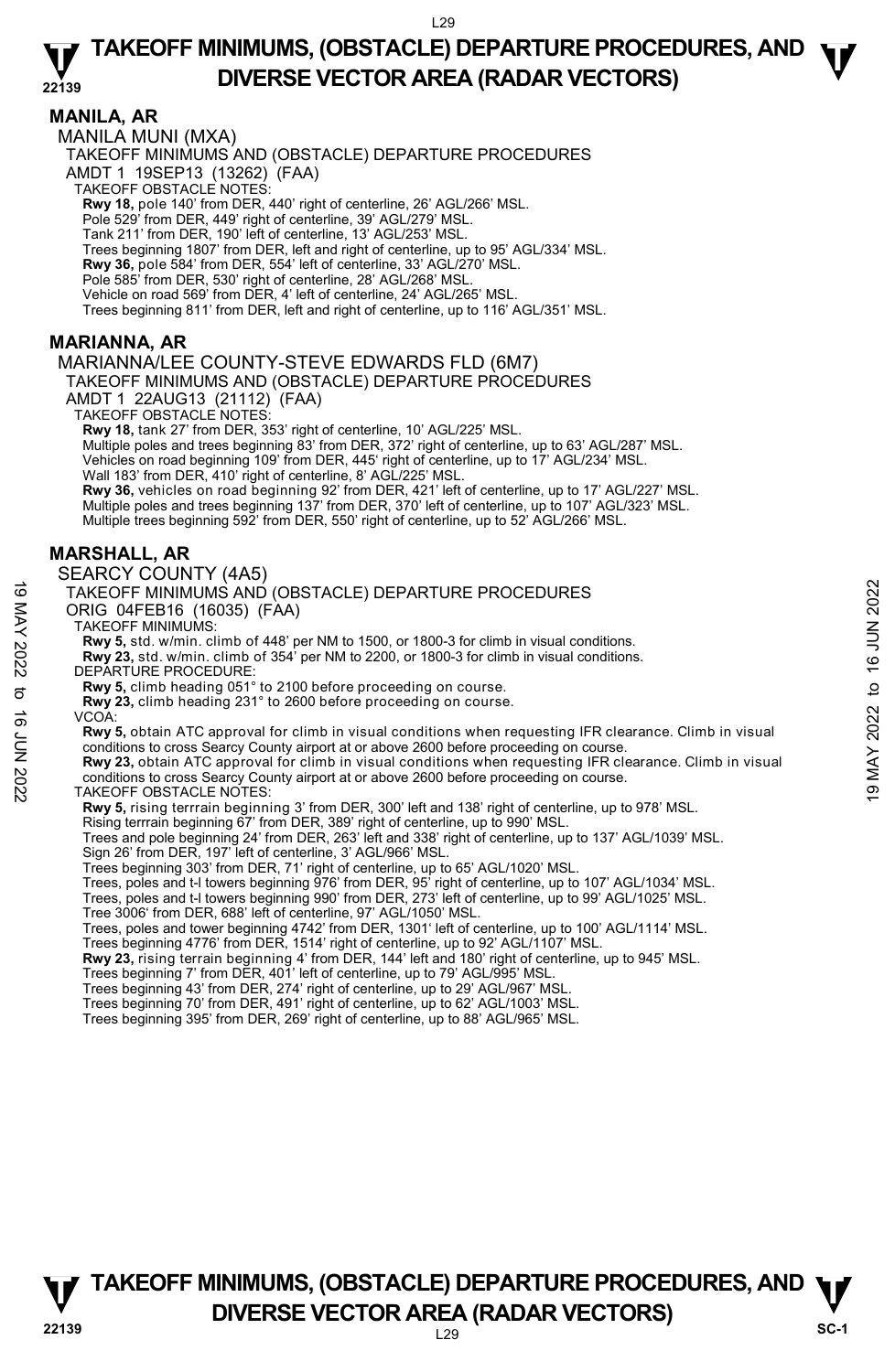### **MC ALESTER, OK**

MC ALESTER RGNL (MLC)

TAKEOFF MINIMUMS AND (OBSTACLE) DEPARTURE PROCEDURES

ORIG-A 02JUL09 (09183) (FAA)

TAKEOFF MINIMUMS:

**Rwy 2,** 300-1½ or std. w/min. climb of 318' per NM to 1100.

**Rwy 20,** 300-2 or std. w/min. climb of 232' per NM to 1100 or alternatively, with std. takeoff minimums and a normal 200'/NM climb gradient, takeoff must occur no later than 1900' prior to DER.

TAKEOFF OBSTACLE NOTES:

**Rwy 2,** light standard, tree and pole beginning 203' from DER, 302' right of centerline, up to 59' AGL/828' MSL.<br>Pole 104' from DER, 276' left of centerline, 31' AGL/780' MSL.

Tree 5344' from DER, 1912' left of centerline, 100' AGL/989' MSL.

**Rwy 20,** multiple trees and poles beginning 715' from DER, 66' right and 97' left of centerline, up to 50' AGL/934' MSL.

Radio mast 9021' from DER, 2565' right of centerline, 266' AGL/985' MSL.

### **MC GEHEE, AR**

MC GEHEE MUNI (7M1) TAKEOFF MINIMUMS AND (OBSTACLE) DEPARTURE PROCEDURES ORIG 15DEC11 (11349) (FAA) TAKEOFF OBSTACLE NOTES: **Rwy 18,** trees beginning 2594' from DER, left and right of centerline, up to 100' AGL/234' MSL. **Rwy 36,** trees beginning 456' from DER, 365' left of centerline, up to 100' AGL/244' MSL. Trees beginning 2143' from DER, 1048' right of centerline, up to 100' AGL/244' MSL. Trees beginning 2404' from DER, 899' left of centerline, up to 100' AGL/244' MSL. **MELBOURNE, AR**  MELBOURNE MUNI - JOHN E MILLER FLD (42A) TAKEOFF MINIMUMS AND (OBSTACLE) DEPARTURE PROCEDURES AMDT 1 24MAY18 (22139) (FAA) TAKEOFF MINIMUMS: **Rwy 21,** 300-1¼ or std. w/ min. climb of 235' per NM to 1000 or alternatively, with std. takeoff minimums and a normal 200' per NM climb gradient, takeoff must occur no later than 2000' prior to DER. TAKEOFF OBSTACLE NOTES: **Rwy 3,** vegetation 1' from DER, 384' right of centerline, 710' MSL.<br>Tree, vegetation beginning 22' from DER, 252' right of centerline, up to 39' AGL/733' MSL. Tree 151' from DER, 510' left of centerline, 723' MSL. Tree 297' from DER, 577' left of centerline, 725' MSL. Tree 427' from DER, 519' left of centerline, 737' MSL. Trees beginning 537' from DER, 552' left of centerline, up to 749' MSL. Trees beginning 1044' from DER, 643' right of centerline, up to 757' MSL. Tree 1234' from DER, 582' right of centerline, 771' MSL. Tree 1332' from DER, 528' right of centerline, 775' MSL. Tree 1426' from DER, 472' right of centerline, 777' MSL. Trees beginning 1519' from DER, 314' right of centerline, up to 792' MSL. Tree 2322' from DER, 712' left of centerline, 781' MSL. Tree 2990' from DER, 426' left of centerline, 785' MSL. Tree 3099' from DER, 426' left of centerline, 789' MSL. Tree 3212' from DER, 753' left of centerline, 796' MSL. Tree 3244' from DER, 1270' left of centerline, 797' MSL. Trees beginning 3359' from DER, 378' left of centerline, up to 806' MSL. Tree 3467' from DER, 76' right of centerline, 796' MSL. **Rwy 21,** fence, terrain, vegetation beginning 16' from DER, 357' left of centerline, up to 756' MSL. Tree, vegetation beginning 31' from DER, 267' right of centerline, up to 69' AGL/786' MSL. Trees beginning 170' from DER, 500' right of centerline, up to 79' AGL/789' MSL.<br>Trees beginning 652' from DER, 509' right of centerline, up to 790' MSL.<br>Trees beginning 983' from DER, 505' right of centerline, up to 792' Trees beginning 1164' from DER, 548' left of centerline, up to 806' MSL. Trees beginning 1180' from DER, 503' right of centerline, up to 793' MSL. Trees beginning 1357' from DER, 528' left of centerline, up to 807' MSL. Trees beginning 1526' from DER, 524' right of centerline, up to 794' MSL. Trees beginning 1615' from DER, 515' left of centerline, up to 813' MSL. Trees beginning 1666' from DER, 746' right of centerline, up to 797' MSL. Tree 1732' from DER, 843' right of centerline, 800' MSL. Trees beginning 1778' from DER, 482' left of centerline, up to 819' MSL. Tree 1791' from DER, 560' right of centerline, 801' MSL. Trees beginning 1823' from DER, 528' right of centerline, up to 805' MSL. Tree 2057' from DER, 733' right of centerline, 808' MSL. Trees beginning 2081' from DER, 493' right of centerline, up to 811' MSL. Trees beginning 2212' from DER, 353' right of centerline, up to 813' MSL. Trees beginning 2298' from DER, 239' right of centerline, up to 814' MSL. Tree 2725' from DER, 1014' left of centerline, 822' MSL. Trees beginning 2740' from DER, 1074' left of centerline, up to 830' MSL. **CON'T**  AMDT 1 24MAY18 (22139) (FAA)<br>
TAKEOFF MINIMUMS:<br>
TAKEOFF MINIMUMS:<br>
TAKEOFF MINIMUMS:<br>
TAKEOFF MINIMUMS:<br>
TAKEOFF MINIMUMS:<br>
TAKEOFF MINIMUMS:<br>
TAKEOFF MINIMUMS:<br>
TAKEOFF OBSTACLE NOTES:<br>
TAKEOFF OBSTACLE NOTES:<br>
TAKEOFF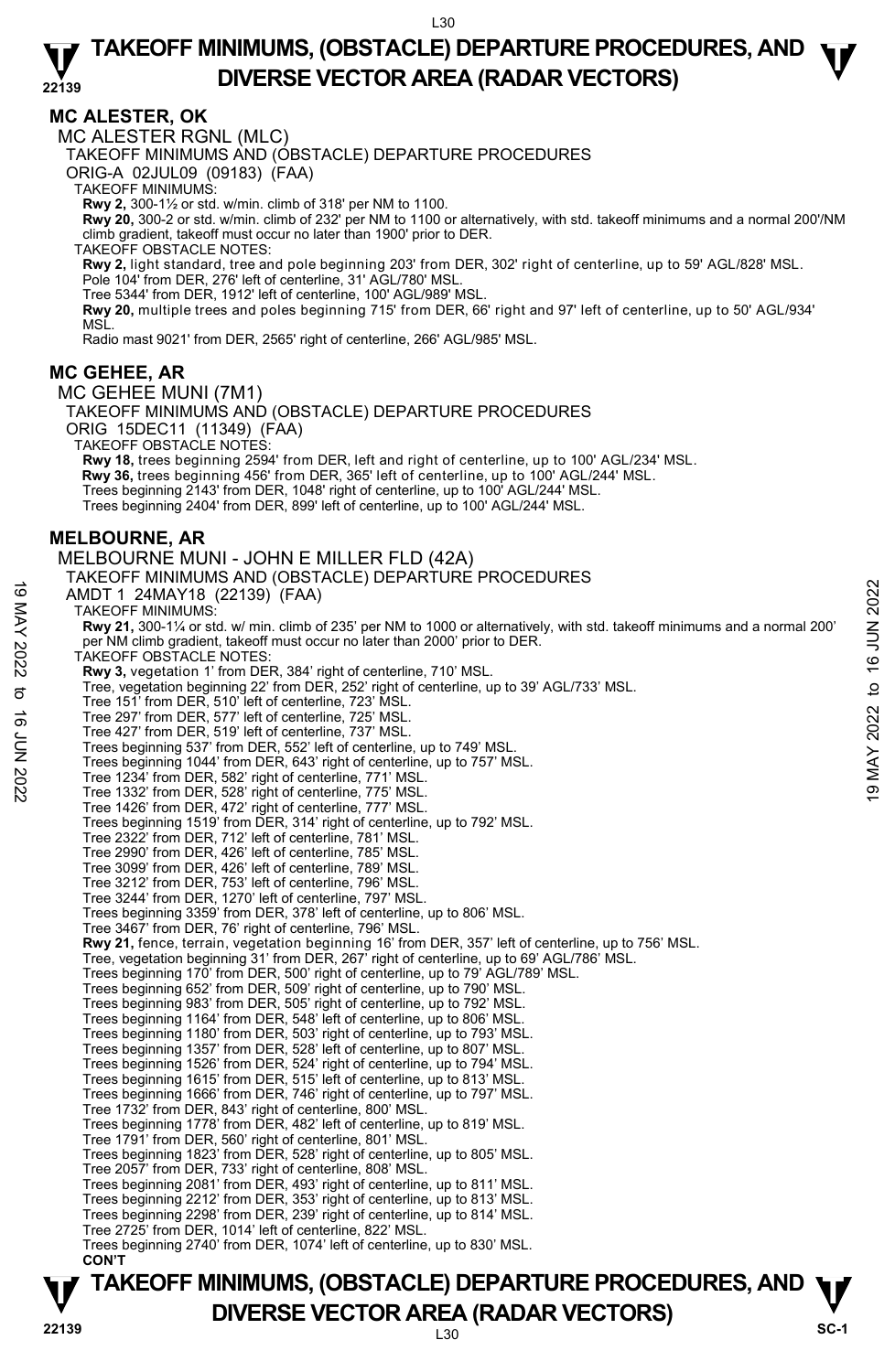#### **22139 TAKEOFF MINIMUMS, (OBSTACLE) DEPARTURE PROCEDURES, AND**  $\Psi$ **DIVERSE VECTOR AREA (RADAR VECTORS)**

## **MELBOURNE, AR (CON'T)**

MELBOURNE MUNI - JOHN E MILLER FLD (42A) (CON'T)

**Rwy 21 (CON'T),** trees beginning 2895' from DER, 1139' left of centerline, up to 838' MSL.

Trees beginning 3510' from DER, 839' right of centerline, up to 831' MSL.

Tree 3627' from DER, 791' right of centerline, 833' MSL.

Tree 3928' from DER, 68' left of centerline, 842' MSL.

- Trees beginning 3952' from DER, 33' right of centerline, up to 852' MSL.
- Tree 4047' from DER, 97' left of centerline, 846' MSL. Tree 4857' from DER, 1721' left of centerline, 858' MSL.
- 
- Tree 5119' from DER, 1713' left of centerline, 873' MSL. Trees beginning 5211' from DER, 1646' left of centerline, up to 874' MSL.
- Tree 5465' from DER, 239' left of centerline, 876' MSL.
- 
- Tree 5582' from DER, 399' left of centerline, 880' MSL. Tree 5618' from DER, 265' left of centerline, 887' MSL.

Trees beginning 5708' from DER, 199' left of centerline, up to 894' MSL.

Trees beginning 5817' from DER, 45' left of centerline, up to 897' MSL.

- Trees beginning 5913' from DER, 210' left of centerline, up to 899' MSL. Tree 6002' from DER, 25' right of centerline, 69' AGL/899' MSL.
- Tree 6012' from DER, 64' left of centerline, 69' AGL/902' MSL.

Tank 1 NM from DER, 198' left of centerline, 92' AGL/925' MSL.

### **MENA, AR**

MENA INTERMOUNTAIN MUNI (MEZ) TAKEOFF MINIMUMS AND (OBSTACLE) DEPARTURE PROCEDURES AMDT 6 03JAN19 (19003) (FAA) TAKEOFF MINIMUMS: **Rwy 17,** std. w/min. climb of 435' per NM to 2700 or 1900-3 for climb in visual conditions. **Rwy 27,** std. w/min. climb of 425' per NM to 2100 or 1900-3 for climb in visual conditions. **Rwy 35,** std. w/min. climb of 465' per NM to 3300 or 1900-3 for climb in visual conditions. DEPARTURE PROCEDURE **Rwy 9,** climb heading 089° to 2100 before turning right. **Rwy 17,** climb heading 170° to 2800 before turning right. **Rwy 27,** climb heading 269° to 2000 before turning left. VCOA: **Rwys 17, 27, 35,** obtain ATC approval for VCOA when requesting IFR clearance. Climb in visual conditions to cross Mena Intermountain Municipal Airport at or above 2800 before proceeding on course. TAKEOFF OBSTACLE NOTES: **Rwy 9,** lighting 10' from DER, 28' right of centerline, 2' AGL/1051' MSL. Lighting, NAVAID beginning 11' from DER, 28' left of centerline, up to 2' AGL/1051' MSL. Vegetation 66' from DER, 479' left of centerline, 1058' MSL **Rwy 17,** NAVAID 39' from DER, 75' right of centerline, 3' AGL/1081' MSL. NAVAID 39' from DER, 76' left of centerline, 3' AGL/1081' MSL. Vegetation 444' from DER, 604' left of centerline, 1092' MSL. Tree 657' from DER, 611' left of centerline, 1109' MSL. Trees beginning 831' from DER, 147' left of centerline, up to 1110' MSL. Tree 1080' from DER, 755' left of centerline, 1146' MSL. Tree 3764' from DER, 1176' left of centerline, 1183' MSL. Tree 3957' from DER, 58' left of centerline, 1187' MSL. Trees beginning 1.5 NM from DER, 132' left of centerline, up to 1355' MSL. Tree 1.5 nm from DER, 2400' right of centerline, 1328' MSL. Tree 1.5 NM from DER, 93' right of centerline, 1338' MSL. Trees beginning 1.5 nm from DER, 2229' right of centerline, up to 1354' MSL. Trees beginning 1.5 NM from DER, 141' left of centerline, up to 1412' MSL. Trees beginning 1.6 NM from DER, 299' right of centerline, up to 1387' MSL. Trees beginning 1.6 NM from DER, 413' left of centerline, up to 1419' MSL. Tree 1.6 NM from DER, 37' right of centerline, 1455' MSL. Trees beginning 1.6 NM from DER, 269' right of centerline, up to 1469' MSL. Tree 1.6 NM from DER, 156' left of centerline, 1464' MSL. Trees beginning 1.6 NM from DER, 1660' left of centerline, up to 1471' MSL. Trees beginning 1.6 NM from DER, 437' left of centerline, up to 1487' MSL. Trees beginning 1.6 NM from DER, 524' right of centerline, up to 1486' MSL. Tree 1.6 NM from DER, 254' right of centerline, 1541' MSL. Tree 1.6 NM from DER, 238' left of centerline, 1537' MSL. Trees beginning 1.6 NM from DER, 37' right of centerline, up to 1586' MSL. Trees beginning 1.6 NM from DER, 851' left of centerline, up to 1542' MSL. Trees beginning 1.7 NM from DER, 84' left of centerline, up to 1631' MSL. Trees beginning 1.8 nm from DER, 211' left of centerline, up to 1658' MSL. Trees, pole beginning 1.8 NM from DER, 39' right of centerline, up to 1591' MSL. Trees beginning 2.1 NM from DER, 2255' right of centerline, up to 1634' MSL. Trees beginning 2.2 NM from DER, 1778' right of centerline, up to 1652' MSL. Trees beginning 2.2 NM from DER, 2711' right of centerline, up to 1666' MSL. Trees beginning 2.3 NM from DER, 74' right of centerline, up to 1689' MSL. Trees beginning 2.4 NM from DER, 440' right of centerline, up to 1708' MSL. Trees beginning 2.5 NM from DER, 18' right of centerline, up to 1754' MSL. **CON'T**  Rwy 9, climb heading 089° to 2100 before turning right.<br>
Rwy 17, climb heading 170° to 2800 before turning right.<br>
News 17, climb heading 269° to 2000 before turning left.<br>
YCOA:<br>
News 17, 27, 35, obtain ATC approval for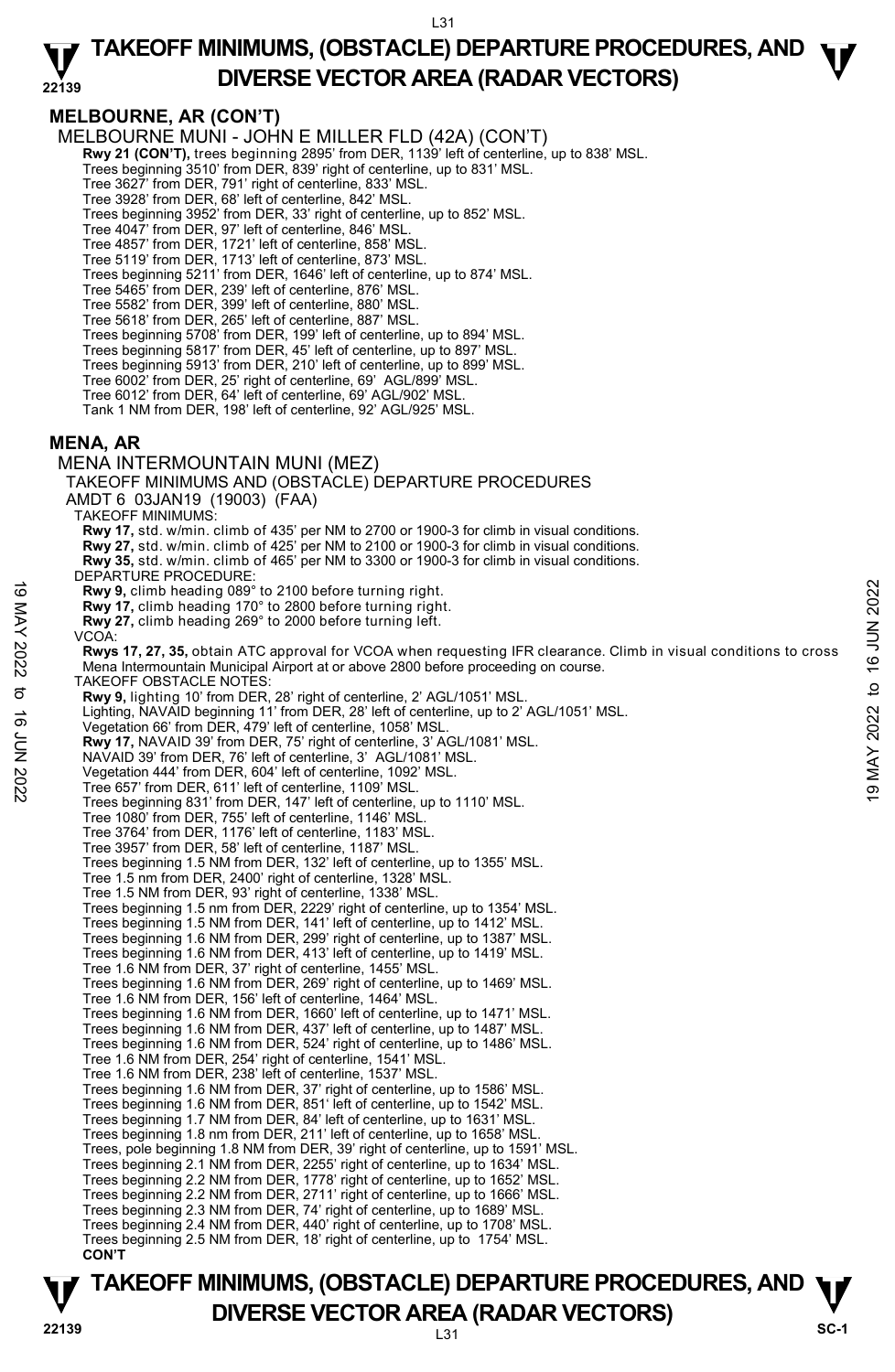### **22139 TAKEOFF MINIMUMS, (OBSTACLE) DEPARTURE PROCEDURES, AND**  $\Psi$ **DIVERSE VECTOR AREA (RADAR VECTORS)**

**MENA, AR (CON'T)**  MENA INTERMOUNTAIN MUNI (MEZ) (CON'T) **Rwy 17 (CON'T),** pole, trees beginning 2.5 NM from DER, 218' left of centerline, up to 57' AGL/1767' MSL.<br>Tree 2.5 NM from DER, 824' left of centerline, 1796' MSL. Tree 2.5 NM from DER, 1144' left of centerline, 1831' MSL. **Rwy 27,** NAVAID 39' from DER, 90' left of centerline, 2' AGL/1079' MSL. NAVAID 39' from DER, 89' right of centerline, 1079' MSL. Tree 333' from DER, 537' right of centerline, 1099' MSL. Trees beginning 415' from DER, 327' right of centerline, up to 1108' MSL. Trees beginning 723' from DER, 515' right of centerline, up to 1109' MSL. Trees beginning 946' from DER, 450' right of centerline, up to 1110' MSL. Tree 1070' from DER, 471' right of centerline, 1112' MSL. Tree 1124' from DER, 573' left of centerline, 1110' MSL. Tree 1184' from DER, 694' right of centerline, 1127' MSL. Trees beginning 1201' from DER, 380' left of centerline, up to 1148' MSL. Trees beginning 1411' from DER, 110' right of centerline, up to 1145' MSL. Trees beginning 1658' from DER, 496' left of centerline, up to 1149' MSL. Trees beginning 1875' from DER, 449' right of centerline, up to 1146' MSL. Trees beginning 1913' from DER, 271' right of centerline, up to 1152' MSL. Trees beginning 2074' from DER, 163' left of centerline, up to 1152' MSL. Trees beginning 2122' from DER, 34' left of centerline, up to 1158' MSL. Tree 2165' from DER, 117' right of centerline, 1155' MSL. Trees beginning 2201' from DER, 208' right of centerline, up to 1157' MSL. Trees beginning 2302' from DER, 14' right of centerline, up to 1162' MSL.<br>Trees beginning 2471' from DER, 155' left of centerline, up to 1164' MSL.<br>Trees beginning 2567' from DER, 5' right of centerline, up to 1164' MSL. Trees beginning 2634' from DER, 319' left of centerline, up to 1165' MSL. Trees beginning 2743' from DER, 121' left of centerline, up to 1167' MSL. Trees beginning 2789' from DER, 107' right of centerline, up to 1167' MSL. Trees beginning 2950' from DER, 13' left of centerline, up to 1169' MSL. Trees beginning 2973' from DER, 79' right of centerline, up to 1175' MSL. Trees beginning 3163' from DER, 75' left of centerline, up to 1171' MSL. Trees beginning 3297' from DER, 862' right of centerline, up to 1176' MSL. Tree 4266' from DER, 482' right of centerline, 1186' MSL. Tree 1.3 NM from DER, 2513' left of centerline, 1292' MSL. Tree 1.4 NM from DER, 2508' left of centerline, 1295' MSL. Tree 1.5 NM from DER, 2542' left of centerline, 1315' MSL. Tree 1.5 NM from DER, 2775' left of centerline, 1401' MSL. Tree 1.5 NM from DER, 2547' left of centerline, 1413' MSL. Trees beginning 1.5 NM from DER, 2167' left of centerline, up to 1424' MSL. Tree 1.5 NM from DER, 2665' left of centerline, 1445' MSL. Trees beginning 1.5 NM from DER, 2156' left of centerline, up to 1500' MSL. Trees beginning 1.5 NM from DER, 1896' left of centerline, up to 1529' MSL. Trees beginning 3163' from DER, 75' left of centerline, up to 1171' MSL.<br>
Trees beginning 3297' from DER, 862' right of centerline, up to 1171' MSL.<br>
Tree 4266' from DER, 452' right of centerline, 1186' MSL.<br>
Tree 1.3 NM Trees beginning 1.8 NM from DER, 868' left of centerline, up to 1615' MSL. Trees beginning 1.9 NM from DER, 685' left of centerline, up to 1652' MSL. Building, trees beginning 1.9 NM from DER, 259' left of centerline, up to 51' AGL/1715' MSL.<br>Trees beginning 2.1 NM from DER, 53' right of centerline, up to 1449' MSL. Tree, pole beginning 2.2 NM from DER, 320' right of centerline, up to 1462' MSL. **Rwy 35,** buildings beginning 26' from DER, 365' right of centerline, up to 30' AGL/1069' MSL.<br>Trees, pole beginning 106' from DER, 41' left of centerline, up to 1106' MSL. Trees beginning 641' from DER, 425' right of centerline, up to 1120' MSL. Trees beginning 1074' from DER, 117' right of centerline, up to 1130' MSL. Tree 2146' from DER, 60' left of centerline, 1120' MSL. **MIAMI, OK** 

MIAMI RGNL (MIO) TAKEOFF MINIMUMS AND (OBSTACLE) DEPARTURE PROCEDURES ORIG-A 26MAY16 (16147) (FAA) TAKEOFF OBSTACLE NOTES: **Rwy 17,** buildings, trees, and power lines beginning 772' from DER, 339' left of centerline, up to 100' AGL/899' MSL. Building 3539' from DER, 738' right of centerline, 100' AGL/899' MSL.<br>**Rwy 35,** building, trees, and power lines beginning 1398' from DER, 449' right of centerline, up to 100' AGL/919'<br>MSL.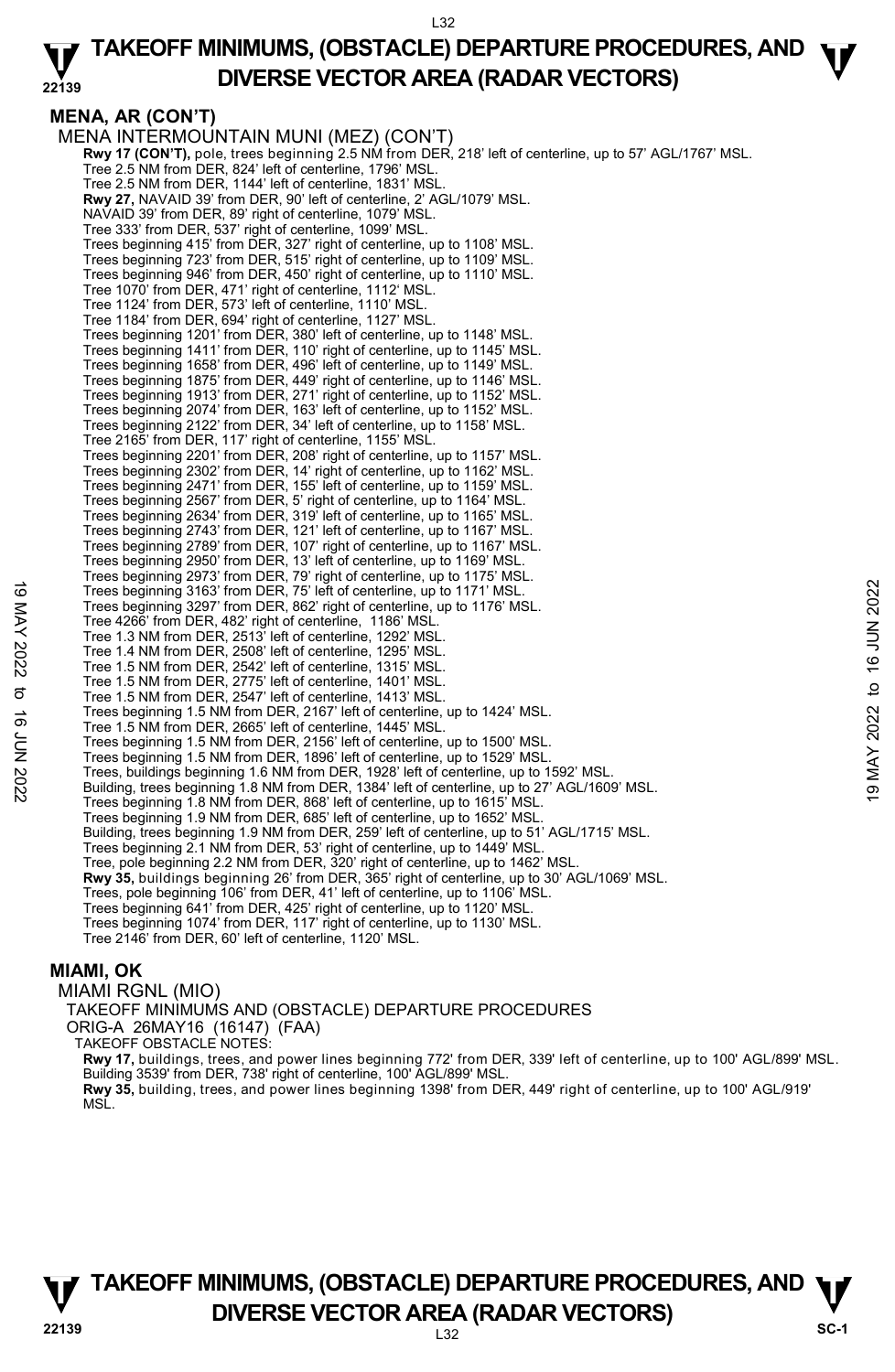### **MONTICELLO, AR**

MONTICELLO MUNI/ELLIS FLD (LLQ) TAKEOFF MINIMUMS AND (OBSTACLE) DEPARTURE PROCEDURES

ORIG-A 23JUN16 (21280) (FAA)

TAKEOFF MINIMUMS:

**Rwy 21,** 300-1½ or std. w/min. climb of 436' per NM to 600. TAKEOFF OBSTACLE NOTES:

**Rwy 3,** tree 278' from DER, 544' left of centerline, 100' AGL/349' MSL. Vehicle on road 625' from DER, 628' right of centerline, 15' AGL/264' MSL. **Rwy 21,** tree 3687' from DER, 819' left of centerline, 100' AGL/469' MSL. Vehicle on road 1000' from DER, 676' left of centerline, 15' AGL/294' MSL. Trees beginning 435' from DER, 607' right of centerline, up to 100' AGL/399' MSL. Power line 5621' from DER, 994' right of centerline, 79' AGL/458' MSL Power line 4504' from DER, 1652' right of centerline, 79' AGL/388' MSL. Trees beginning 6722' from DER, 963' right of centerline, up to 110' AGL/470' MSL.

## **MOORELAND, OK**

MOORELAND MUNI (MDF) TAKEOFF MINIMUMS AND (OBSTACLE) DEPARTURE PROCEDURES ORIG 20OCT11 (11293) (FAA) TAKEOFF OBSTACLE NOTES: **Rwy 17,** trees beginning 191' from DER, 182' right of centerline, up to 50' AGL/2003' MSL. Trees beginning 421' from DER, 337' left of centerline, up to 50' AGL/2006' MSL. Power pole 498' from DER, 176' right of centerline, 35' AGL/1992' MSL. **Rwy 35,** power pole 1225' from DER, 43' left of centerline, 35' AGL/2004' MSL.

## **MORRILTON, AR**

MORRILTON MUNI (BDQ)

**TAKEOFF MINIMUMS, (OBSTACLE) DEPARTURE PROCEDURES, AND**  $\Psi$ **P**<br>22139 **DIVERSE VECTOR AREA (RADAR VECTORS)** SC-1 TAKEOFF MINIMUMS AND (OBSTACLE) DEPARTURE PROCEDURES ORIG-A 08MAY08 (08129) (FAA) TAKEOFF MINIMUMS: **Rwy 27,** Std. w/ min. climb of 211' per NM to 1600 or 900-2½ for climb in visual conditions. DEPARTURE PROCEDURE: **Rwy 27,** For climb in visual conditions cross Morrilton Municipal Airport at or above 1100 MSL before proceeding on course. TAKEOFF OBSTACLE NOTES: **Rwy 9,** trees beginning 321' from DER, 511' right of centerline up to 100' AGL/419' MSL. Trees beginning 3378' from DER, 346' left of centerline, up to 100' AGL/449' MSL. **Rwy 27,** trees beginning 814' from DER, 317' left of centerline up to 100' AGL/399' MSL. Trees beginning 1552' from DER, 6' right of centerline up to 100' AGL/429' MSL. PETIT JEAN PARK (MPJ) TAKEOFF MINIMUMS AND (OBSTACLE) DEPARTURE PROCEDURES AMDT 2 24MAY18 (18144) (FAA) TAKEOFF MINIMUMS: **Rwy 3,** 300-1½ or std. w/min. climb of 326' per NM to 1300. **Rwy 21,** 300-2 or std. w/min. climb of 366' per NM to 1300. TAKEOFF OBSTACLE NOTES: **Rwy 3,** pole, traverse way beginning 47' from DER, 447' left of centerline, up to 28' AGL/968' MSL. Tree, traverse way beginning 162' from DER, 243' left of centerline, up to 51' AGL/995' MSL. Tree, pole, traverse way beginning 205' from DER, 1' right of centerline, up to 48' AGL/962' MSL. Tree, pole beginning 359' from DER, 224' right of centerline, up to 53' AGL/972' MSL. Tree, pole beginning 496' from DER, 173' right of centerline, up to 62' AGL/985' MSL. Tree, pole, building beginning 588' from DER, 160' right of centerline, up to 66' AGL/992' MSL. Trees beginning 797' from DER, 91' left of centerline, up to 64' AGL/1008' MSL. Tree 1040' from DER, 356' left of centerline, 78' AGL/1009' MSL Trees beginning 1150' from DER, 92' left of centerline, up to 80' AGL/1020' MSL. Tree 1162' from DER, 6' right of centerline, 59' AGL/1003' MSL. Tree 1236' from DER, 678' right of centerline, 73' AGL/1023' MSL. Trees beginning 1430' from DER, 16' right of centerline, up to 73' AGL/1028' MSL. Trees beginning 1858' from DER, 101' left of centerline, up to 88' AGL/1030' MSL. Trees beginning 2520' from DER, 16' left of centerline, up to 55' AGL/1039' MSL. Tree 2579' from DER, 233' right of centerline, 48' AGL/1035' MSL. Tree 2640' from DER, 440' left of centerline, 54' AGL/1042' MSL. Trees beginning 2712' from DER, 11' right of centerline, up to 57' AGL/1051' MSL. Tree 2808' from DER, 53' left of centerline, 50' AGL/1049' MSL. Trees beginning 2993' from DER, 55' left of centerline, up to 58' AGL/1053' MSL. Tree 3594' from DER, 38' right of centerline, 56' AGL/1056' MSL. Tree 3733' from DER, 1385' right of centerline, 73' AGL/1064' MSL. Tree 3748' from DER, 937' right of centerline, 79' AGL/1071' MSL. Tree 5154' from DER, 654' right of centerline, 81' AGL/1133' MSL. Tree 1 NM from DER, 958' left of centerline, 61' AGL/1157' MSL. **CON'T**  19 MACHE TO HUMANOR (08129) (FAA)<br>
TAKEOFF MINIMUMS:<br>
TAKEOFF MINIMUMS:<br>
TAKEOFF MINIMUMS:<br>
RW 27, 5td. w/ min. climb of 211' per NM to 1600 or 900-2½ for climb in visual conditions.<br>
DEPARTURE PROCEDURE:<br>
RW 27, For cli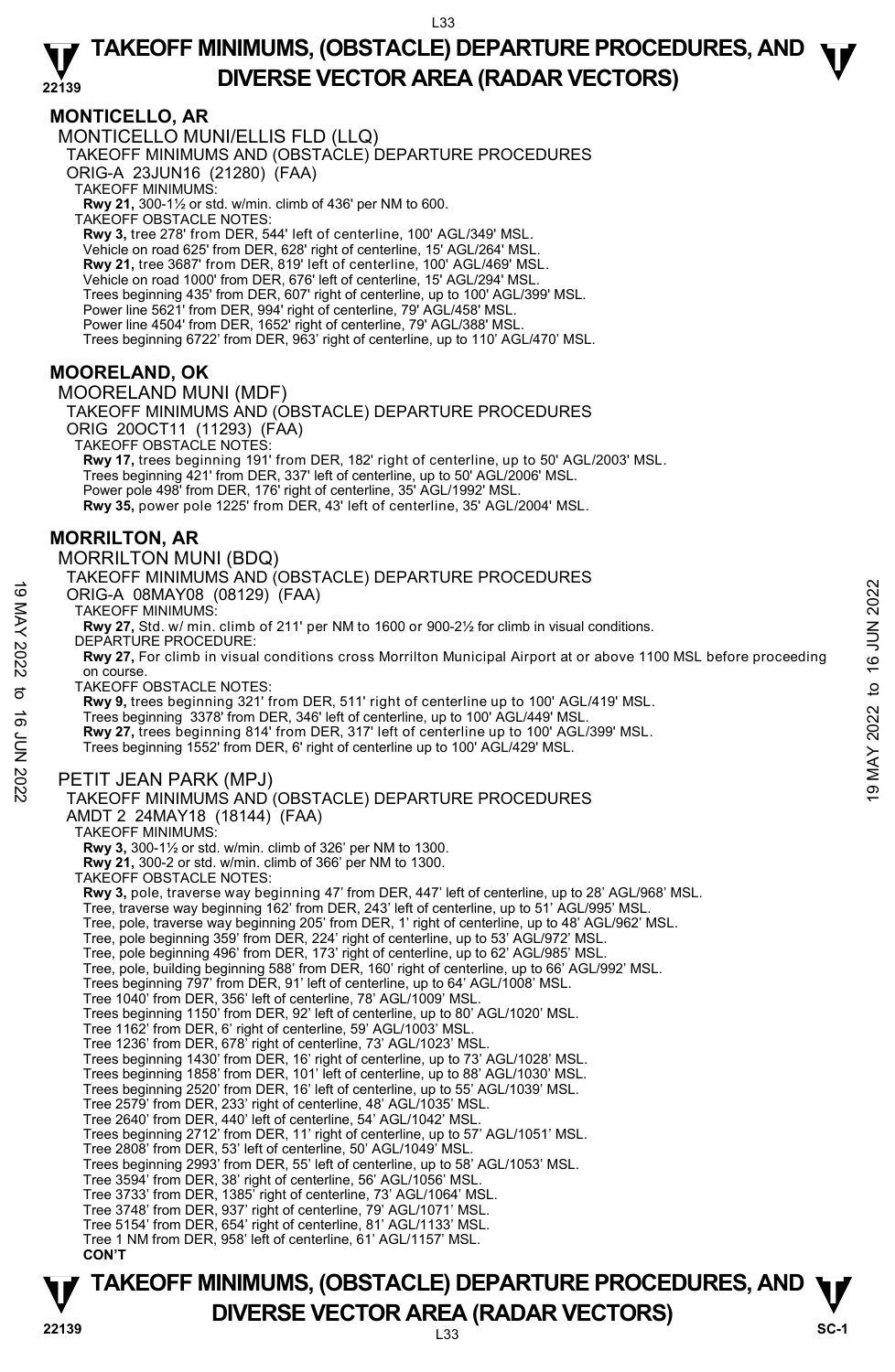### **22139 TAKEOFF MINIMUMS, (OBSTACLE) DEPARTURE PROCEDURES, AND**  $\Psi$ **DIVERSE VECTOR AREA (RADAR VECTORS)**

**MORRILTON, AR (CON'T)** 

PETIT JEAN PARK (MPJ) (CON'T) **Rwy 21,** fence 2' from DER, 250' right of centerline, 12' AGL/896' MSL. Tree 116' from DER, 367' right of centerline, 60' AGL/944' MSL. Tree 1018' from DER, 420' left of centerline, 53' AGL/939' MSL. Tree 1134' from DER, 672' left of centerline, 69' AGL/962' MSL. Tree 1181' from DER, 478' left of centerline, 92' AGL/984' MSL. Trees beginning 1350' from DER, 60' left of centerline, up to 91' AGL/987' MSL. Tree 1390' from DER, 521' right of centerline, 81' AGL/964' MSL. Tree 1568' from DER, 663' right of centerline, 86' AGL/972' MSL. Tree, building beginning 1588' from DER, 314' right of centerline, up to 90' AGL/982' MSL. Tree 1638' from DER, 208' left of centerline, 93' AGL/996' MSL. Tree, traverse way beginning 1765' from DER, 52' left of centerline, up to 93' AGL/997' MSL. Tree 1909' from DER, 679' left of centerline, 88' AGL/1007' MSL. Trees beginning 2067' from DER, 36' left of centerline, up to 96' AGL/1015' MSL. Trees beginning 2101' from DER, 62' right of centerline, up to 84' AGL/997' MSL. Tree, building, pole beginning 2287' from DER, 247' left of centerline, up to 82' AGL/1016' MSL. Tree 2579' from DER, 1184' right of centerline, 90' AGL/1002' MSL. Tree, pole beginning 2909' from DER, 268' right of centerline, up to 83' AGL/1019' MSL. Trees beginning 3104' from DER, 40' right of centerline, up to 83' AGL/1029' MSL. Tree, pole beginning 3165' from DER, 44' left of centerline, up to 75' AGL/1037' MSL. Tree, pole beginning 3504' from DER, 14' left of centerline, up to 68' AGL/1049' MSL. Trees beginning 4070' from DER, 1187' right of centerline, up to 77' AGL/1031' MSL. Tree 4375' from DER, 419' right of centerline, 87' AGL/1033' MSL. Trees beginning 4405' from DER, 99' right of centerline, up to 90' AGL/1034' MSL. Tree 1.2 NM from DER, 2579' left of centerline, 64' AGL/1198' MSL. **MOUNTAIN HOME, AR**  BAXTER COUNTY (BPK) TAKEOFF MINIMUMS AND (OBSTACLE) DEPARTURE PROCEDURES AMDT 4 13SEP18 (18256) (FAA) TAKEOFF OBSTACLE NOTES: **Rwy 5,** tree 51' from DER, 304' right of centerline, 962' MSL. Tree 196' from DER, 400' right of centerline, 964' MSL. Tree 303' from DER, 438' left of centerline, 943' MSL. Tree 362' from DER, 464' right of centerline, 971' MSL. Tree, pole beginning 509' from DER, 37' right of centerline, up to 976' MSL. Tree, pole beginning 719' from DER, 53' left of centerline, up to 972' MSL. Transmission line 1231' from DER, 261' left of centerline, 61' AGL/975' MSL. Pole, transmission line beginning 1654' from DER, 257' right of centerline, up to 984' MSL.<br>Tree 2120' from DER, 552' left of centerline, 1017' MSL.<br>Pole 2713' from DER, 250' right of centerline, 49' AGL/1010' MSL. **Rwy 23,** trees beginning 197' from DER, 376' left of centerline, up to 979' MSL. Trees beginning 460' from DER, 463' right of centerline, up to 970' MSL. Tree 1437' from DER, 650' right of centerline, 989' MSL. Tree 1642' from DER, 579' left of centerline, 998' MSL. Tree 1726' from DER, 876' left of centerline, 1000' MSL. **MOUNTAIN VIEW, AR**  MOUNTAIN VIEW WILCOX MEML FLD (7M2) TAKEOFF MINIMUMS AND (OBSTACLE) DEPARTURE PROCEDURES AMDT 4 13SEP18 (18256) (FAA)<br>
TAKEOFF OBSTACLE NOTES:<br>
THE AWY 5, tree 51' from DER, 304' right of centerline, 962' MSL.<br>
Tree 303' from DER, 400' right of centerline, 944' MSL.<br>
Tree 303' from DER, 438' left of centerl

- AMDT 2 30MAR17 (22139) (FAA)
- TAKE-OFF MINIMUMS:

**Rwy 9,** std. w/min. climb of 450' per NM to 2200, or 2200-2½ for VCOA.

DEPARTURE PROCEDURE:

**Rwy 9,** climb heading 092° to 2100 before turning.

**Rwy 27,** climb heading 272° to 2800 before turning.

VCOA:

**Rwy 9,** obtain ATC approval for VCOA when requesting IFR clearance. Climb in visual conditions to cross Mountain View Wilcox Meml Fld at or above 2100 before proceeding on course.

### **MULDROW AHP (KHMY)**

LEXINGTON, OK TAKEOFF MINIMUMS AND (OBSTACLE) DEPARTURE PROCEDURES AMDT 1 28JAN21 (21028) TAKEOFF OBSTACLE NOTES: **Rwy 17,** trees, poles, bldgs, fence 17' from DER, left and right of cntrln, up to 60' AGL/1149' MSL. **Rwy 35,** trees, pole left and right of cntrln, up to 70' AGL/1161' MSL.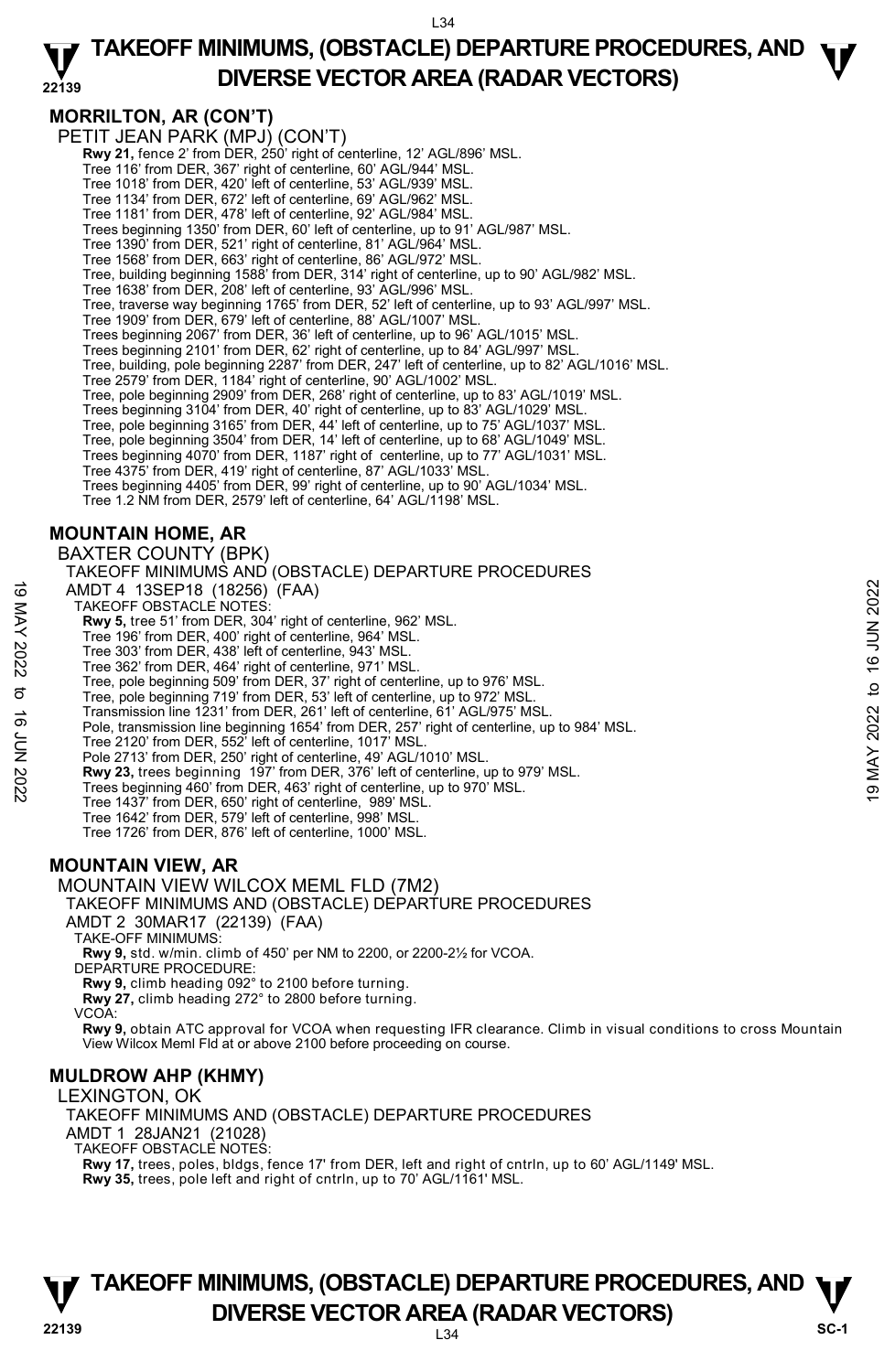## **MUSKOGEE, OK**

MUSKOGEE-DAVIS RGNL (MKO)

TAKEOFF MINIMUMS AND (OBSTACLE) DEPARTURE PROCEDURES

ORIG-A 01MAR18 (18060) (FAA)

TAKEOFF MINIMUMS:

**Rwys 18, 36,** NA-Environmental.<br>**Rwy 22,** 200-1½ or std. w/ min. climb of 436' per NM to 900.

**Rwy 31,** 300-1½ or std. w/ min. climb of 217' per NM to 900, or alternatively, with standard takeoff minimums and a normal 200'per NM climb gradient, takeoff must occur no later than 1700' prior to DER.

TAKEOFF OBSTACLE NOTES:

**Rwy 22,** tree 3637' from DER, 985' right of centerline, 100' AGL/809' MSL.

**Rwy 31,** tree 7679' from DER, 851' left of centerline, 100' AGL/819' MSL.

## **NASHVILLE, AR**

HOWARD COUNTY (M77)

TAKEOFF MINIMUMS AND (OBSTACLE) DEPARTURE PROCEDURES

ORIG 09FEB12 (12040) (FAA) TAKEOFF OBSTACLE NOTES:

**Rwy 1,** fence and trees beginning 16' from DER, 259' left of centerline, up to 70' AGL/613' MSL.<br>Trees beginning 49' from DER, 344' right of centerline, up to 76' AGL/601' MSL.

**Rwy 19,** trees, buildings, poles, antenna, catenary, and road beginning 12' from DER, 200' left of centerline, up to 97' AGL/592' MSL.

Trees and catenary beginning 85' from DER, 241' right of centerline, up to 92' AGL/591' MSL.

### **NEWPORT, AR**

NEWPORT RGNL (M19) TAKEOFF MINIMUMS AND (OBSTACLE) DEPARTURE PROCEDURES ORIG-A 01FEB18 (18032) (FAA) TAKEOFF OBSTACLE NOTES: **Rwy 22,** building beginning 1947' from DER, 452' right of centerline, 60' AGL/299' MSL. **Rwy 36,** trees 2163' from DER, 939' left of centerline, up to 100' AGL/339' MSL. **NORMAN, OK**  UNIVERSITY OF OKLAHOMA WESTHEIMER (OUN) 19 MART UNITED ISSUES TO USE THE MET AND THE SUPPOSE THE MAY 36, trees 2163' from DER, 939' left of centerline, up to 100' AGL/339' MSL.<br>
NORMAN, OK<br>
UNIVERSITY OF OKLAHOMA WESTHEIMER (OUN)<br>
TAKEOFF MINIMUMS AND (OBSTACLE

TAKEOFF MINIMUMS AND (OBSTACLE) DEPARTURE PROCEDURES

AMDT 1A 26MAY16 (16147) (FAA) TAKEOFF OBSTACLE NOTES:

**Rwy 3,** tower and elevators beginning 1451' from DER, 359' right of centerline, up to 59' AGL/1236' MSL.

**Rwy 18,** tree 97' from DER, 449' right of centerline, 32' AGL/1208' MSL.

**Rwy 21,** tree 162' from DER, 461' right of centerline, 25' AGL/1201' MSL.

Trees beginning 874' from DER, 484' right of centerline, up to 27' AGL/1208' MSL. Trees beginning 1211' from DER, 463' left of centerline, up to 39' AGL/1210' MSL.

Light pole 1243' from DER, 745' right of centerline, 32' AGL/1213' MSL.

**Rwy 36,** poles beginning 700' from DER, 518' right of centerline, up to 44' AGL/1215' MSL.

## **NORTH LITTLE ROCK, AR**

NORTH LITTLE ROCK MUNI (ORK) TAKEOFF MINIMUMS AND (OBSTACLE) DEPARTURE PROCEDURES ORIG-A 15AUG19 (19227) (FAA) TAKEOFF OBSTACLE NOTES: **Rwy 5**, tree 166' from DER, 389' right of centerline, 553' MSL. Trees beginning 333' from DER, 495' right of centerline, up to 566' MSL. Tree 1298' from DER, 272' left of centerline, 553' MSL. Tree 1371' from DER, 796' left of centerline, 572' MSL. **Rwy 17,** pole and wind indicator beginning 52' from DER, 224' right of centerline, up to 9' AGL/547' MSL. Tree 618' from DER, 628' left of centerline, 558' MSL. Trees beginning 1102' from DER, 83' right of centerline, up to 579' MSL. Tree 1106' from DER, 11' left of centerline, 574' MSL. Tree 1213' from DER, 8' left of centerline, 580' MSL. Trees beginning 1230' from DER, 132' right of centerline, up to 583' MSL. Trees beginning 1356' from DER, 95' left of centerline, up to 583' MSL. Tree 1592' from DER, 109' left of centerline, 596' MSL. Tree 1791' from DER, 91' right of centerline, 587' MSL. **Rwy 23,** tree 285' from DER, 518' left of centerline, 579' MSL. Pole 722' from DER, 481' right of centerline, 36' AGL/565' MSL. Tree 902' from DER, 673' right of centerline, 568' MSL. **Rwy 35,** trees beginning 164' from DER, 205' right of centerline, up to 581' MSL. Terrain 178' from DER, 486' left of centerline, 560' MSL. Fence and vehicles on road beginning 892' from DER, crossing extended runway centerline, up to 11' AGL/575' MSL. Tree 986' from DER, 189' left of centerline, 573' MSL. Pole 1081' from DER, 584' left of centerline, 41' AGL/608' MSL. **CON'T**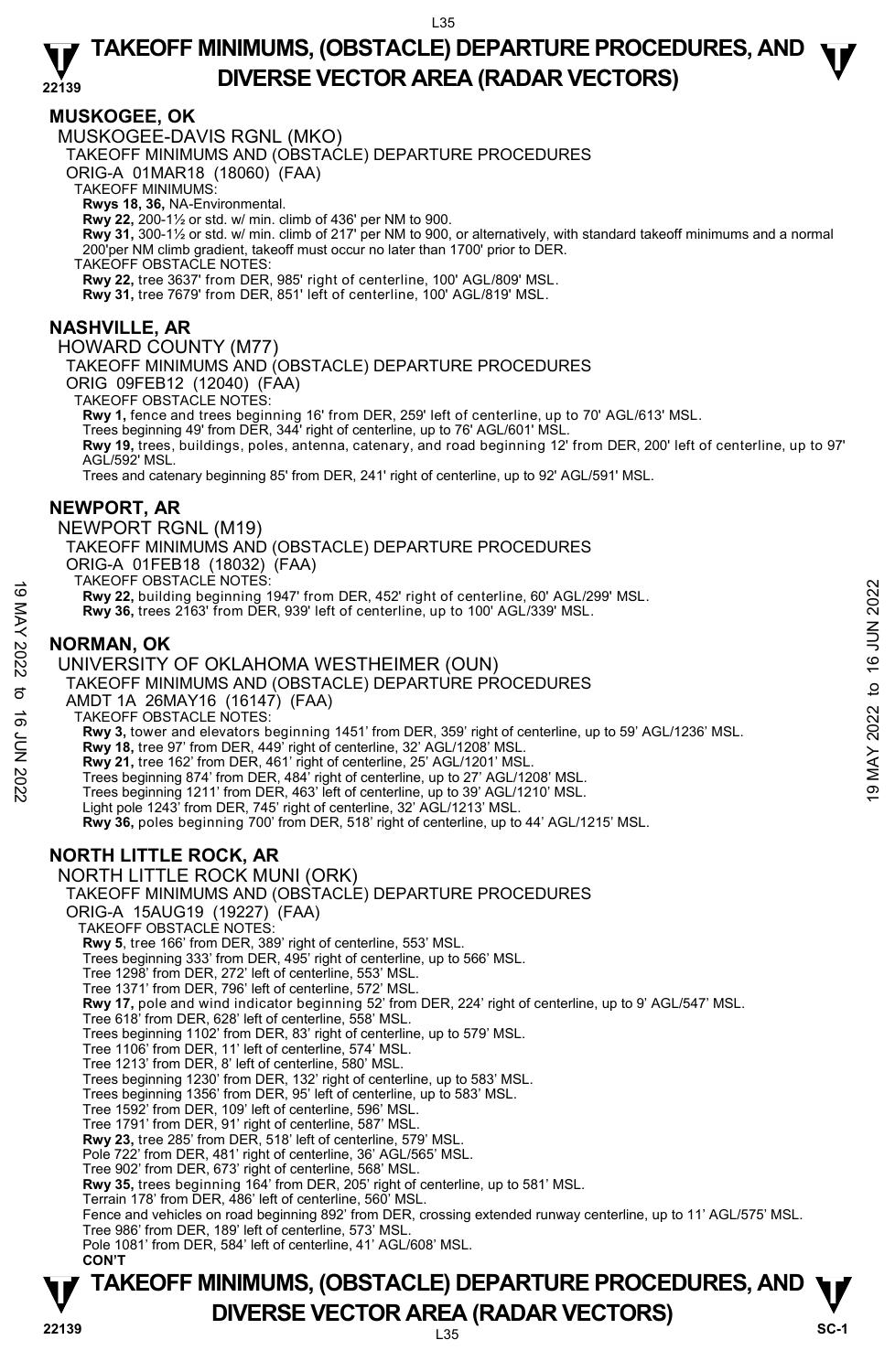

**Rwy 18,** multiple trees beginning 1303' from DER, 69' left of centerline, up to 100' AGL/779' MSL.<br>Multiple trees beginning 1699' from DER, 12' right of centerline, up to 100' AGL 779' MSL.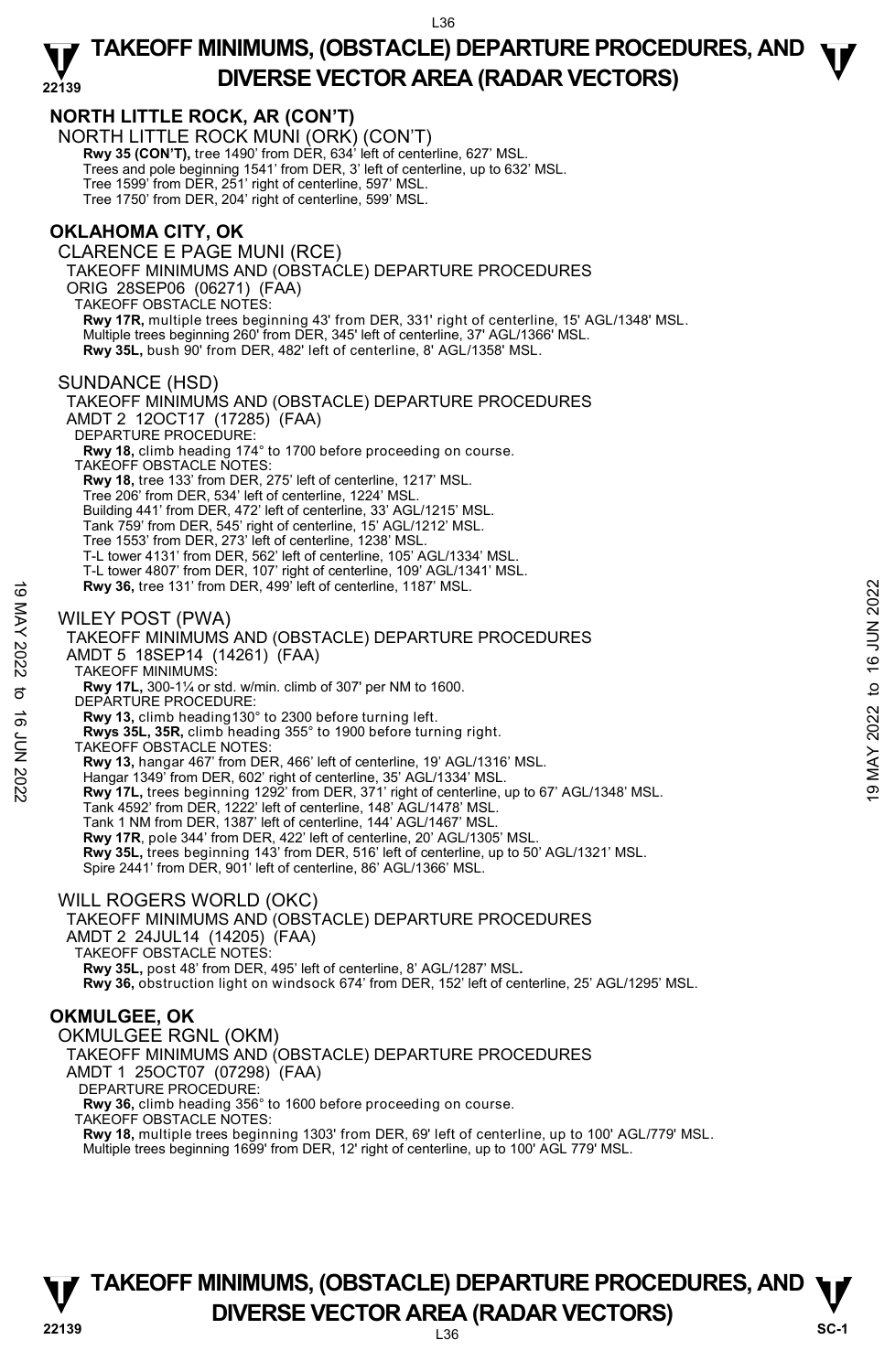## **OSCEOLA, AR**

OSCEOLA MUNI (7M4)

TAKEOFF MINIMUMS AND (OBSTACLE) DEPARTURE PROCEDURES

AMDT 1 05NOV98 (98309) (FAA)

TAKEOFF MINIMUMS:

**Rwy 1,** 300-1. TAKEOFF OBSTACLE NOTES:

**Rwy 1,** 180' AGL antenna 3003' from DER, 20' right of centerline.

## **OZARK, AR**

OZARK/FRANKLIN COUNTY (7M5)

TAKEOFF MINIMUMS AND (OBSTACLE) DEPARTURE PROCEDURES

AMDT 2 03JUN10 (21336) (FAA)

TAKEOFF MINIMUMS:

**Rwy 4,** 400-1½ or std. w/min. climb of 492' per NM to 1200.

**Rwy 22,** std. w/min. climb of 245' per NM to 1400, or 900-2½ for climb in visual conditions.

DEPARTURE PROCEDURE:

**Rwy 4,** climbing right turn to 3000 via FSM R-064 to FSM VORTAC before proceeding on course.

**Rwy 22,** climbing right turn to 3000 via FSM R-064 to FSM VORTAC before proceeding on course, or for climb in visual<br>conditions cross Ozark/Franklin County airport southwest bound at or above 1400 then climb to 3000 via F VORTAC before proceeding on course.

TAKEOFF OBSTACLE NOTES:

**Rwy 4,** tower 6713' from DER, 470' left of centerline, 995' MSL/205' AGL. Multiple trees and terrain beginning 27' from DER, 5' right of centerline, up to 50' AGL/849' MSL.

Multiple trees and terrain beginning 42' from DER, 87' left of centerline, up to 50' AGL/909' MSL.

Tank 582' from DER, 521' left of centerline, 13' AGL/678' MSL.

Tower 57' from DER, 404'right of centerline, 34' AGL/687' MSL.

**Rwy 22,** multiple trees beginning 159' from DER, 59' right of centerline, up to 50' AGL/949' MSL.

Multiple trees beginning 154' from DER, 59' left of centerline, up to 50' AGL/909' MSL.

## **PARAGOULD, AR**

KIRK FLD (PGR)



PERRY MUNI (F22) TAKEOFF MINIMUMS AND (OBSTACLE) DEPARTURE PROCEDURES ORIG 18NOV10 (10322) (FAA) TAKEOFF OBSTACLE NOTES: **Rwy 17,** vehicle on road 735' from DER, 680' right of centerline, up to 15' AGL/1023' MSL.<br>Vehicle on road 721' from DER, 4' left of centerline, up to 15' AGL/1023' MSL.

Trees beginning 243' from DER, 180' right of centerline, up to 100' AGL/1149' MSL. Trees beginning 786' from DER, 201' left of centerline, up to 100' AGL/1149' MSL. **Rwy 35,** trees beginning 101' from DER, 297' left of centerline, up to 26' AGL/996' MSL.

### **PINE BLUFF, AR**

PINE BLUFF RGNL/GRIDER FLD (PBF)

TAKEOFF MINIMUMS AND (OBSTACLE) DEPARTURE PROCEDURES

ORIG-A 01FEB18 (21252) (FAA)

TAKEOFF OBSTACLE NOTES:

**Rwy 18,** trees beginning 145' from DER, 259' left of centerline, up to 27' AGL/224' MSL. Trees beginning 223' from DER, 503' right of centerline, up to 92' AGL/289' MSL. **Rwy 36,** trees beginning 2187' from DER, 323' left of centerline, up to 92' AGL/289' MSL.<br>Tree 2333' from DER, 252' right of centerline, 66' AGL/263' MSL.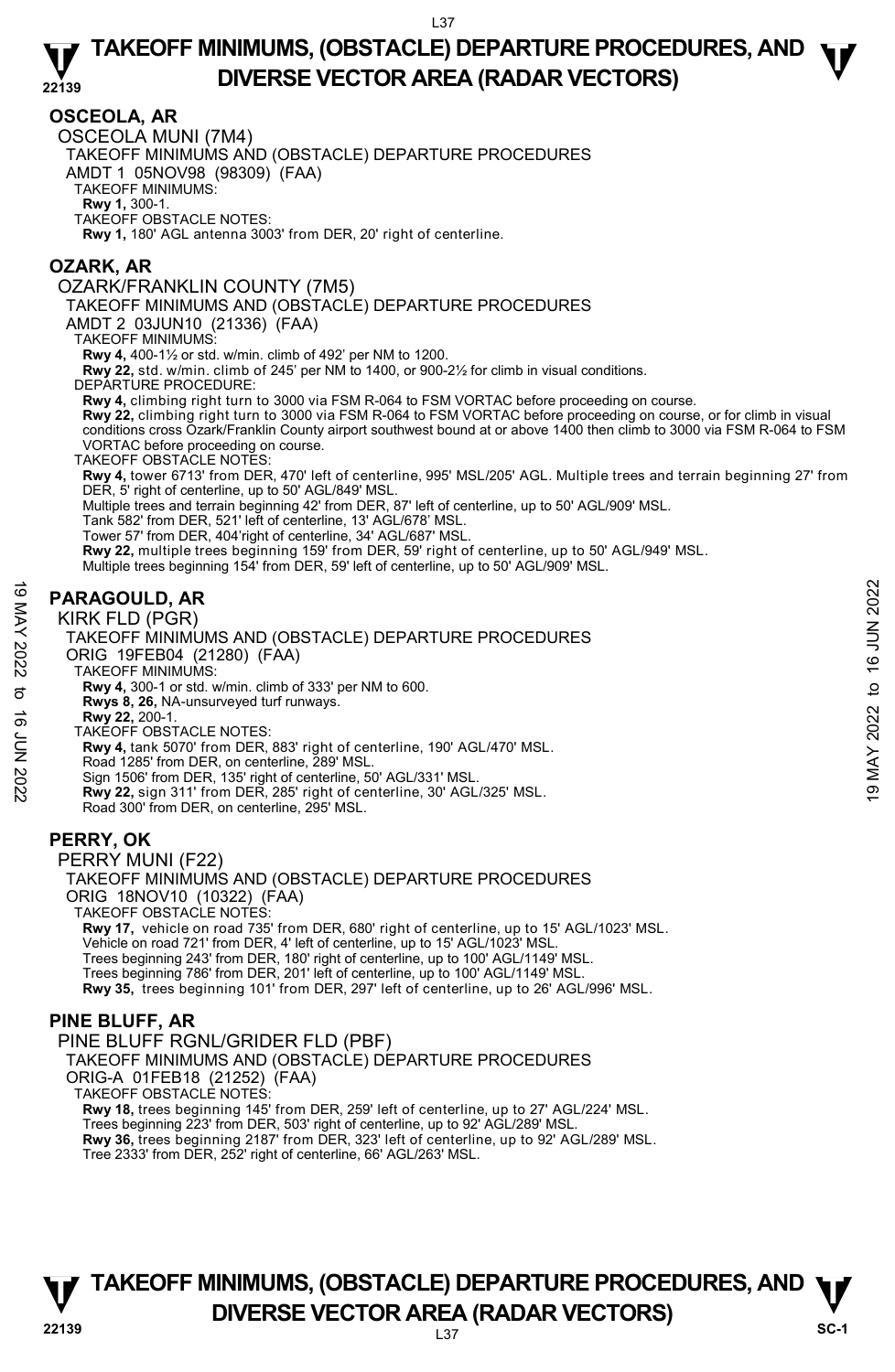### **22139 TAKEOFF MINIMUMS, (OBSTACLE) DEPARTURE PROCEDURES, AND**  $\Psi$ **DIVERSE VECTOR AREA (RADAR VECTORS)**

## **POCAHONTAS, AR**

POCAHONTAS MUNI (M70)

TAKEOFF MINIMUMS AND (OBSTACLE) DEPARTURE PROCEDURES

AMDT 1 13SEP18 (18256) (FAA)

DEPARTURE PROCEDURE:

**Rwy 36,** climb heading 002° to 1000 before turning left. TAKEOFF OBSTACLE NOTES:

**Rwy 18,** tree, building and vehicles on road beginning 78' from DER, 272' left of centerline, up to 20' AGL/288' MSL. Pole 265' from DER, 538' left of centerline, 36' AGL/303' MSL.

Tree and pole beginning 288' from DER, 312' left of centerline, up to 40' AGL/308' MSL

Tree and poles beginning 364' from DER, 306' left of centerline, up to 46' AGL/314' MSL.

Pole 438' from DER, 432' right of centerline, 31' AGL/301' MSL.

Poles beginning 440' from DER, 313' right of centerline, up to 33' AGL/303' MSL.

Building 707' from DER, 480' left of centerline, 55' AGL/321' MSL.

Trees and poles beginning 1082' from DER, 324' right of centerline, up to 58' AGL/327' MSL.

Tree 1323' from DER, 610' left of centerline, 64' AGL/329' MSL.

**Rwy 36,** vehicle on road 2' from DER, 435' left of centerline, 284' MSL.

Pole 157' from DER, 501' left of centerline, 26' AGL/297' MSL.

Poles, vehicle on road and tree beginning 179' from DER, 444' left of centerline, up to 31' AGL/301' MSL.

Vehicle on road 203' from DER, 444' right of centerline, 285' MSL.<br>Poles beginning 204' from DER, 515' right of centerline, up to 23' AGL/298' MSL.<br>Trees beginning 449' from DER, 295' left of centerline, up to 57' AGL/319'

Tree 1065' from DER, 749' left of centerline, 85' AGL/342' MSL. Tree 2007' from DER, 832' right of centerline, 75' AGL/340' MSL.

Tree 2523' from DER, 1172' right of centerline, 88' AGL/347' MSL.

Tree 2997' from DER, 40' right of centerline, 98' AGL/356' MSL.

Tree 3356' from DER, 1147' right of centerline, 101' AGL/360' MSL.

## **PONCA CITY, OK**

PONCA CITY RGNL (PNC)

TAKEOFF MINIMUMS AND (OBSTACLE) DEPARTURE PROCEDURES

ORIG 20DEC07 (07354) (FAA)

TAKEOFF OBSTACLE NOTES:

**Rwy 17,** multiple buildings, poles, and antenna beginning 195' from DER, 303' right of centerline, up to 81' AGL/1071' MSL.

Trees and pole 1304' from DER, from 400' left of centerline, 70' AGL/1061' MSL. **Rwy 35,** antenna on building 10' from DER, 437' right of centerline, 13' AGL/1013' MSL. Trees 1475' from DER, 350' right of centerline 50' AGL/1030' MSL.

## **POTEAU, OK**

## ROBERT S KERR (RKR) TAKEOFF MINIMUMS AND (OBSTACLE) DEPARTURE PROCEDURES AMDT 4A 20JUN19 (21112) (FAA) TAKEOFF MINIMUMS: NOTE: Rwy 36 cross DER at or above 16' AGL/461' MSL. DEPARTURE PROCEDURE: **Rwy 18,** climb runway heading to 2500 before turning on course. **Rwy 36,** climb runway heading to 2800 before turning on course. TAKEOFF OBSTACLE NOTES: **Rwy 18,** lighting beginning 2' from DER, 17' left of centerline, up to 4' AGL/452' MSL. Lighting beginning 3' from DER, 17' right of centerline, up to 3' AGL/452' MSL. Trees beginning 4' from DER, 281' right of centerline, up to 33' AGL/479' MSL. Tree 82' from DER, 497' right of centerline, 45' AGL/492' MSL. Tree, vehicles on road beginning 101' from DER, 298' left of centerline, up to 27' AGL/473' MSL. Trees, vehicles on road beginning 155' from DER, 409' right of centerline, up to 58' AGL/503' MSL. Trees, vehicles on road beginning 192' from DER, 285' left of centerline, up to 60' AGL/506' MSL. Trees, vehicles on road beginning 316' from DER, 414' right of centerline, up to 59' AGL/510' MSL. **Rwy 36,** terrain abeam DER, 22' left of centerline, 448' MSL. Fence 2' from DER, 396' right of centerline, 5' AGL/449' MSL. Vehicles on road, lighting, tree beginning 2' from DER, 12' right of centerline, up to 16' AGL/462' MSL. Trees beginning 3' from DER, 263' left of centerline, up to 40' AGL/482' MSL. Tree, vehicles on road 4A. beginning 23' from DER, 154' right of centerline, up to 61' AGL/506' MSL. Trees, vehicles on road, terrain beginning 78' from DER, 273' left of centerline, up to 46' AGL/492' MSL. Trees, vehicles on road beginning 204' from DER, 443' left of centerline, up to 50' AGL/493' MSL. Trees, vehicles on road beginning 300' from DER, 437' left of centerline, up to 52' AGL/499' MSL. Trees, vehicles on road beginning 308' from DER, 292' right of centerline, up to 65' AGL/508' MSL. Trees, vehicles on road beginning 611' from DER, 396' left of centerline, up to 66' AGL/509' MSL. Tree 1944' from DER, 457' right of centerline, 71' AGL/511' MSL. Trees beginning 2049' from DER, 493' right of centerline, up to 77' AGL/517' MSL. Trees beginning 2131' from DER, 593' left of centerline, up to 69' AGL/536' MSL. Trees beginning 2432' from DER, 960' left of centerline, up to 54' AGL/538' MSL. Tree 2720' from DER, 1042' left of centerline, 39' AGL/539' MSL. TAKEOFF MINIMUMS AND (OBSTACLE) DEPARTURE PROCEDURES<br>
ORIG 20DEC07 (07354) (FAA)<br>
TAKEOFF OBSTACLE NOTES.<br>
TAKEOFF OBSTACLE NOTES.<br>
NOT TAKEOFF OBSTACLE NOTES.<br>
MSL.<br>
MSL.<br>
MSL.<br>
Trees and pole 1304' from DER, 160 MAY 17

Trees beginning 2721' from DER, 985' left of centerline, up to 33' AGL/558' MSL. Tower 1 NM from DER, 1273' right of centerline, 75' AGL/612' MSL.

**TAKEOFF MINIMUMS, (OBSTACLE) DEPARTURE PROCEDURES, AND**  $\Psi$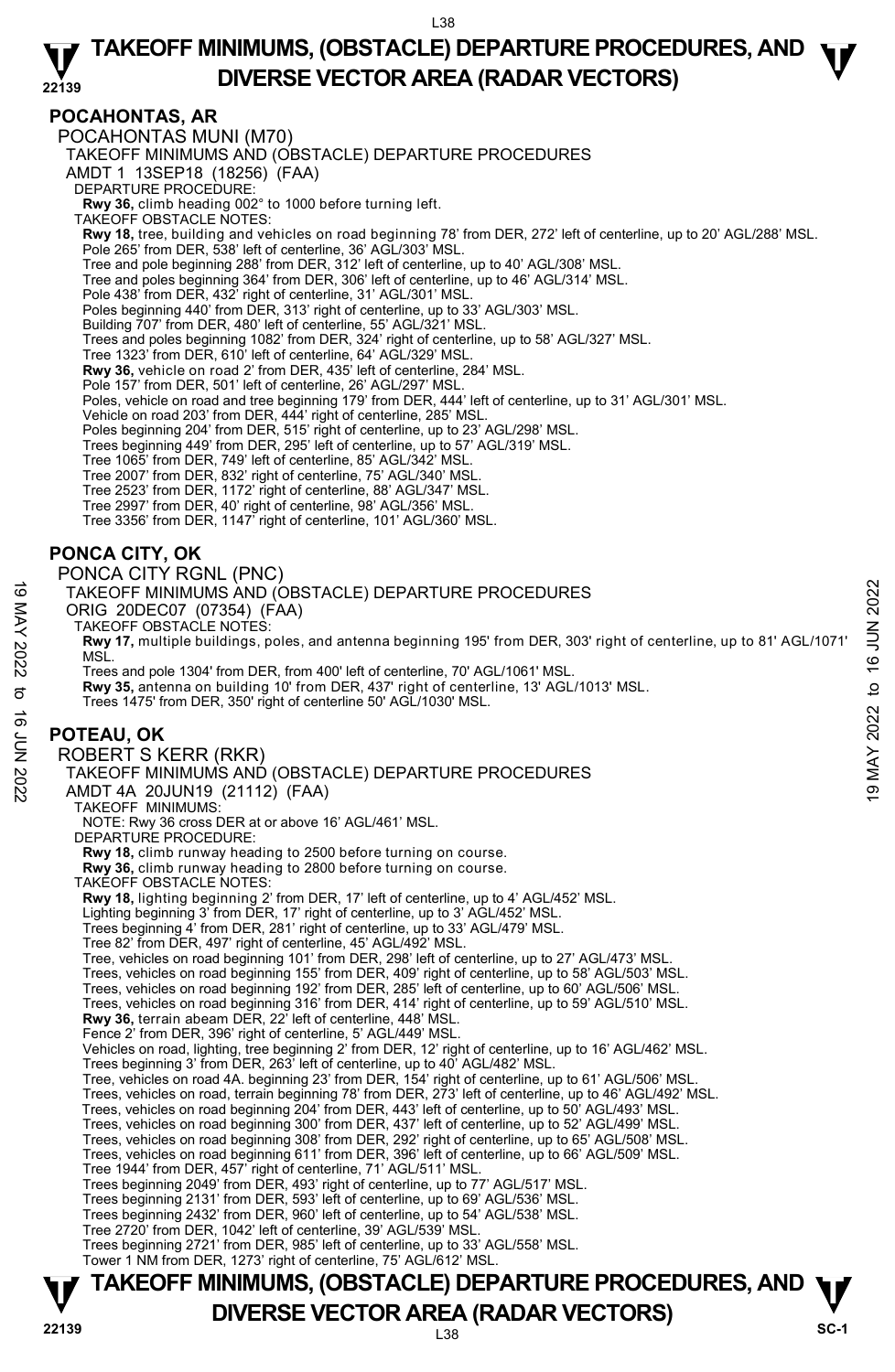### **PRAGUE, OK**

PRAGUE MUNI (O47) TAKEOFF MINIMUMS AND (OBSTACLE) DEPARTURE PROCEDURES ORIG 29MAY14 (14149) (FAA) DEPARTURE PROCEDURE: **Rwy 17,** climb heading 177° to 1500 before turning left. TAKEOFF OBSTACLE NOTES: **Rwy 17,** vehicles on road beginning 129' from DER, 198' left of course, 15' AGL/1016' MSL. Tree 2028' from DER, 411' left of centerline, up to 84' AGL/1063' MSL. Vehicles on road beginning 124' from DER, 383' right of centerline, up to 15' AGL/1014' MSL. Tree 212' from DER, 415' right of centerline, 50' AGL/1048' MSL. Trees beginning 360' from DER, 104' right of centerline, up to 66' AGL/1055' MSL. **Rwy 35,** trees, poles and vehicles on road, beginning 13' from DER, 155' left of centerline, up to 57' AGL/1089' MSL. Terrain beginning 15' from DER, 241' right of centerline, up to 1047' MSL. Trees, poles, fence, and vehicles on road, beginning 54' from DER, 164' right of centerline, up to 31' AGL/1074' MSL. Trees, poles, and vehicles on road, beginning 381' from DER, left and right of centerline, up to 30' AGL/1074' MSL. Trees, poles, buildings, and vehicles on road, beginning 780' from DER, left and right of centerline, up to 59' AGL/1095' MSL.

### **PRYOR, OK**

MID-AMERICA INDUSTRIAL (H71) TAKEOFF MINIMUMS AND (OBSTACLE) DEPARTURE PROCEDURES ORIG 22JUN95 (95173) (FAA) DEPARTURE PROCEDURE: **Rwys 18, 36,** climb to 1400 before turning on course.

### **ROGERS, AR**

| ಠ<br>MAY 2022<br>ಕ<br>ಹೆ<br>70N 2022 | ROGERS EXEC - CARTER FLD (ROG)<br>TAKEOFF MINIMUMS AND (OBSTACLE) DEPARTURE PROCEDURES<br>AMDT 1 24MAY18 (21112) (FAA)<br><b>TAKEOFF OBSTACLE NOTES:</b><br><b>Rwy 2, tree 33' from DER, 394' right of centerline, 1382' MSL.</b><br>Trees beginning 100' from DER, 431' left of centerline, up to 1385' MSL.<br>Rwy 20, tree 392' from DER, 504' right of centerline, 1380' MSL.<br>Pole 554' from DER, 613' left of centerline, 33' AGL/1392' MSL.<br>Trees, poles beginning 802' from DER, 80' left of centerline, up to 1423' MSL.<br>Tree 1114' from DER, 659' right of centerline, 1396' MSL.<br>Tree 2307' from DER, 733' right of centerline, 1418' MSL.<br>Tree 2576' from DER, 240' left of centerline, 1428' MSL.<br>Tower, transmission-line beginning 3085' from DER, 187' right of centerline, up to 122' AGL/1462' MSL.<br>Transmission-line 3513' from DER, 419' left of centerline, 95' AGL/1455' MSL.<br>Transmission-line 3573' from DER, 993' left of centerline, 103' AGL/1469' MSL. | 16 JUN 2022<br>đ<br>2022<br>MAY<br>ë |
|--------------------------------------|-----------------------------------------------------------------------------------------------------------------------------------------------------------------------------------------------------------------------------------------------------------------------------------------------------------------------------------------------------------------------------------------------------------------------------------------------------------------------------------------------------------------------------------------------------------------------------------------------------------------------------------------------------------------------------------------------------------------------------------------------------------------------------------------------------------------------------------------------------------------------------------------------------------------------------------------------------------------------------------------------------------|--------------------------------------|
|                                      | <b>RUSSELLVILLE, AR</b><br>RUSSELLVILLE RGNL (RUE)                                                                                                                                                                                                                                                                                                                                                                                                                                                                                                                                                                                                                                                                                                                                                                                                                                                                                                                                                        |                                      |

TAKEOFF MINIMUMS AND (OBSTACLE) DEPARTURE PROCEDURES AMDT 2 05DEC19 (19339) (FAA)

TAKEOFF MINIMUMS:

**Rwy 7,** std. w/min. climb of 310' per NM to 1200 or 1200-3 for VCOA.

**Rwy 25,** std. w/min. climb of 280' per NM to 2400 or 1200-3 for VCOA. DEPARTURE PROCEDURE:

**Rwy 7,** climb on heading 085° to 1200 before proceeding on course.

VCOA:

**Rwys 7, 25,** obtain ATC approval for VCOA when requesting IFR clearance. Climb in visual conditions to cross Russellville Regional Airport at or above 1500 before proceeding on course.

TAKEOFF OBSTACLE NOTES:

**Rwy 7,** building, 2416' from DER, 250' left of centerline 50' AGL/520 MSL.



L39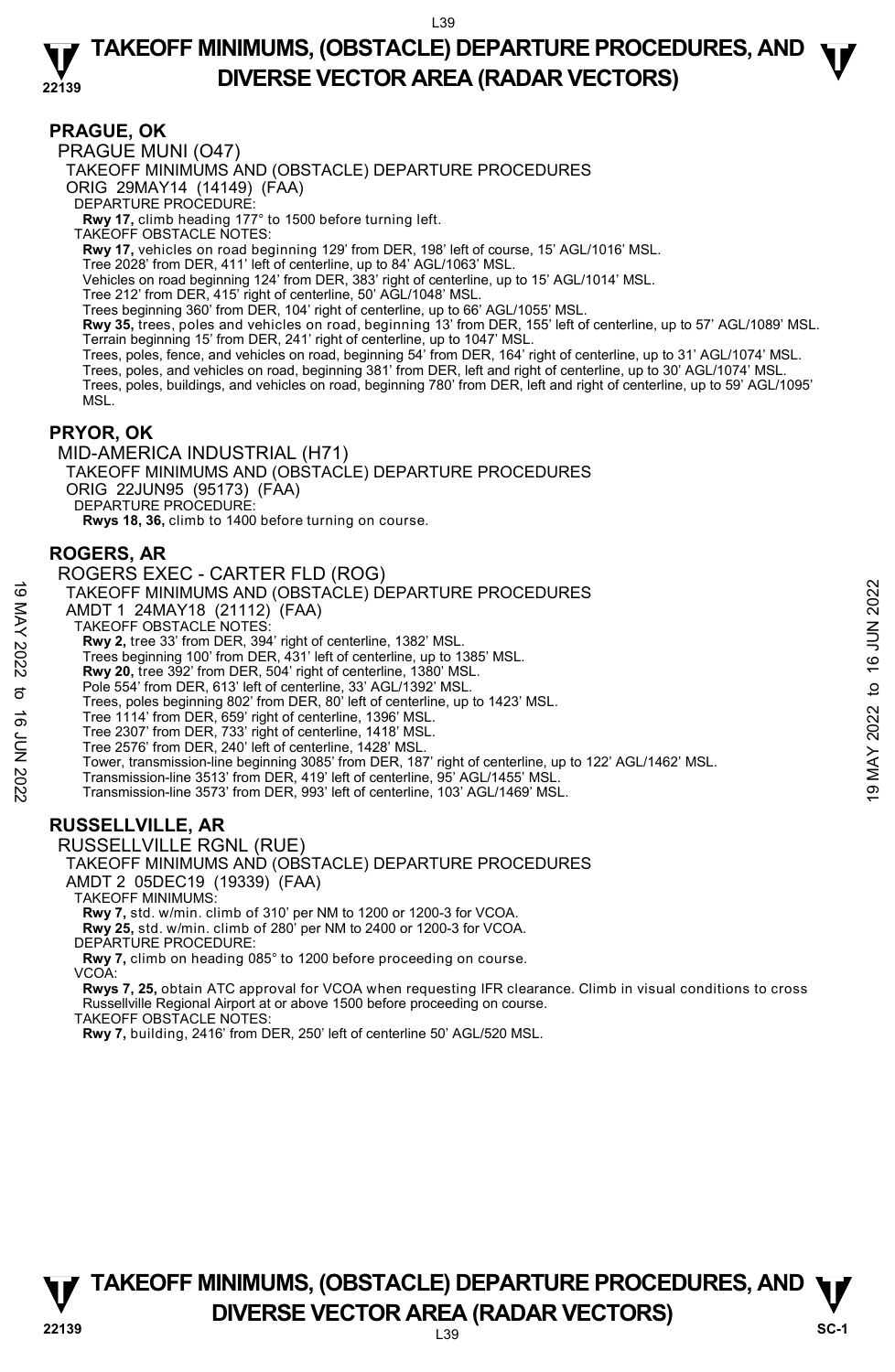## **SALLISAW, OK**

SALLISAW MUNI (JSV)

TAKEOFF MINIMUMS AND (OBSTACLE) DEPARTURE PROCEDURES

AMDT 2 10MAR11 (11069) (FAA)

TAKEOFF MINIMUMS:

**Rwy 17,** 400-2¾ or std. w/min. climb of 229' per NM to 1100. **Rwy 35,** 700-2¼ or std. w/min. climb of 450' per NM to 1400.

DEPARTURE PROCEDURE:

**Rwy 17,** climb heading 175° to 1100 before turning left.

TAKEOFF OBSTACLE NOTES: **Rwy 17,** multiple trees beginning 197' from DER, 300' left of centerline, up to 89' AGL/598' MSL. Multiple trees beginning 508' from DER. 178' right of centerline, 65' AGL/574' MSL. Tree 2214' from DER,180' right of centerline, 63' AGL/ 573' MSL. **Rwy 35,** tower 2874' from DER, 719' left of centerline, 90' AGL/647' MSL. Tower 3278' from DER, 1051' left of centerline, 80' AGL/649' MSL. Tower 1.9 NM from DER, 331' right of centerline, 495' AGL/1161' MSL.

## **SAND SPRINGS, OK**

#### WILLIAM R POGUE MUNI (OWP)

TAKEOFF MINIMUMS AND (OBSTACLE) DEPARTURE PROCEDURES AMDT 3 10MAR11 (11069) (FAA) TAKEOFF MINIMUMS: **Rwy 35,** 300-1½ or std. w/ min. climb of 253' per NM to 1300. DEPARTURE PROCEDURE: **Rwy 17,** climb heading 169° to 1900 before turning left. **Rwy 35,** climb heading 349° to 2300 before turning right. TAKEOFF OBSTACLE NOTES:

**Rwy 17,** trees beginning 76' from DER, 235' left of centerline, up to 59' AGL/969' MSL. Trees beginning 231' from DER, 346' right of centerline, up to 59' AGL/939' MSL.

## **SEARCY, AR**

SEARCY MUNI (SRC)

TAKEOFF MINIMUMS AND (OBSTACLE) DEPARTURE PROCEDURES ORIG 20OCT11 (11293) (FAA) TAKEOFF OBSTACLE NOTES: **Rwy 1,** trees beginning 984' from DER, 327' left of centerline, up to 62' AGL/322' MSL. Trees beginning 1202' from DER, 576' right of centerline, up to 53' AGL/303' MSL. **Rwy 19,** trees beginning 1521' from DER, 629' left of centerline, up to 56' AGL/283' MSL. Trees beginning 2638' from DER, 816' right of centerline, up to 98' AGL/331' MSL. SEARCY, AR<br>
SEARCY MUNI (SRC)<br>
SEARCY MUNI (SRC)<br>
TAKEOFF MINIMUMS AND (OBSTACLE) DEPARTURE PROCEDURES<br>
ORIG 200CT11 (11293) (FAA)<br>
TAKEOFF MINIMUMS AND (OBSTACLE) DEPARTURE PROCEDURES<br>
ORIG 200CT11 (11293) (FAA)<br>
TAKEO

## **SEMINOLE, OK**

SEMINOLE MUNI (SRE) TAKEOFF MINIMUMS AND (OBSTACLE) DEPARTURE PROCEDURES ORIG 15MAR07 (07074) (FAA) TAKEOFF OBSTACLE NOTES: **Rwy 16,** power line 419' from DER, 403' left of centerline, 46' AGL/1025' MSL.

### **SHAWNEE, OK**

SHAWNEE RGNL (SNL) TAKEOFF MINIMUMS AND (OBSTACLE) DEPARTURE PROCEDURES ORIG 29JUL10 (10210) (FAA) TAKEOFF OBSTACLE NOTES: **Rwy 17,** multiple trees 620' from DER, 176' left of centerline, up to 41' AGL/1111' MSL. <br>Multiple light poles 1408' from DER, 650' left of centerline, up to 39' AGL/1109' MSL. Multiple trees 165' from DER, 85' right of centerline, up to 43' AGL/1103' MSL. **Rwy 35,** tree 93' from DER, 499' left of centerline, 15' AGL/1075' MSL.

### **SHERIDAN, AR**

SHERIDAN-GRANT COUNTY RGNL (9M8) TAKEOFF MINIMUMS AND (OBSTACLE) DEPARTURE PROCEDURES ORIG 10DEC15 (22083) (FAA) DEPARTURE PROCEDURE **Rwy 1,** Climb heading 012° to 2400 before turning east. **Rwy 19,** Climb heading 192° to 800 before turning north. TAKEOFF OBSTACLE NOTES: **Rwy 1,** trees left and right of centerline beginning 9' from DER, up to 112' AGL/354' MSL.<br>Vehicle on road crossing right to left beginning 113' from DER, 15' AGL/251 MSL. **Rwy 19,** trees left and right of centerline beginning 2' from DER, 5' right of centerline, up to 109' AGL/332' MSL. Ground beginning 42' from DER, 248' left of centerline, up to 232' MSL. Building 126' from DER, 424' left of centerline, 18' AGL/250' MSL. **CON'T**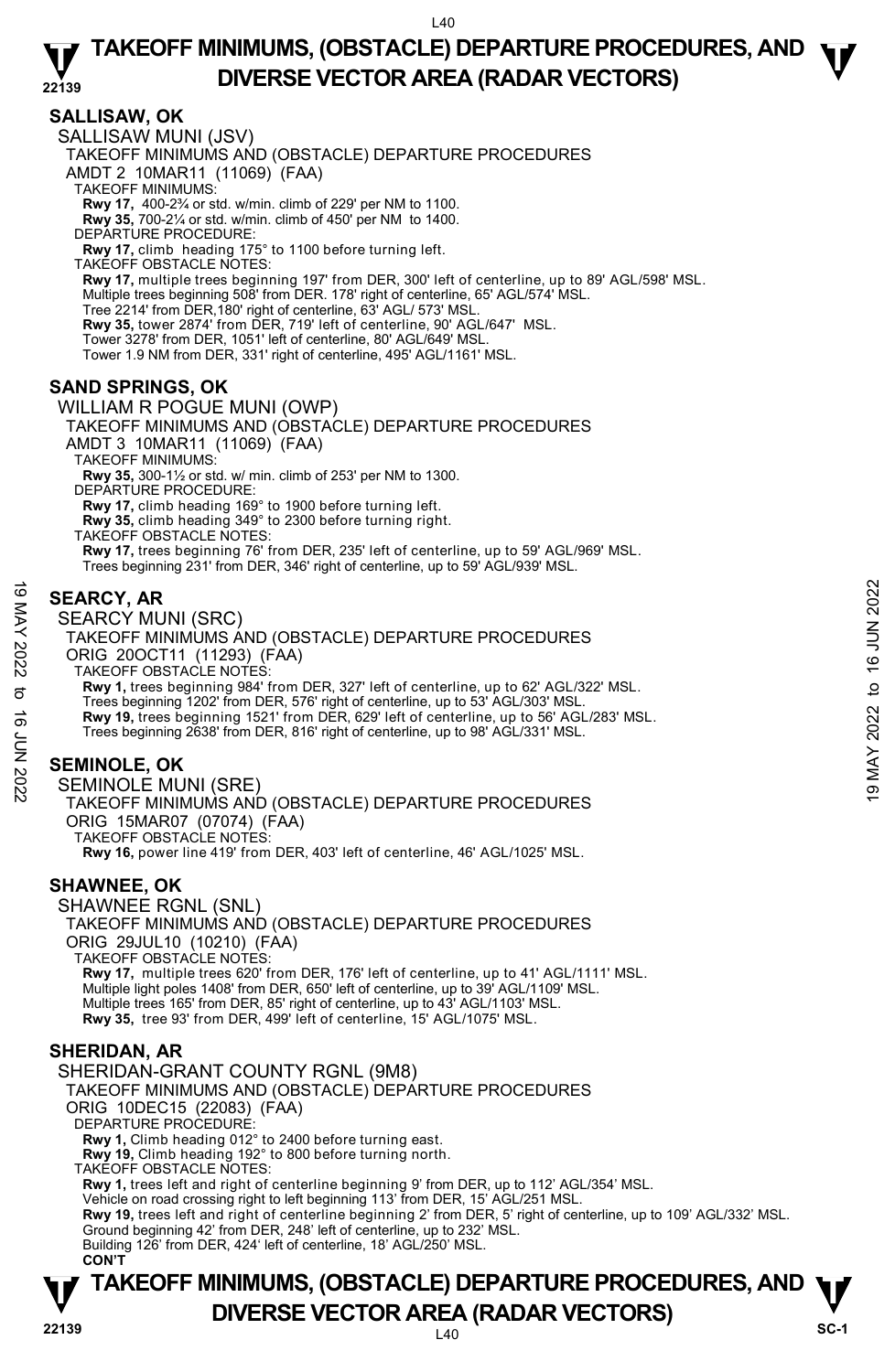## **SHERIDAN, AR (CON'T)**

SHERIDAN-GRANT COUNTY RGNL (9M8) (CON'T) **Rwy 19 (CON'T),** poles beginning 261' from DER, 218' left of centerline, up to 35' AGL/266' MSL.<br>Tower 695' from DER, 375' left of centerline, 21' AGL/251' MSL. Transmission lines beginning 1318' from DER, 182' left of centerline, up to 32' AGL/264' MSL.

## **SILOAM SPRINGS, AR**

SMITH FIELD (SLG) TAKEOFF MINIMUMS AND (OBSTACLE) DEPARTURE PROCEDURES ORIG 25OCT07 (07298) (FAA) TAKEOFF OBSTACLE NOTES: **Rwy 18,** light pole 1320' from DER, 358' right of centerline, 31' AGL/ 1209' MSL.<br>Trees 795' from DER, 354' left of centerline, up to 25' AGL/ 1197' MSL. Trees 1272' from DER, 340' right of centerline, up to 34' AGL/1212' MSL. **Rwy 36,** power pole 1185' from DER, 567' right of centerline, 31' AGL/1223' MSL. Trees 528' from DER, 424' left of centerline, up to 54' AGL/1241' MSL. Trees 532' from DER, 354' right of centerline, up to 39' AGL/1232' MSL.

## **SPRINGDALE, AR**

### SPRINGDALE MUNI (ASG)

TAKEOFF MINIMUMS AND (OBSTACLE) DEPARTURE PROCEDURES

AMDT 5 18NOV10 (10322) (FAA)

TAKEOFF MINIMUMS:

**Rwy 36**, 400-2½ or std. w /min. climb of 332' per NM to 1900.

DEPARTURE PROCEDURE

**Rwy 36,** Climb heading 003° to 2000 before turning.

TAKEOFF OBSTACLE NOTES:

**Rwy 18,** trees and poles beginning 166' from DER, 242' left of centerline, up to 56' AGL/1395' MSL.

- Trees beginning 42' from DER, 374' right of centerline, up to 69' AGL/1408' MSL.<br>**Rwy 36,** trees, tower, fence, and road beginning 296' from DER, 191' left of centerline, up to 44' AGL/1404' MSL. Poles,
- trees, and building beginning 354' from DER, 324' right of centerline, up to 59' AGL/1418' MSL.

## **STIGLER, OK**

STIGLER RGNL (GZL)

TAKEOFF MINIMUMS AND (OBSTACLE) DEPARTURE PROCEDURES

AMDT 1 24JUL14 (14205) (FAA)

TAKEOFF MINIMUMS:

**Rwy 17,** 400-2½ or std. w/min. climb of 210' per NM to 1100.

**Rwy 35,** NA - Obstacles.

TAKEOFF OBSTACLE NOTES:

**Rwy 17,** trees beginning 189' from DER, 229' right of centerline, up to 52' AGL/651' MSL. Tower 2 NM from centerline, 2399' right of centerline, 296' AGL/913' MSL. **EXECUTE:**<br> **EXECUTE:**<br> **EXECUTE:**<br> **EXECUTE:**<br> **EXECUTE:**<br> **EXECUTE:**<br> **EXECUTE:**<br> **EXECUTE:**<br> **EXECUTE:**<br> **EXECUTE:**<br> **EXECUTE:**<br> **EXECUTE:**<br> **EXECUTE:**<br> **EXECUTE:**<br> **EXECUTE:**<br> **EXECUTE:**<br> **EXECUTE:**<br> **EXECUTE:**<br> **EXE** 

## **STILLWATER, OK**

STILLWATER RGNL (SWO) TAKEOFF MINIMUMS AND (OBSTACLE) DEPARTURE PROCEDURES ORIG 20OCT11 (21112) (FAA) DEPARTURE PROCEDURE: **Rwy 17,** climb heading 174° to 1600 before turning right. **Rwy 22,** climb heading 220° to 2500 before turning right. TAKEOFF OBSTACLE NOTES: **Rwy 4,** fence 191' from DER, 271' left of centerline, 11' AGL/991' MSL. Tree 857' from DER, 545' left of centerline, 30' AGL/1 020' MSL. Tree 498' from DER, 331' right of centerline, 26' AGL/1 006' MSL. **Rwy 17,** building and trees beginning 1075' from DER, from 540' left of centerline, up to 60' AGL/1019' MSL.

**Rwy 22,** trees beginning 1158' from DER, 770' left of centerline, up to 60' AGL/1029' MSL.

**Rwy 35,** trees beginning 94' from DER, 229' left of centerline, up to 60' AGL/1059' MSL.

Trees beginning 782' from DER, 669' right of centerline, up to 60' AGL/1039' MSL.

Plant 1688' from DER, 729' right of centerline, 79' AGL/1059' MSL.

### **STUTTGART, AR**

STUTTGART MUNI CARL HUMPHREY FIELD (SGT)

TAKEOFF MINIMUMS AND (OBSTACLE) DEPARTURE PROCEDURES

ORIG-A 22JUN17 (17173) (FAA)

TAKEOFF OBSTACLE NOTES:

**Rwy 18,** tree 108' from DER, 286' right of centerline, up to 9' AGL/227' MSL. **Rwy 27,** tree 188' from DER, 152' left of centerline, 7' AGL/227' MSL.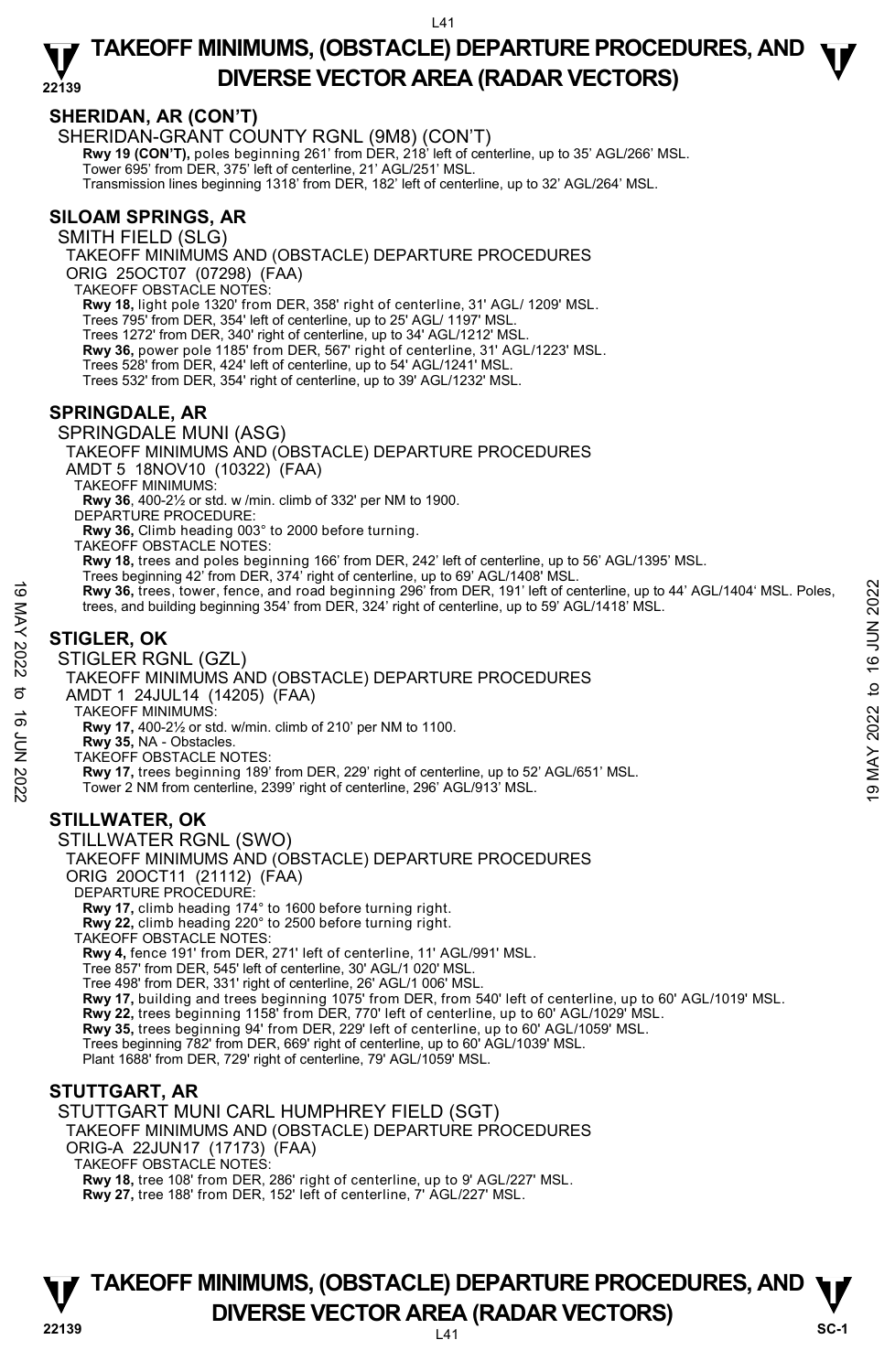## **TAHLEQUAH, OK**

TAHLEQUAH MUNI (TQH)

TAKEOFF MINIMUMS AND (OBSTACLE) DEPARTURE PROCEDURES

AMDT 1 05JUN08 (08157) (FAA)

TAKEOFF MINIMUMS:

**Rwy 35,** 300-1½ or std. w/ min. climb of 345' per NM to 1200. TAKEOFF OBSTACLE NOTES:

**Rwy 17,** trees beginning 80' from DER, 16' right of centerline, up to 60' AGL/911' MSL. Trees and poles beginning 139' from DER, 337' left of centerline, up to 34' AGL/855' MSL.

Light 1042' from DER, 403' left of centerline, 29' AGL/878' MSL.

**Rwy 35,** poles and trees beginning 23' from DER, 42' left of centerline, up to 56' AGL/1075' MSL.

Poles and trees beginning 1334' from DER, 29' right of centerline, up to 40' AGL/1058' MSL.

Building 4492' from DER, 889' left centerline, 24' AGL/1024' MSL.

## **TEXARKANA, AR**

TEXARKANA RGNL-WEBB FLD (TXK) TAKEOFF MINIMUMS AND (OBSTACLE) DEPARTURE PROCEDURES AMDT 4 20DEC07 (21112) (FAA) TAKEOFF OBSTACLE NOTES: **Rwy 4,** multiple trees 881' from DER, 677' left of centerline, 60' AGL/419' MSL. Multiple trees 767' from DER, 621' right of centerline, 75' AGL/434' MSL. **Rwy 13,** multiple trees 21' from DER, 372' left of centerline, 75' AGL/424' MSL. Multiple trees 1819' from DER, 133' left of centerline, 99' AGL/438' MSL. Multiple trees beginning 237' from DER, 344' right of centerline, 98' AGL/457' MSL. **Rwy 22,** multiple trees beginning 122' from DER, 276' left of centerline, 47' AGL/406' MSL. Multiple trees beginning 132' from DER, 348' right of centerline, 71' AGL/400' MSL. **Rwy 31,** vehicle on road 346' from DER, on centerline, 15' AGL/391' MSL. Multiple trees 535' from departure end of runway, 124' left of centerline, 60' AGL/391' MSL. Multiple trees beginning 454' from DER, 349' right of centerline, 70' AGL/429' MSL. Multiple trees 1962' from DER, 195' left of centerline, 60' AGL/429' MSL.

## **THOMAS, OK**

#### THOMAS MUNI (1O4)



TAKEOFF MINIMUMS:

**Rwy 35,** 400-1¾ or std. w/min. climb of 335' per NM to 2300.

- DEPARTURE PROCEDURE
	- **Rwy 35,** climb heading 355° to 2300 before turning left.
- TAKEOFF OBSTACLE NOTES:

**Rwy 17,** vehicles on roadway beginning 12' from DER, 470' right of centerline, up to 15' AGL/1757' MSL.

Rwy 35, vehicles on roadway beginning 28' from DER, 458' left of centerline, up to 15' AGL/1747' MSL.

- Building, pole, and signs beginning 15' from DER, 404 left of centerline, up to 34' AGL/1765' MSL.<br>Vehicles on roadway beginning 337' from DER, left and right of centerline, up to 15' AGL/1750' MSL.
- Tree 2044' from DER, 950' left of centerline, 62' AGL/1794' MSL.

## **TINKER AFB (KTIK),**

OKLAHOMA CITY, OK

TAKEOFF MINIMUMS AND (OBSTACLE) DEPARTURE PROCEDURES

21AUG14 (14233)

TAKEOFF MINIMUMS:

**Rwy 31,** 1600-3, or standard with a minimum climb of 240 ft/NM to 4000', then standard climb rate. Climb on track 306° to 4000' MSL prior to executing a right turn, left turns may be initiated at 3300' MSL.

**Rwy 36,** 1600-3, or standard with a minimum climb of 220 ft/NM to 4000', then standard climb rate. Intercept TIK R-354 climbing to 4000' MSL prior to executing left turn.

TAKEOFF OBSTACLE NOTES:

**Rwy 31,** Trees 47' AGL/1267' MSL, 1778' from DER, 927' right of centerline.

Monument 41' AGL/1264' MSL, 1473' from DER,1337' right of centerline.

Trees 28' AGL/1245' MSL, 2862' from DER, 1641' right of centerline.

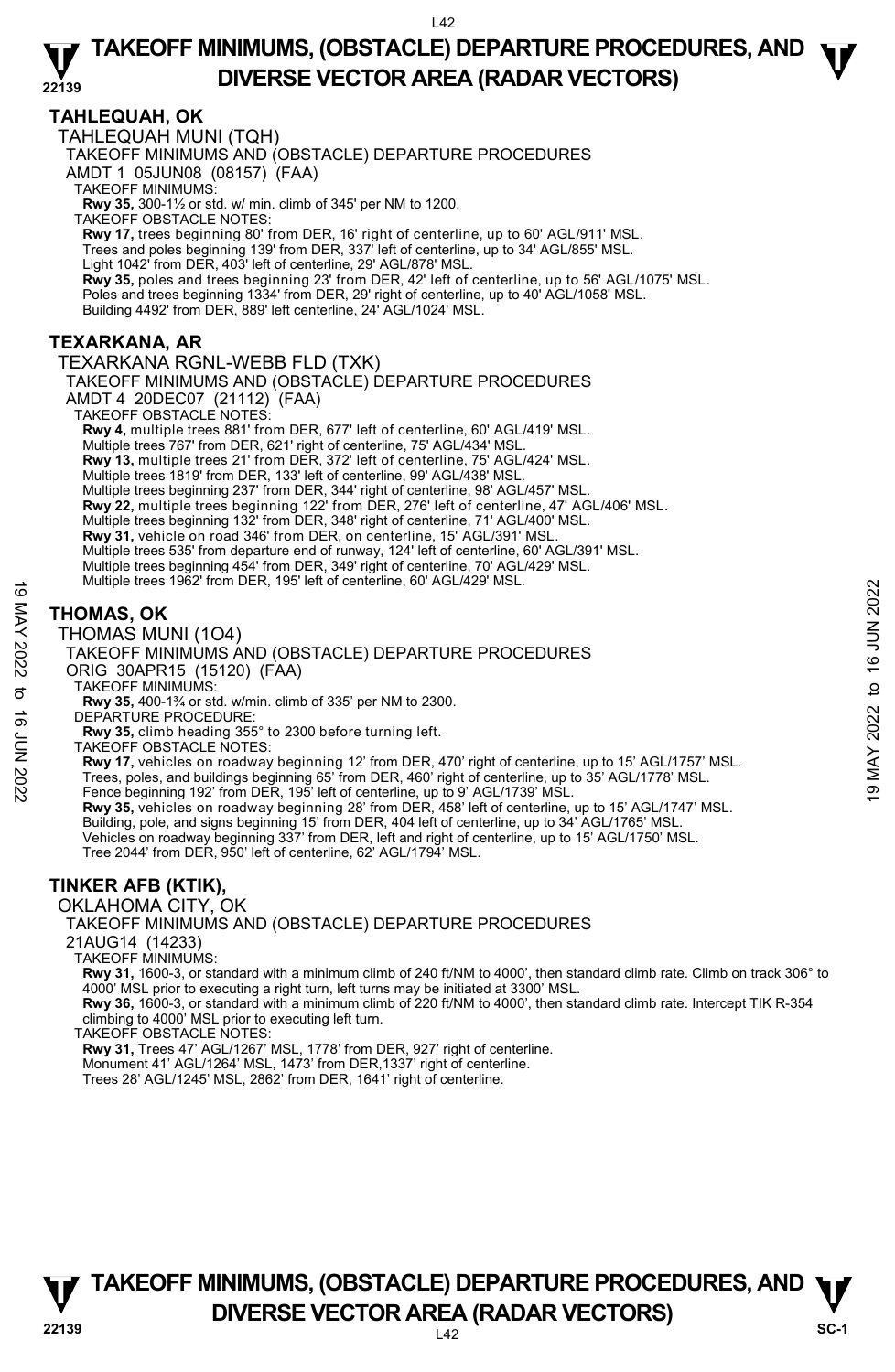**TULSA, OK**  TULSA INTL (TUL) TAKEOFF MINIMUMS AND (OBSTACLE) DEPARTURE PROCEDURES AMDT 1B 07NOV19 (19311) (FAA) DEPARTURE PROCEDURE: **Rwy 26,** climb on a heading between 292° CW to 086° from DER, or min. climb of 222' per NM to 2900 for headings<br>087° through 291°. TAKEOFF OBSTACLE NOTES: **Rwy 8,** sign 131' from DER, 466' right of centerline, 8' AGL/637' MSL. Tree 825' from DER, 713' left of centerline, 660' MSL. Building, pole beginning 1030' from DER, 690' right of centerline, up to 48' AGL/677' MSL. Transmission lines beginning 1608' from DER, crossing left and right of centerline, up to 679' MSL. **Rwy 18L,** tree 1880' from DER, 905' left of centerline, 74' AGL/693' MSL. **Rwy 18R,** vehicle on road 200' from DER, 419' right of centerline, 15' AGL/687' MSL. Ant on building 549' from DER, 447' left of centerline, 22' AGL/692' MSL. Building 411' from DER, 574' right of centerline, 39' AGL/699' MSL. Sign 1151' from DER, 757' right of centerline, 46' AGL/720' MSL. Building 2847' from DER, 690' right of centerline, 118' AGL/788' MSL. **Rwy 26,** antenna and buildings beginning 1031' from DER, 745' left of centerline, up to 51' AGL/707' MSL. Tree 1544' from DER, 425' left of centerline, 53' AGL/713' MSL. **Rwy 36L,** trees 726' from DER, 608' right of centerline, 69' AGL/659' MSL. Trees 822' from DER, 596' left of centerline, 82' AGL/672' MSL. **Rwy 36R,** lights and NAVAID 2' from DER, on centerline, 1' AGL/627' MSL. Trees beginning 1630' from DER, 470' left of centerline, up to 84' AGL/674' MSL. TULSA RIVERSIDE (RVS) TAKEOFF MINIMUMS AND (OBSTACLE) DEPARTURE PROCEDURES AMDT 8 20JUN19 (22027) (FAA) TAKEOFF MINIMUMS: **Rwy 13,** 300-3 or std. w/min. climb of 330' per NM to 1000.<br>**Rwy 31,** 400-2¼, or 300-1 w/min. climb of 315' per NM to 1100, or std. w/min. climb of 610' per NM to 900, or 1100-3 for **VCOA** DEPARTURE PROCEDURE: **Rwys 1L, 1R,** climb heading 010° to 1500, before proceeding on course. **Rwy 13,** climb heading 130° to 1500, before proceeding on course. **Rwys 19L, 19R,** climb heading 190° to 1500, before proceeding on course. **Rwy 31,** climb heading 295° to 1500, before proceeding on course. VCOA: **Rwy 31,** obtain ATC approval for VCOA when requesting IFR clearance. Climb in visual conditions to cross Tulsa Riverside airport at or above 1600 before proceeding on course. TAKEOFF OBSTACLE NOTES: **Rwy 1L,** railroad 397' from DER, 594' right of centerline, 23' AGL/652' MSL. Tree 1492' from DER, 626' right of centerline, 80' AGL/700' MSL. **Rwy 1R,** railroad 162' from DER, 226' right of centerline, 646' MSL. Tree 249' from DER, 236' right of centerline, 669' MSL. Pole and vehicle on road beginning 521' from DER, 116' right of centerline, up to 53' AGL/673' MSL. Tree 1843' from DER, 73' left of centerline, 700' MSL. **Rwy 13,** trees and building beginning 63' from DER, 101' right of centerline, up to 100' AGL/724' MSL. Tree 1960' from DER, 91' left of centerline, 679' MSL. Tree 2437' from DER, 31' left of centerline, 699' MSL. Pole 5849' from DER, 1921' left of centerline, up to 144' AGL/765' MSL. Pole 5909' from DER, 1901' left of centerline, up to 150' AGL/771' MSL. Tree and poles beginning 5961' from DER, 1786' left of centerline, up to 168' AGL/788' MSL. **Rwy 19L,** vehicle on road 516' from DER, 282' left of centerline, 15' AGL/644' MSL. Tree 790' from DER, 310' left of centerline, 665' MSL. Tree 1378' from DER, 457' left of centerline, 683' MSL. **Rwy 19R,** vehicle on road 333' from DER, 563' left of centerline, 15' AGL/644' MSL. Tree 2247' from DER, 1020' left of centerline, 685' MSL. **Rwy 31,** building 507' from DER, 344' right of centerline, 19' AGL/640' MSL. Tree 1372' from DER, 264' left of centerline, 679' MSL. Tree 1598' from DER, 117' right of centerline, 682' MSL. Tree 1614' from DER, 76' left of centerline, 683' MSL. Tree 1745' from DER, 186' right of centerline, 688' MSL. Tree 2160' from DER, 74' left of centerline, 721' MSL. Tree and transmission lines beginning 2728' from DER, 310' left centerline, up to 786' MSL. Transmission line 2732' from DER, 27' right of centerline, 92' AGL/728' MSL. Transmission line 4655' from DER, 1747' left of centerline, 117' AGL/792' MSL. Tree 1.3 NM from DER, 1223' right of centerline, 872' MSL. Tank 1.3 NM from DER, 1768' left of centerline,' AGL/918' MSL. Tower, sign, tree beginning 1.4 NM from DER, 120' right of centerline, up to 84' AGL/914' MSL. 19 May 31, 400-2%, or 300-1 w/min. climb of 315' per NM to 1100, or std. w/min. climb of 610' per NM to 900, or 1100-3 for<br>
VCOA.<br>
2022 to 16 JUN 2022<br>
News 11, 1R, climb heading 010° to 1500, before proceeding on course.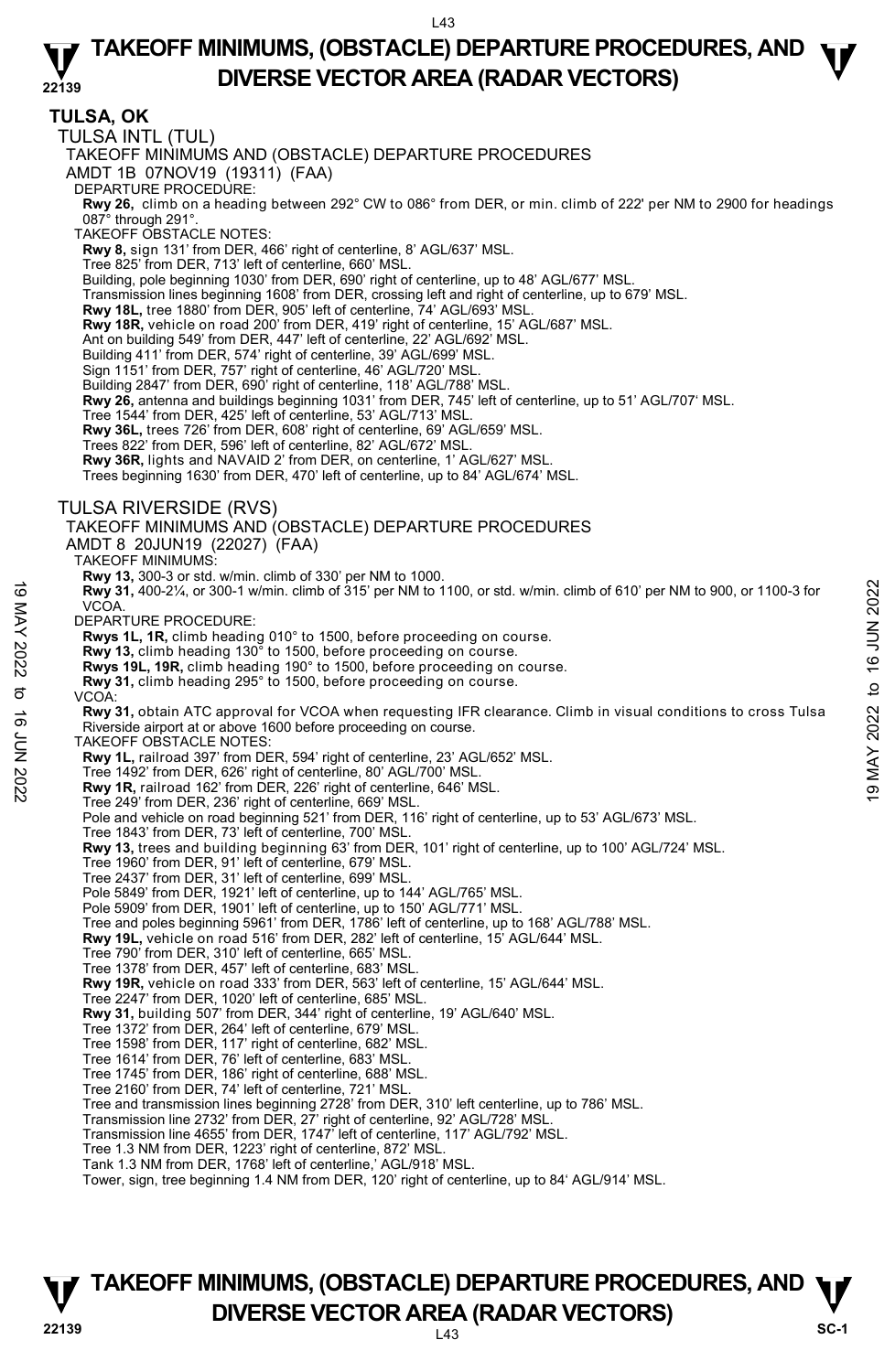### **22139 TAKEOFF MINIMUMS, (OBSTACLE) DEPARTURE PROCEDURES, AND**  $\Psi$ **DIVERSE VECTOR AREA (RADAR VECTORS)**

## **VANCE AFB (KEND)**

ENID, OK TAKEOFF MINIMUMS AND (OBSTACLE) DEPARTURE PROCEDURES AMDT 2 24MAR22 (22083) (USAF) TAKEOFF OBSTACLE NOTES: **Rwy 17C,** barrier (when raised) 146' into overrun, on centerline, 24' AGL/1321' MSL.<br>**Rwy 17L,** terrain 25' from DER, 500' right of centerline, 1286' MSL. Terrain 31' from DER, 7' left of centerline, 1285' MSL. T-1 aircraft on taxiway 204' from DER, 185' right of centerline, 14' AGL/1298' MSL. T-1 aircraft on taxiway 383' from DER, 575' left of centerline, 14' AGL/1303' MSL. Trees 2479' from DER, 1137' left of centerline, 70' AGL/1349' MSL. **Rwy 17R,** barrier (when raised) 145' into overrun, on centerline, 24' AGL/1336' MSL. Terrain abeam thld 500' left of centerline, 1308' MSL. **Rwy 35C,** barrier (when raised) 140' into overrun, on centerline, 24' AGL/1301' MSL. **Rwy 35L,** barrier (when raised) 142' into overrun, on centerline, 24' AGL/1303' MSL. Vehicle on road 735' from DER, 603' right of centerline, 10' AGL/1273' MSL. **Rwy 35R,** wind sensor 1885' from DER, 576' left of centerline, 33' AGL/1299' MSL. Vehicle on road 145' from DER, 291' left of centerline, 10' AGL/1284' MSL. T-1 aircraft on taxiway 212' from DER, 575' right of centerline, 14' AGL/1280' MSL. **WAGONER, OK**  HEFNER-EASLEY (H68) TAKEOFF MINIMUMS AND (OBSTACLE) DEPARTURE PROCEDURES AMDT 1 03JAN19 (19003) (FAA) TAKEOFF OBSTACLE NOTES: **Rwy 18,** tree, terrain beginning 25' from DER, 131' right of centerline, up to 622' MSL.<br>Tree, vehicles on road, beginning 39' from DER, 186' left of centerline, up to 44' AGL/641' MSL. Pole, terrain beginning 108' from DER, 146' right of centerline, up to 627' MSL. Tree 187' from DER, 544' right of centerline, 62' AGL/657' MSL.

Tree, wind indicator, pole, terrain, vehicles on road, building beginning 260' from DER, 150' right of centerline, up to 60' AGL/659' MSL. 19 May 10 Indicator, pole, terrain, venicies on road, bullding beginning 200 inom DER, 130 right of centerline, up to 80<br>
Tree, pole beginning 645' from DER, 1292' right of centerline, up to 661' MSL.<br>
The beginning 645'

Tree, pole beginning 545' from DER, 232' right of centerline, up to 661' MSL. Pole, tree beginning 691' from DER, 11' left of centerline, up to 647' MSL.

Tree, building beginning 874' from DER, 272' left of centerline, up to 651' MSL.

Trees beginning 922' from DER, 365' right of centerline, up to 79' AGL/672' MSL.

Tree, pole beginning 949' from DER, on centerline, up to 80' AGL/674' MSL. Trees beginning 953' from DER, 2' left of centerline, up to 652' MSL.

Trees beginning 1315' from DER, 1' left of centerline, up to 653' MSL.

Trees beginning 2193' from DER, 139' left of centerline, up to 83' AGL/680' MSL. **Rwy 36,** trees beginning 28' from DER, 248' right of centerline, up to 620' MSL.

Trees beginning 63' from DER, 363' left of centerline, up to 599' MSL.

Trees beginning 69' from DER, 221' right of centerline, up to 36' AGL/630' MSL.

Trees beginning 284' from DER, 1' right of centerline, up to 634' MSL. Trees beginning 288' from DER, 260' left of centerline, up to 602' MSL.

Trees beginning 449' from DER, 230' left of centerline, up to 603' MSL**.** 

## **WALNUT RIDGE, AR**

WALNUT RIDGE RGNL (ARG)

TAKEOFF MINIMUMS AND (OBSTACLE) DEPARTURE PROCEDURES

ORIG 20OCT11 (11293) (FAA)

TAKEOFF OBSTACLE NOTES:

**Rwy 4,** tree 2675' from DER, 756' left of centerline, 78' AGL/349' MSL.

**Rwy 18,** vehicles on roadway 66' from DER, 487' left of centerline, up to 15' AGL/284' MSL.

Rwy 31, vehicles on roadway beginning 56' from DER, left and right of centerline, up to 15' AGL/291' MSL.

**Rwy 36,** trees beginning 123' from DER, left and right of centerline, up to 87' AGL/319' MSL. Pole 192' from DER, 410' right of centerline, 50' AGL/321' MSL.

Vehicles on roadway beginning 460' from DER, left and right of centerline, up to 17' AGL/291' MSL.

## **WARREN, AR**

WARREN MUNI (3M9)

TAKEOFF MINIMUMS AND (OBSTACLE) DEPARTURE PROCEDURES

ORIG 22SEP11 (11265) (FAA)

TAKEOFF OBSTACLE NOTES:

**Rwy 3,** trees beginning at DER, 190' left and right of centerline, up to 100' AGL/335' MSL.

Vehicle on road, building, and hangar beginning 2' from DER, 192' right of centerline, up to 22' AGL/257' MSL.<br>**Rwy 21,** trees beginning at DER, 172' left and right of centerline, up to 100' AGL/297' MSL.